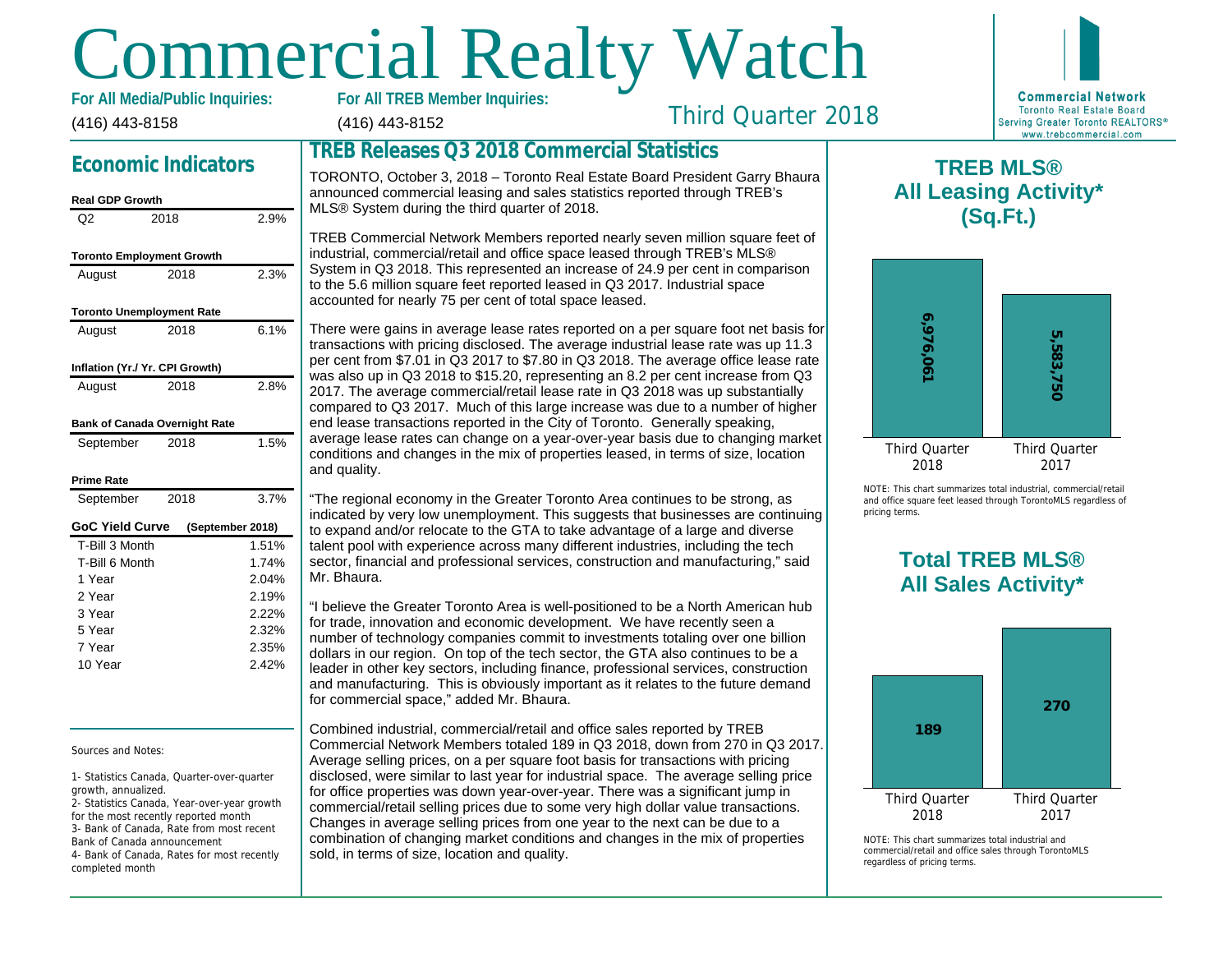Total TREB MLS® Leasing Activity\* (Millions of Square Feet Leased)

TREB MLS® Average Lease Rates (\$/So.

\* NOTE: This chart summarizes total industrial, commercial/retail and office square feet leased through TorontoMLS regardless of pricing terms. Source: TREB

Total TREB MLS® Sales Activity\* (Number of Sales)

\* NOTE: Average lease rates are reported only for those proper square foot net basis and for which the selling price was disclos Source: TREB

TREB MLS® Average Sales Price (\$/So.

\* NOTE: This chart summarizes total industrial and commercial/retail sales through TorontoMLS regardless of pricing terms. Source: TREB

\* NOTE: Average sale prices are reported only for those prope selling price was disclosed. Source: TREB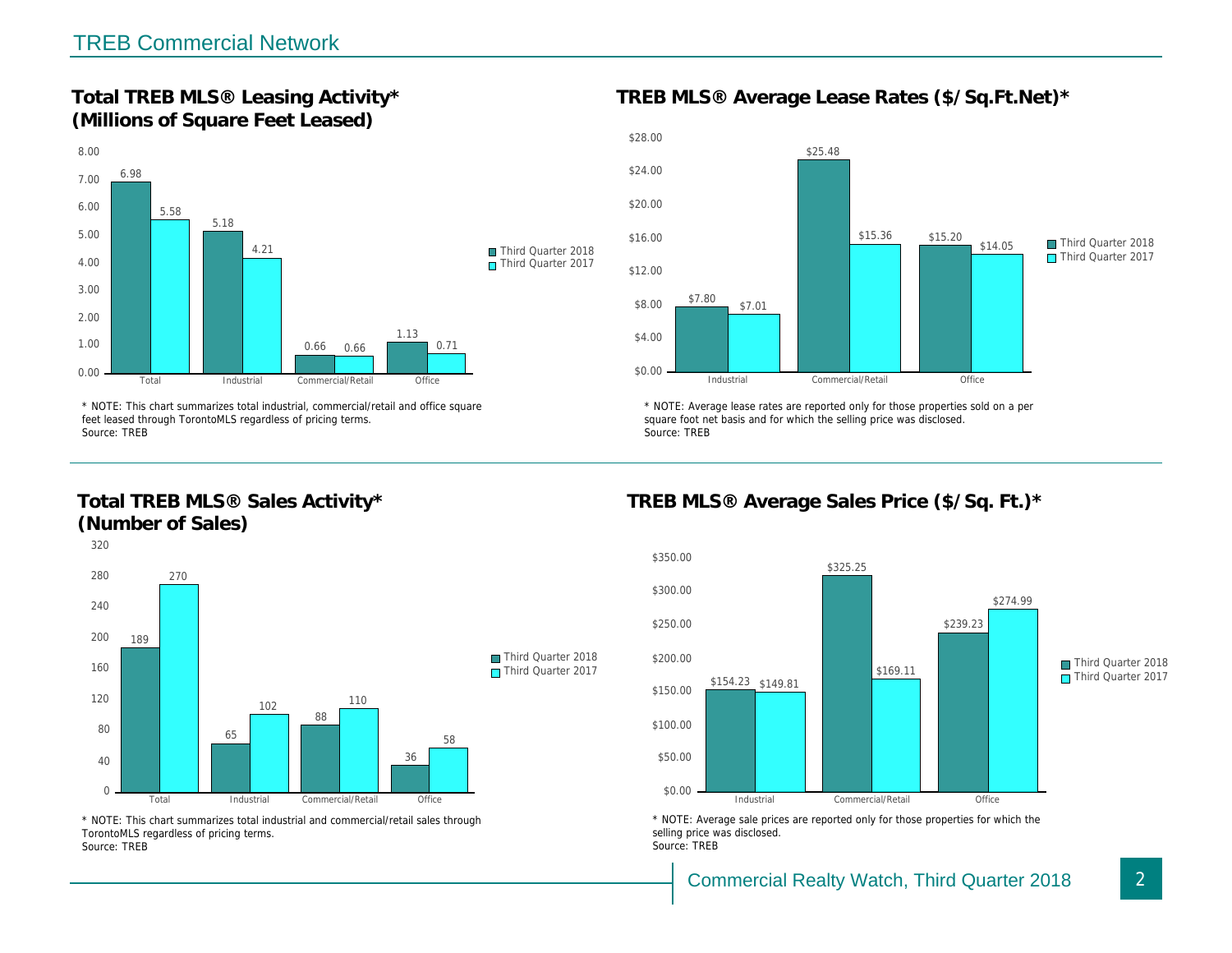## SUMMARY OF INDUSTRIAL LEASING

#### TRANSACTIONS COMPLETED ON A PER SQUARE FOOT NET BASIS, WITH PRICING DISCLOSED\*

| <b>All Transactions</b>                                 |                |                 | 0 to 5,000 Sq Ft |                |                | 5,001 to 15,000 Sq Ft |                                        |                | 15,001 to 50,000 Sq Ft |                  |
|---------------------------------------------------------|----------------|-----------------|------------------|----------------|----------------|-----------------------|----------------------------------------|----------------|------------------------|------------------|
| # Trans<br>Sq. Ft.                                      | \$/SF Net      | # Trans.        | Sq. Ft.          | \$/SF Net      | # Trans.       | Sq. Ft.               | \$/SF Net                              | # Trans.       | Sq. Ft.                | \$/SF Ne         |
| <b>TREB Total</b><br>694,411<br>127                     | \$7.80         | 91              | 221,259          | \$9.10         | 31             | 259,946               | \$7.51                                 | 3              | 97,600                 | \$6.63           |
| $\overline{7}$<br><b>Halton Region</b><br>12,384        | \$13.10        | $\overline{7}$  | 12,384           | \$13.10        | $\overline{0}$ | $\sim$                | $\frac{1}{2} \mathcal{L}_{\text{max}}$ | $\overline{0}$ | $\sim$                 | $\omega_{\rm c}$ |
| $\mathbf{0}$<br><b>Burlington</b><br>$\omega$           | $\omega$       | $\overline{0}$  | $\Delta$         | $\Delta$       | $\overline{0}$ | $\omega$              | $\omega$                               | $\mathbf{0}$   | $\omega$               | $\sim$           |
| $\mathbf 0$<br><b>Halton Hills</b><br>$\sim$            | $\blacksquare$ | 0               | $\sim$           | $\overline{a}$ | $\pmb{0}$      | $\blacksquare$        | $\blacksquare$                         | $\mathbf 0$    | $\blacksquare$         | $\blacksquare$   |
| $\mathbf{1}$<br>3,926<br>Milton                         | \$15.00        | $\mathbf{1}$    | 3,926            | \$15.00        | $\mathbf 0$    | $\mathbf{r}$          | $\mathbf{r}$                           | $\mathbf{0}$   | $\mathbf{r}$           | $\sim$           |
| 6<br>8,458<br>Oakville                                  | \$12.22        | 6               | 8,458            | \$12.22        | $\pmb{0}$      | $\blacksquare$        | $\blacksquare$                         | $\mathbf 0$    | $\blacksquare$         | $\blacksquare$   |
| 38<br>215,722<br><b>Peel Region</b>                     | \$7.57         | 27              | 68,264           | \$8.30         | 9 <sup>°</sup> | 73,452                | \$7.10                                 | $\mathbf{1}$   | 20,100                 | \$6.95           |
| 6<br>66,459<br>Brampton                                 | \$8.12         | 5               | 12,553           | \$10.77        | 0              | $\blacksquare$        | $\blacksquare$                         | $\mathbf 0$    | $\sim$                 | $\sim$           |
| $\overline{0}$<br>Caledon<br>$\omega$                   | $\omega$       | $\overline{0}$  | $\omega$         | $\sim$         | $\mathbf{0}$   | $\mathbf{r}$          | $\omega$                               | $\mathbf{0}$   | $\omega$               | $\sim$           |
| 32<br>149,263<br>Mississauga                            | \$7.32         | 22              | 55,711           | \$7.75         | 9              | 73,452                | \$7.10                                 | $\mathbf{1}$   | 20,100                 | \$6.95           |
| 44<br>240,306<br>Toronto                                | \$7.49         | 30              | 77,464           | \$8.80         | 13             | 114,342               | \$7.37                                 | $\mathbf{1}$   | 48,500                 | \$5.70           |
| 24<br><b>Toronto West</b><br>138,162                    | \$7.26         | 17              | 45,919           | \$8.68         | 6              | 43,743                | \$7.50                                 | $\mathbf{1}$   | 48,500                 | \$5.70           |
| $\mathbf{1}$<br>1,650<br><b>Toronto Central</b>         | \$6.25         | 1               | 1,650            | \$6.25         | $\mathbf 0$    | $\omega_{\rm c}$      | $\omega$                               | $\mathbf 0$    | a.                     | $\blacksquare$   |
| 19<br>100,494<br><b>Toronto East</b>                    | \$7.83         | 12              | 29,895           | \$9.13         | $\overline{7}$ | 70,599                | \$7.28                                 | $\mathbf 0$    | $\blacksquare$         | $\blacksquare$   |
| 31<br>134,165<br><b>York Region</b>                     | \$9.19         | 23              | 55,147           | \$9.94         | 7 <sup>1</sup> | 50,018                | \$9.09                                 | $\mathbf{1}$   | 29,000                 | \$7.95           |
| $\mathbf 0$<br>Aurora<br>$\sim$                         | $\blacksquare$ | $\mathbf 0$     | $\sim$           | $\blacksquare$ | 0              | $\sim$                | $\sim$                                 | $\mathbf 0$    | $\blacksquare$         | $\blacksquare$   |
| $\mathbf{0}$<br>E. Gwillimbury<br>$\blacksquare$        | $\blacksquare$ | $\mathbf{0}$    | $\sim$           | $\sim$         | $\pmb{0}$      | $\blacksquare$        | $\blacksquare$                         | $\mathbf 0$    | $\blacksquare$         | $\blacksquare$   |
| $\mathbf 0$<br>Georgina<br>$\sim$                       | $\blacksquare$ | $\mathbf 0$     | $\sim$           | $\overline{a}$ | $\mathbf 0$    | $\blacksquare$        | $\sim$                                 | $\mathbf 0$    | $\sim$                 | $\sim$           |
| $\mathbf 0$<br>King<br>$\sim$                           | $\omega$       | $\mathbf 0$     | $\omega$         | $\sim$         | $\mathbf 0$    | ä,                    | $\omega$                               | $\mathbf{0}$   | $\mathbf{r}$           | $\sim$           |
| 28,750<br>11<br>Markham                                 | \$9.23         | 10              | 21,750           | \$9.15         | $\mathbf{1}$   | 7,000                 | \$9.49                                 | $\mathbf 0$    | $\blacksquare$         | $\blacksquare$   |
| $\mathbf{0}$<br>Newmarket<br>$\blacksquare$             | $\omega$       | $\mathbf{0}$    | ä,               | $\blacksquare$ | $\pmb{0}$      | $\blacksquare$        | $\Box$                                 | $\mathbf{0}$   | $\blacksquare$         | $\blacksquare$   |
| 5<br>21,228<br>Richmond Hill                            | \$9.36         | 3               | 8,851            | \$10.11        | $\overline{2}$ | 12,377                | \$8.82                                 | $\mathbf 0$    | $\blacksquare$         | $\blacksquare$   |
| 15<br>84,187<br>Vaughan                                 | \$9.14         | 10 <sup>1</sup> | 24,546           | \$10.58        | $\overline{4}$ | 30,641                | \$9.11                                 | $\overline{1}$ | 29,000                 | \$7.95           |
| $\mathbf 0$<br>Whitchurch-Stouffville<br>$\blacksquare$ | $\blacksquare$ | $\mathbf 0$     | $\omega$         | $\sim$         | $\mathbf 0$    | $\blacksquare$        | $\sim$                                 | $\mathbf 0$    | $\sim$                 | $\sim$           |
| $\overline{7}$<br>91,834<br><b>Durham Region</b>        | \$6.41         | $\overline{4}$  | 8,000            | \$6.81         | $\overline{2}$ | 22,134                | \$6.00                                 | $\overline{0}$ | $\blacksquare$         | $\sim$           |
| $\overline{2}$<br>12,728<br>Ajax                        | \$6.31         | $\mathbf{1}$    | 1,600            | \$8.50         | $\mathbf{1}$   | 11,128                | \$6.00                                 | $\mathbf 0$    | $\blacksquare$         | $\sim$           |
| <b>Brock</b><br>$\mathbf{0}$<br>$\sim$                  | $\sim$         | $\mathbf{0}$    | $\omega$         | $\sim$         | $\mathbf 0$    | $\omega$              | $\blacksquare$                         | $\mathbf 0$    | ٠                      | $\sim$           |
| $\mathbf 0$<br>Clarington<br>$\blacksquare$             | $\Delta$       | $\mathbf 0$     | $\mathbf{r}$     | $\mathbf{r}$   | $\pmb{0}$      | $\blacksquare$        | $\blacksquare$                         | $\mathbf 0$    | $\blacksquare$         | $\sim$           |
| $\overline{2}$<br>2,700<br>Oshawa                       | \$7.25         | $\overline{2}$  | 2,700            | \$7.25         | $\pmb{0}$      | $\blacksquare$        | $\blacksquare$                         | $\mathbf 0$    | $\blacksquare$         | $\blacksquare$   |
| $\mathbf 0$<br>Pickering<br>$\blacksquare$              | $\blacksquare$ | $\Omega$        | $\mathbf{r}$     | $\blacksquare$ | $\pmb{0}$      | $\blacksquare$        | $\sim$                                 | $\mathbf 0$    | $\blacksquare$         | $\blacksquare$   |
| $\mathbf{0}$<br>Scugog<br>$\blacksquare$                | $\blacksquare$ | $\mathbf{0}$    | $\sim$           | $\sim$         | $\mathbf 0$    | $\blacksquare$        | $\blacksquare$                         | $\mathbf{0}$   | $\blacksquare$         | $\blacksquare$   |
| $\mathbf 0$<br>Uxbridge<br>$\blacksquare$               | $\blacksquare$ | $\mathbf 0$     | $\blacksquare$   | $\sim$         | $\pmb{0}$      | $\blacksquare$        | $\blacksquare$                         | $\mathbf 0$    | $\blacksquare$         | $\blacksquare$   |
| 3<br>76,406<br>Whitby                                   | \$6.39         | $\mathbf{1}$    | 3,700            | \$5.75         | $\mathbf{1}$   | 11,006                | \$6.00                                 | $\mathbf{0}$   | $\blacksquare$         | $\sim$           |
| $\overline{0}$<br><b>Dufferin County</b><br>$\sim$      | $\Delta \tau$  | $\overline{0}$  | $\omega$         | ÷.             | $\overline{0}$ | $\blacksquare$        | ÷.                                     | $\overline{0}$ | $\omega$               | $\omega$         |
| $\mathbf{0}$<br>Orangeville<br>$\omega$                 | $\sim$         | $\mathbf{0}$    | $\omega$         | $\sim$         | $\mathbf{0}$   | ◆                     | $\sim$                                 | $\mathbf{0}$   | $\omega$               | $\sim$           |
| $\overline{0}$<br><b>Simcoe County</b><br>$\omega$      | ÷.             | $\overline{0}$  | $\omega$         | $\omega$       | $\overline{0}$ | ä,                    | ÷.                                     | $\overline{0}$ | ä,                     | $\omega_{\rm c}$ |
| $\mathbf{0}$<br>Adjala-Tosorontio<br>$\sim$             | $\blacksquare$ | $\mathbf{0}$    | $\sim$           | $\sim$         | $\mathbf 0$    | $\omega$              | $\sim$                                 | $\mathbf{0}$   | $\omega$               | $\sim$           |
| $\mathsf 0$<br><b>Bradford West</b><br>$\blacksquare$   | $\omega$       | $\mathbf 0$     | $\sim$           | $\blacksquare$ | $\pmb{0}$      | $\overline{a}$        | $\overline{a}$                         | $\mathbf 0$    | $\overline{a}$         | $\blacksquare$   |
| $\overline{0}$<br>Essa<br>$\sim$                        | $\sim$         | $\mathbf{0}$    | $\sim$           | $\sim$         | $\mathbf 0$    | $\blacksquare$        | $\blacksquare$                         | $\mathbf{0}$   | $\blacksquare$         | $\blacksquare$   |
| $\mathbf 0$<br>Innisfil<br>$\blacksquare$               | $\blacksquare$ | $\mathbf 0$     | $\overline{a}$   |                | $\pmb{0}$      | $\blacksquare$        | $\blacksquare$                         | $\mathsf 0$    | $\blacksquare$         | $\blacksquare$   |
| $\overline{0}$<br>New Tecumseth<br>$\sim$               | $\sim$         | $\mathbf{0}$    | $\mathbf{r}$     | $\sim$         | $\mathbf{0}$   | $\blacksquare$        | ÷.                                     | $\mathbf{0}$   | $\blacksquare$         | $\sim$           |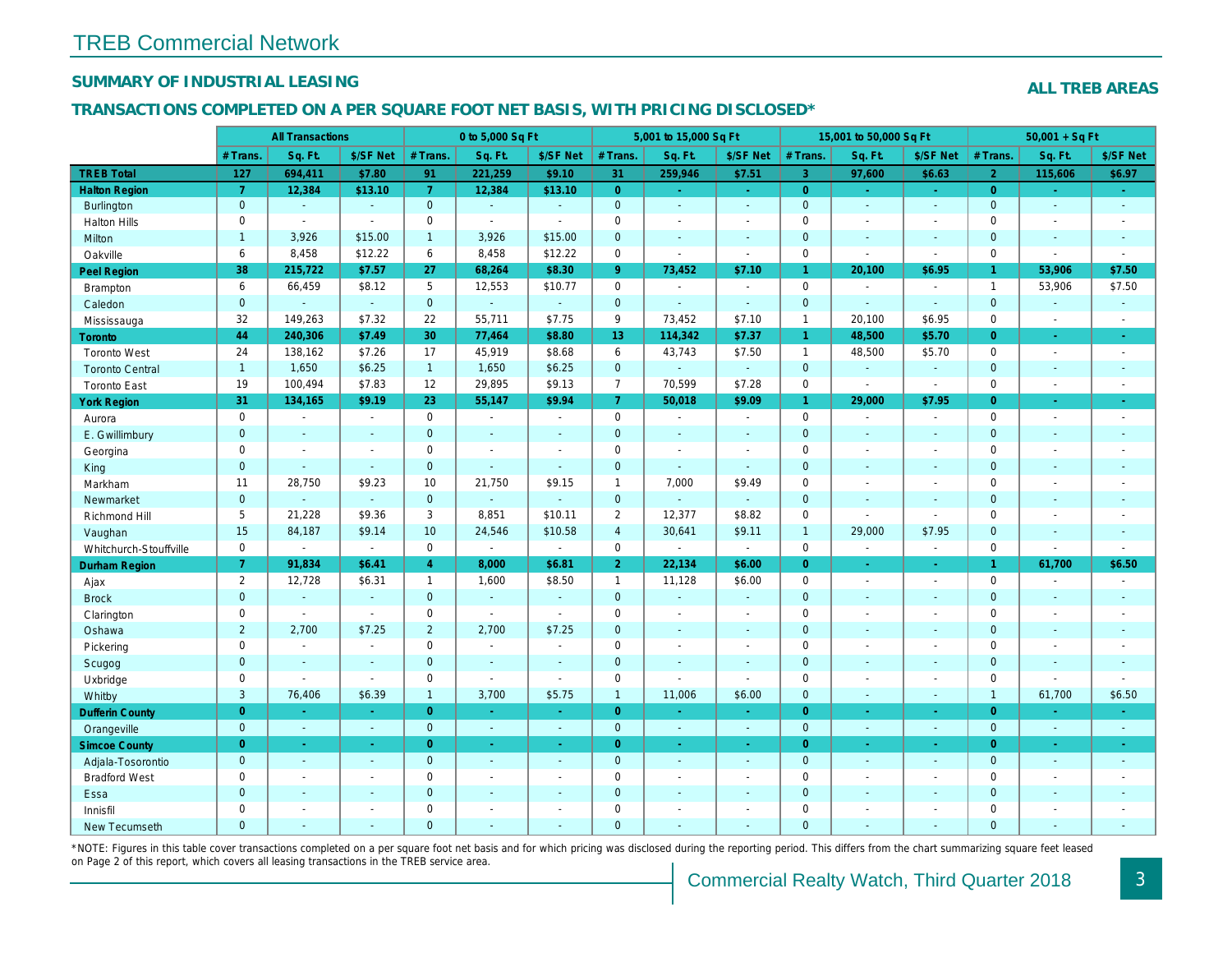## SUMMARY OF INDUSTRIAL LEASING

#### TRANSACTIONS COMPLETED ON A PER SQUARE FOOT NET BASIS, WITH PRICING DISCLOSED\*

|                        | <b>All Transactions</b> |                          | 0 to 5,000 Sq Ft         |                 |                          | 5,001 to 15,000 Sq Ft    |                     |                          |                          | 15,001 to 50,000 Sq Ft |                          |                          |  |
|------------------------|-------------------------|--------------------------|--------------------------|-----------------|--------------------------|--------------------------|---------------------|--------------------------|--------------------------|------------------------|--------------------------|--------------------------|--|
|                        | # Trans.                | Sq. Ft.                  | \$/SF net                | # Trans.        | Sq. Ft.                  | \$/SF net                | # Trans.            | Sq. Ft.                  | \$/SF net                | # Trans.               | Sq. Ft.                  | \$/SF ne                 |  |
| <b>TREB Total</b>      | 127                     | 694,411                  | \$7.80                   | 91              | 221,259                  | \$9.10                   | 31                  | 259,946                  | \$7.51                   | 3                      | 97,600                   | \$6.63                   |  |
| City of Toronto Total  | 44                      | 240,306                  | \$7.49                   | 30              | 77,464                   | \$8.80                   | 13 <sup>°</sup>     | 114,342                  | \$7.37                   | $\overline{1}$         | 48,500                   | \$5.70                   |  |
| <b>Toronto West</b>    | 24                      | 138,162                  | \$7.26                   | 17              | 45,919                   | \$8.68                   | $6^{\circ}$         | 43,743                   | \$7.50                   | $\overline{1}$         | 48,500                   | \$5.70                   |  |
| Toronto W01            | $\mathbf 0$             | $\blacksquare$           | $\sim$                   | $\mathbf 0$     | $\blacksquare$           | $\blacksquare$           | $\mathbf 0$         | $\blacksquare$           | $\blacksquare$           | $\mathbf 0$            | $\sim$                   | $\sim$                   |  |
| Toronto W02            | $\mathbf 0$             | $\sim$                   | $\blacksquare$           | $\mathbf 0$     | $\blacksquare$           | $\blacksquare$           | $\mathbf 0$         | $\sim$                   | $\blacksquare$           | 0                      | $\sim$                   | $\sim$                   |  |
| Toronto W03            | $\overline{2}$          | 3,400                    | \$20.29                  | $\overline{2}$  | 3,400                    | \$20.29                  | 0                   | $\blacksquare$           | $\blacksquare$           | 0                      | $\overline{\phantom{a}}$ | $\sim$                   |  |
| Toronto W04            | $\mathsf 3$             | 16,260                   | \$9.39                   | $\overline{2}$  | 7,760                    | \$8.98                   | $\mathbf{1}$        | 8,500                    | \$9.76                   | 0                      | $\overline{\phantom{a}}$ | $\sim$                   |  |
| Toronto W05            | 11                      | 46,481                   | \$6.84                   | 8               | 25,044                   | \$6.89                   | 3                   | 21,437                   | \$6.78                   | $\mathbf 0$            | $\overline{\phantom{a}}$ | $\overline{\phantom{a}}$ |  |
| Toronto W06            | $\mathbf{1}$            | 48,500                   | \$5.70                   | $\mathbf 0$     | $\omega$                 | $\blacksquare$           | $\mathbf 0$         | $\blacksquare$           | $\blacksquare$           | $\mathbf{1}$           | 48,500                   | \$5.70                   |  |
| Toronto W07            | $\mathsf 0$             | $\sim$                   | $\sim$                   | $\mathbf 0$     | $\blacksquare$           | $\sim$                   | $\mathbf 0$         | $\blacksquare$           | $\sim$                   | $\mathbf 0$            | $\overline{\phantom{a}}$ | $\sim$                   |  |
| Toronto W08            | $\overline{c}$          | 10,323                   | \$8.82                   | $\overline{1}$  | 1,688                    | \$13.00                  | $\overline{1}$      | 8,635                    | \$8.00                   | $\mathbf 0$            | $\blacksquare$           | $\sim$                   |  |
| Toronto W09            | $\mathbf 0$             | $\sim$                   | $\sim$                   | $\mathbf 0$     | $\omega$                 | $\blacksquare$           | $\mathsf{O}\xspace$ | $\blacksquare$           | $\blacksquare$           | 0                      | $\overline{\phantom{a}}$ | $\sim$                   |  |
| Toronto W10            | $\overline{5}$          | 13,198                   | \$7.31                   | $\overline{4}$  | 8,027                    | \$8.19                   | $\mathbf{1}$        | 5,171                    | \$5.95                   | $\mathbf 0$            | $\blacksquare$           | $\sim$                   |  |
| <b>Toronto Central</b> | $\mathbf{1}$            | 1,650                    | \$6.25                   | $\mathbf{1}$    | 1,650                    | \$6.25                   | $\overline{0}$      | $\sim$                   | $\sim$                   | $\overline{0}$         | $\sim$                   | $\sim$                   |  |
| Toronto C01            | $\pmb{0}$               | $\sim$                   | $\sim$                   | $\mathbf{0}$    | $\omega$                 | $\blacksquare$           | $\mathbf 0$         | $\omega$                 | $\blacksquare$           | $\mathbf{0}$           | $\blacksquare$           | $\sim$                   |  |
| Toronto C02            | $\mathbf 0$             | $\blacksquare$           | $\blacksquare$           | $\mathbf 0$     | $\overline{a}$           | $\overline{\phantom{a}}$ | $\mathbf 0$         | $\blacksquare$           | $\blacksquare$           | 0                      |                          | $\overline{\phantom{a}}$ |  |
| Toronto C03            | $\pmb{0}$               | $\blacksquare$           |                          | $\mathbf 0$     | $\blacksquare$           | $\blacksquare$           | $\mathbf 0$         | ٠                        |                          | 0                      | $\sim$                   | $\sim$                   |  |
| Toronto C04            | 0                       | $\overline{\phantom{a}}$ |                          | $\mathbf 0$     | $\overline{a}$           | $\overline{\phantom{a}}$ | 0                   | $\overline{\phantom{a}}$ | $\blacksquare$           | 0                      |                          | $\overline{\phantom{a}}$ |  |
| <b>Toronto C06</b>     | $\pmb{0}$               | $\blacksquare$           | $\overline{\phantom{a}}$ | $\mathbf 0$     | $\blacksquare$           | ٠                        | $\pmb{0}$           | $\blacksquare$           | $\overline{\phantom{a}}$ | 0                      | $\overline{\phantom{a}}$ | $\sim$                   |  |
| Toronto C07            | 0                       | $\blacksquare$           | $\sim$                   | $\mathbf 0$     | $\blacksquare$           | $\blacksquare$           | $\mathbf 0$         | $\blacksquare$           | $\sim$                   | 0                      |                          | $\overline{\phantom{a}}$ |  |
| Toronto C08            | $\mathbf 0$             | $\blacksquare$           | $\blacksquare$           | $\mathbf 0$     | $\blacksquare$           | $\blacksquare$           | $\mathbf 0$         | $\blacksquare$           | $\overline{a}$           | $\mathbf 0$            | $\sim$                   | $\overline{\phantom{a}}$ |  |
| Toronto C09            | 0                       | $\overline{\phantom{a}}$ | $\sim$                   | $\mathbf 0$     | $\blacksquare$           | $\blacksquare$           | $\mathbf 0$         | $\blacksquare$           | $\sim$                   | 0                      |                          | $\overline{\phantom{a}}$ |  |
| Toronto C10            | $\mathbf 0$             | $\blacksquare$           | $\blacksquare$           | $\mathbf 0$     | $\blacksquare$           | $\blacksquare$           | $\mathbf 0$         | $\blacksquare$           | $\blacksquare$           | $\mathbf 0$            | $\blacksquare$           | $\overline{\phantom{a}}$ |  |
| Toronto C11            | 0                       | $\blacksquare$           | $\sim$                   | $\mathbf 0$     | $\overline{a}$           | $\overline{\phantom{a}}$ | $\mathbf 0$         | $\blacksquare$           | $\blacksquare$           | 0                      |                          | $\overline{\phantom{a}}$ |  |
| Toronto C12            | $\pmb{0}$               | $\blacksquare$           | $\blacksquare$           | $\mathbf 0$     | $\blacksquare$           | $\blacksquare$           | 0                   | $\blacksquare$           | $\blacksquare$           | 0                      | $\overline{\phantom{a}}$ |                          |  |
| Toronto C13            | $\mathbf{1}$            | 1,650                    | \$6.25                   | $\mathbf{1}$    | 1,650                    | \$6.25                   | 0                   | $\blacksquare$           | $\blacksquare$           | 0                      |                          | $\overline{\phantom{a}}$ |  |
| Toronto C14            | $\pmb{0}$               | $\blacksquare$           | $\blacksquare$           | $\mathbf 0$     | $\blacksquare$           | $\blacksquare$           | $\mathbf 0$         | $\blacksquare$           | $\blacksquare$           | $\pmb{0}$              | $\blacksquare$           | $\overline{\phantom{a}}$ |  |
| Toronto C15            | $\mathbf 0$             | $\blacksquare$           | $\blacksquare$           | 0               | $\blacksquare$           | $\blacksquare$           | 0                   | $\blacksquare$           | $\blacksquare$           | 0                      | $\overline{\phantom{a}}$ | $\blacksquare$           |  |
| <b>Toronto East</b>    | 19                      | 100,494                  | \$7.83                   | 12 <sub>2</sub> | 29,895                   | \$9.13                   | 7                   | 70,599                   | \$7.28                   | $\mathbf{0}$           |                          | ÷                        |  |
| Toronto E01            | -1                      | 2,990                    | \$23.28                  | $\mathbf{1}$    | 2,990                    | \$23.28                  | 0                   | $\sim$                   | $\blacksquare$           | $\mathbf 0$            | $\overline{\phantom{a}}$ | $\sim$                   |  |
| Toronto E02            | $\mathbf 0$             | $\omega$                 | $\blacksquare$           | $\overline{0}$  | $\omega$                 | $\blacksquare$           | $\mathbf 0$         | $\sim$                   | $\blacksquare$           | $\mathbf 0$            | $\blacksquare$           | $\sim$                   |  |
| Toronto E03            | $\mathbf 0$             | $\sim$                   | $\sim$                   | $\mathbf 0$     | $\sim$                   | $\sim$                   | $\mathbf 0$         | $\blacksquare$           | $\sim$                   | $\mathbf 0$            |                          | $\overline{\phantom{a}}$ |  |
| Toronto E04            | 6                       | 48,818                   | \$7.69                   | $\overline{2}$  | 7,148                    | \$7.31                   | $\overline{4}$      | 41,670                   | \$7.75                   | $\mathbf 0$            |                          | $\blacksquare$           |  |
| Toronto E05            | $\mathbf 0$             | $\blacksquare$           | $\blacksquare$           | $\mathbf 0$     | $\sim$                   | $\blacksquare$           | $\mathbf 0$         | $\blacksquare$           | $\blacksquare$           | $\mathbf 0$            |                          |                          |  |
| Toronto E06            | $\pmb{0}$               | $\omega$                 | $\sim$                   | $\mathbf{0}$    | $\sim$                   | $\blacksquare$           | $\mathbf 0$         | $\blacksquare$           | $\blacksquare$           | $\mathbf 0$            | $\blacksquare$           | $\blacksquare$           |  |
| Toronto E07            | 3                       | 7,532                    | \$8.70                   | 3               | 7,532                    | \$8.70                   | $\mathbf 0$         | $\blacksquare$           | $\overline{\phantom{a}}$ | 0                      |                          | $\overline{\phantom{a}}$ |  |
| Toronto E08            | $\mathbf{1}$            | 3,314                    | \$5.80                   | $\mathbf{1}$    | 3,314                    | \$5.80                   | $\mathbf 0$         | $\blacksquare$           | $\blacksquare$           | $\pmb{0}$              |                          | $\blacksquare$           |  |
| Toronto E09            | 1                       | 7,851                    | \$6.25                   | 0               | $\overline{\phantom{a}}$ | $\overline{\phantom{a}}$ | $\mathbf{1}$        | 7,851                    | \$6.25                   | 0                      |                          |                          |  |
| Toronto E10            | $\mathbf 0$             | $\blacksquare$           | $\omega$                 | $\mathbf 0$     | $\omega$                 | $\blacksquare$           | $\mathbf 0$         | $\blacksquare$           | $\blacksquare$           | $\pmb{0}$              | $\blacksquare$           |                          |  |
| Toronto E11            | $\overline{7}$          | 29,989                   | \$6.95                   | 5               | 8,911                    | \$7.44                   | $\overline{2}$      | 21,078                   | \$6.74                   | 0                      |                          |                          |  |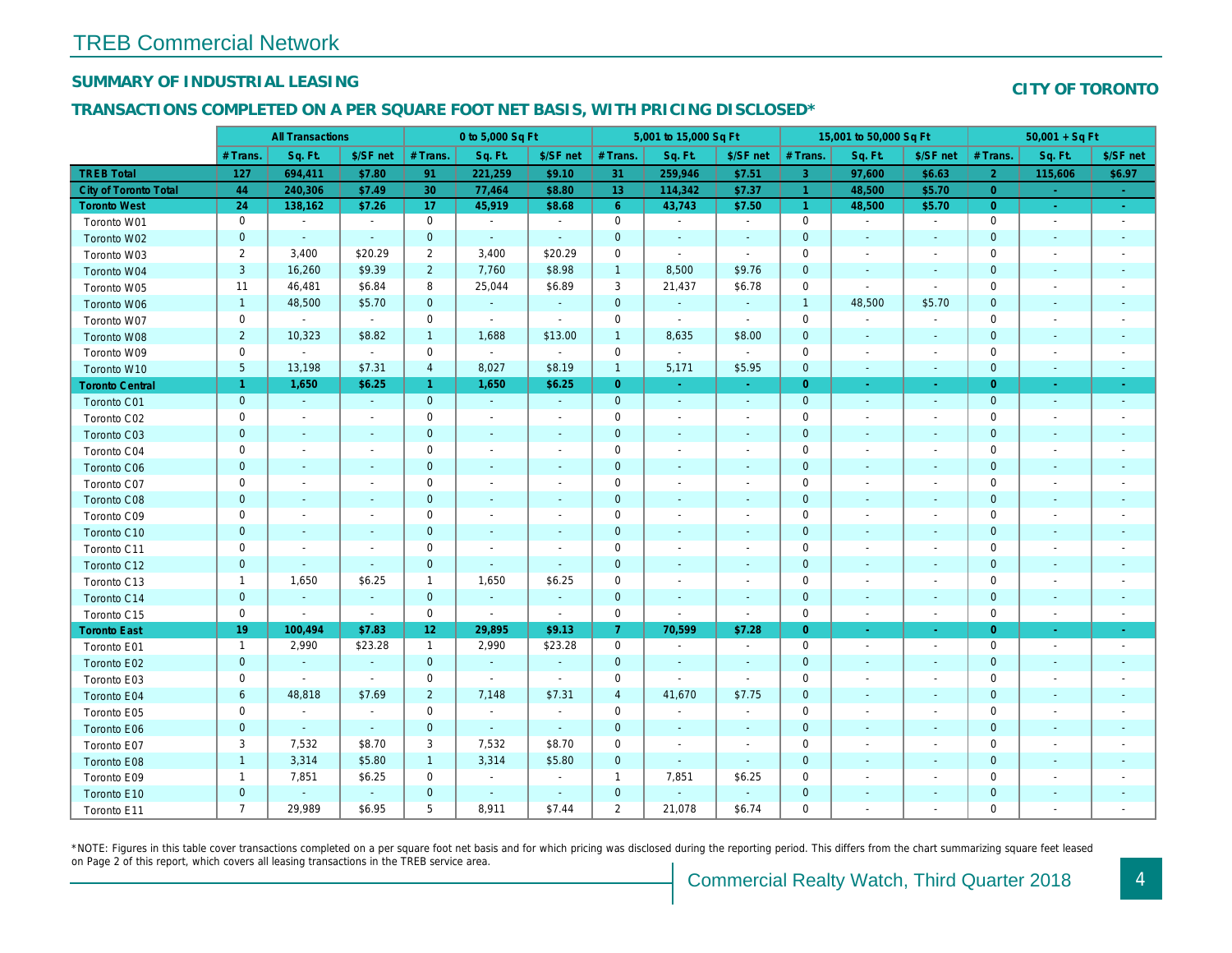## SUMMARY OF COMMERCIAL/RETAIL LEASING

#### TRANSACTIONS COMPLETED ON A PER SQUARE FOOT NET BASIS, WITH PRICING DISCLOSED\*

|                        |                 | <b>All Transactions</b> |                |                 | 0 to 1,000 Sq Ft |                          |                | 1,001 to 2,500 Sq Ft |                |                      | 2,001 to 5,000 Sq Ft |                          |
|------------------------|-----------------|-------------------------|----------------|-----------------|------------------|--------------------------|----------------|----------------------|----------------|----------------------|----------------------|--------------------------|
|                        | # Trans.        | Sq. Ft.                 | \$/SF Net      | # Trans.        | Sq. Ft.          | \$/SF Net                | # Trans.       | Sq. Ft.              | \$/SF Net      | # Trans.             | Sq. Ft.              | \$/SF Ne                 |
| <b>TREB Total</b>      | 119             | 225,719                 | \$25.48        | 37              | 26,918           | \$71.32                  | 61             | 89,748               | \$25.08        | 12 <sub>2</sub>      | 40,257               | \$14.66                  |
| <b>Halton Region</b>   | 11              | 14,200                  | \$20.99        | $\overline{4}$  | 2,780            | \$31.25                  | 6 <sup>°</sup> | 8,420                | \$20.44        | $\blacktriangleleft$ | 3,000                | \$13.00                  |
| <b>Burlington</b>      | $5\overline{)}$ | 8,850                   | \$15.81        | $\mathbf{0}$    | $\sim$           | $\Delta$                 | $\overline{4}$ | 5,850                | \$17.26        | $\mathbf{1}$         | 3,000                | \$13.00                  |
| <b>Halton Hills</b>    | $\mathbf{1}$    | 1,470                   | \$28.00        | $\Omega$        | $\sim$           | $\overline{\phantom{a}}$ | $\mathbf{1}$   | 1,470                | \$28.00        | $\mathbf 0$          | $\omega$             | $\blacksquare$           |
| Milton                 | $\mathbf{1}$    | 825                     | \$30.55        | $\mathbf{1}$    | 825              | \$30.55                  | $\mathbf 0$    | $\omega$             | $\omega$       | $\mathbf 0$          | $\omega$             | $\blacksquare$           |
| Oakville               | $\overline{4}$  | 3,055                   | \$30.01        | 3               | 1,955            | \$31.55                  | $\mathbf{1}$   | 1,100                | \$27.27        | $\mathbf 0$          | $\blacksquare$       | $\sim$                   |
| <b>Peel Region</b>     | 27              | 85,841                  | \$15.95        | 6               | 3,702            | \$33.09                  | 9 <sup>°</sup> | 13,875               | \$19.78        | $\overline{7}$       | 25,500               | \$14.57                  |
| <b>Brampton</b>        | 15              | 28,604                  | \$20.59        | $\overline{4}$  | 2,737            | \$32.27                  | $\overline{7}$ | 10,275               | \$20.81        | 3                    | 10,186               | \$16.75                  |
| Caledon                | $\mathbf{0}$    | $\omega$                | $\omega$       | $\mathbf{0}$    | $\omega$         | $\sim$                   | $\mathbf 0$    | $\omega$             | $\omega$       | $\mathbf 0$          | $\omega$             | $\blacksquare$           |
| Mississauga            | 12              | 57,237                  | \$13.63        | $\overline{2}$  | 965              | \$35.44                  | $\overline{2}$ | 3,600                | \$16.83        | $\overline{4}$       | 15,314               | \$13.13                  |
| <b>Toronto</b>         | 42              | 71,612                  | \$41.58        | 12 <sup>°</sup> | 9,976            | \$143.46                 | 25             | 36,564               | \$30.87        | 2                    | 5,706                | \$13.16                  |
| <b>Toronto West</b>    | 15              | 19,908                  | \$21.32        | 3               | 2,284            | \$26.73                  | 11             | 15,118               | \$21.06        | $\mathbf{1}$         | 2,506                | \$18.00                  |
| <b>Toronto Central</b> | 19              | 33,081                  | \$66.81        | 8               | 6,692            | \$199.37                 | 8              | 12,535               | \$44.28        | $\overline{1}$       | 3,200                | \$9.38                   |
| <b>Toronto East</b>    | 8               | 18,623                  | \$18.42        | $\mathbf{1}$    | 1,000            | \$36.00                  | 6              | 8,911                | \$28.66        | $\mathbf 0$          | $\blacksquare$       | $\blacksquare$           |
| <b>York Region</b>     | 26              | 37,647                  | \$22.59        | 10 <sup>°</sup> | 7,379            | \$31.72                  | 13             | 17,551               | \$26.53        | $\overline{2}$       | 6,051                | \$17.23                  |
| Aurora                 | $\mathbf{1}$    | 1,130                   | \$25.05        | $\mathbf 0$     | $\omega$         | $\blacksquare$           | $\mathbf{1}$   | 1,130                | \$25.05        | $\mathbf 0$          | $\blacksquare$       | $\sim$                   |
| E. Gwillimbury         | $\mathbf{0}$    | $\omega$                | $\omega$       | $\Omega$        | $\Delta$         | $\sim$                   | $\mathbf 0$    | $\omega$             | $\blacksquare$ | $\mathbf{0}$         | $\blacksquare$       | $\sim$                   |
| Georgina               | $\mathbf 0$     | $\blacksquare$          | $\blacksquare$ | $\mathbf 0$     | $\sim$           | ÷.                       | $\pmb{0}$      | $\blacksquare$       | $\sim$         | $\mathbf 0$          | $\blacksquare$       | $\blacksquare$           |
| King                   | $\mathbf{0}$    | $\omega$                | $\Delta$       | $\mathbf{0}$    | ÷.               | $\Delta$                 | $\mathbf 0$    | $\omega$             | $\omega$       | $\mathbf{0}$         | $\omega$             | $\blacksquare$           |
| Markham                | 12              | 13,022                  | \$32.77        | 3               | 1,296            | \$59.72                  | 9              | 11,726               | \$29.79        | $\mathbf 0$          | $\blacksquare$       | $\blacksquare$           |
| Newmarket              | $\overline{4}$  | 3,716                   | \$23.84        | $\overline{4}$  | 3,716            | \$23.84                  | $\mathbf{0}$   | $\omega$             | $\omega$       | $\mathbf{0}$         | $\blacksquare$       | $\blacksquare$           |
| Richmond Hill          | $\mathbf{1}$    | 695                     | \$46.62        | $\mathbf{1}$    | 695              | \$46.62                  | 0              | $\blacksquare$       | $\blacksquare$ | $\mathbf 0$          | $\sim$               | $\blacksquare$           |
| Vaughan                | 8               | 19,084                  | \$14.39        | $\overline{2}$  | 1,672            | \$21.33                  | 3              | 4,695                | \$18.75        | $\overline{2}$       | 6,051                | \$17.23                  |
| Whitchurch-Stouffville | $\mathbf 0$     | $\blacksquare$          | $\blacksquare$ | $\mathbf 0$     | $\omega$         | $\sim$                   | $\mathbf 0$    | $\omega$             | $\blacksquare$ | $\mathbf 0$          | $\omega$             | $\sim$                   |
| <b>Durham Region</b>   | 8               | 10,101                  | \$16.24        | 3               | 2,313            | \$13.06                  | 5 <sub>1</sub> | 7,788                | \$17.19        | $\overline{0}$       | $\omega$             | $\sigma$                 |
| Ajax                   | $\overline{2}$  | 1,429                   | \$16.86        | $\mathbf{1}$    | 409              | \$24.00                  | $\mathbf{1}$   | 1,020                | \$14.00        | $\mathbf 0$          | $\blacksquare$       | $\sim$                   |
| <b>Brock</b>           | $\overline{0}$  | $\blacksquare$          | $\Delta$       | $\mathbf{0}$    | $\omega$         | $\sim$                   | $\mathbf{0}$   | $\omega_{\rm c}$     | $\blacksquare$ | $\mathbf 0$          | $\omega$             | $\sim$                   |
| Clarington             | $\mathbf{1}$    | 1,200                   | \$15.00        | $\mathbf 0$     | $\sim$           | $\sim$                   | $\mathbf{1}$   | 1,200                | \$15.00        | $\mathbf 0$          | $\overline{a}$       | $\sim$                   |
| Oshawa                 | $\mathbf{1}$    | 904                     | \$14.00        | $\mathbf{1}$    | 904              | \$14.00                  | $\mathbf 0$    | $\mathbf{r}$         | ä,             | $\mathbf{0}$         | $\omega$             | $\sim$                   |
| Pickering              | $\overline{2}$  | 3,100                   | \$16.84        | $\mathbf 0$     | $\sim$           | ÷.                       | $\overline{2}$ | 3,100                | \$16.84        | $\mathbf 0$          | $\blacksquare$       | $\sim$                   |
| Scugog                 | $\mathbf{0}$    | ÷.                      | $\Delta$       | $\mathbf{0}$    | $\sim$           | ÷.                       | $\mathbf 0$    | ÷.                   | ä,             | $\mathbf{0}$         | $\blacksquare$       | $\sim$                   |
| Uxbridge               | $\mathbf 0$     | $\blacksquare$          | $\blacksquare$ | $\mathbf 0$     | $\blacksquare$   | $\sim$                   | $\mathbf 0$    | $\blacksquare$       | $\blacksquare$ | $\mathbf 0$          | $\blacksquare$       | $\blacksquare$           |
| Whitby                 | $\overline{2}$  | 3,468                   | \$16.46        | $\mathbf{1}$    | 1,000            | \$7.74                   | $\mathbf{1}$   | 2,468                | \$20.00        | $\mathbf{0}$         | $\blacksquare$       | $\sim$                   |
| <b>Dufferin County</b> | $\overline{2}$  | 768                     | \$19.38        | 2 <sup>1</sup>  | 768              | \$19.38                  | $\overline{0}$ | $\sim$               | $\sim$         | $\overline{0}$       | $\omega$             | $\sim$                   |
| Orangeville            | $\overline{2}$  | 768                     | \$19.38        | $\overline{2}$  | 768              | \$19.38                  | $\mathbf{0}$   | $\omega$             | $\omega$       | $\mathbf{0}$         | $\omega$             | $\omega_{\rm c}$         |
| <b>Simcoe County</b>   | 3               | 5,550                   | \$13.69        | $\overline{0}$  | $\omega$         | $\omega$                 | 3              | 5,550                | \$13.69        | $\overline{0}$       | $\blacksquare$       | ÷                        |
| Adjala-Tosorontio      | $\overline{0}$  | $\omega$                | $\sim$         | $\Omega$        | $\sim$           | $\sim$                   | $\mathbf{0}$   | $\blacksquare$       | $\sim$         | $\mathbf{0}$         | $\omega$             | $\sim$                   |
| <b>Bradford West</b>   | $\overline{2}$  | 4,470                   | \$14.09        | $\mathbf 0$     | $\blacksquare$   | $\blacksquare$           | $\overline{2}$ | 4,470                | \$14.09        | $\mathbf 0$          | $\blacksquare$       | $\overline{\phantom{a}}$ |
| Essa                   | $\mathbf{1}$    | 1,080                   | \$12.00        | $\mathbf{0}$    | $\sim$           | $\sim$                   | $\mathbf{1}$   | 1,080                | \$12.00        | $\mathbf{0}$         | $\blacksquare$       | $\blacksquare$           |
| Innisfil               | $\mathbf 0$     | $\sim$                  | $\blacksquare$ | $\mathbf 0$     | $\sim$           | $\sim$                   | 0              | $\blacksquare$       | $\blacksquare$ | $\mathbf 0$          | $\blacksquare$       | $\blacksquare$           |
| <b>New Tecumseth</b>   | $\Omega$        | $\sim$                  | $\sim$         | $\Omega$        |                  |                          | $\mathbf{0}$   | ÷.                   | $\overline{a}$ | $\overline{0}$       | $\overline{a}$       | $\sim$                   |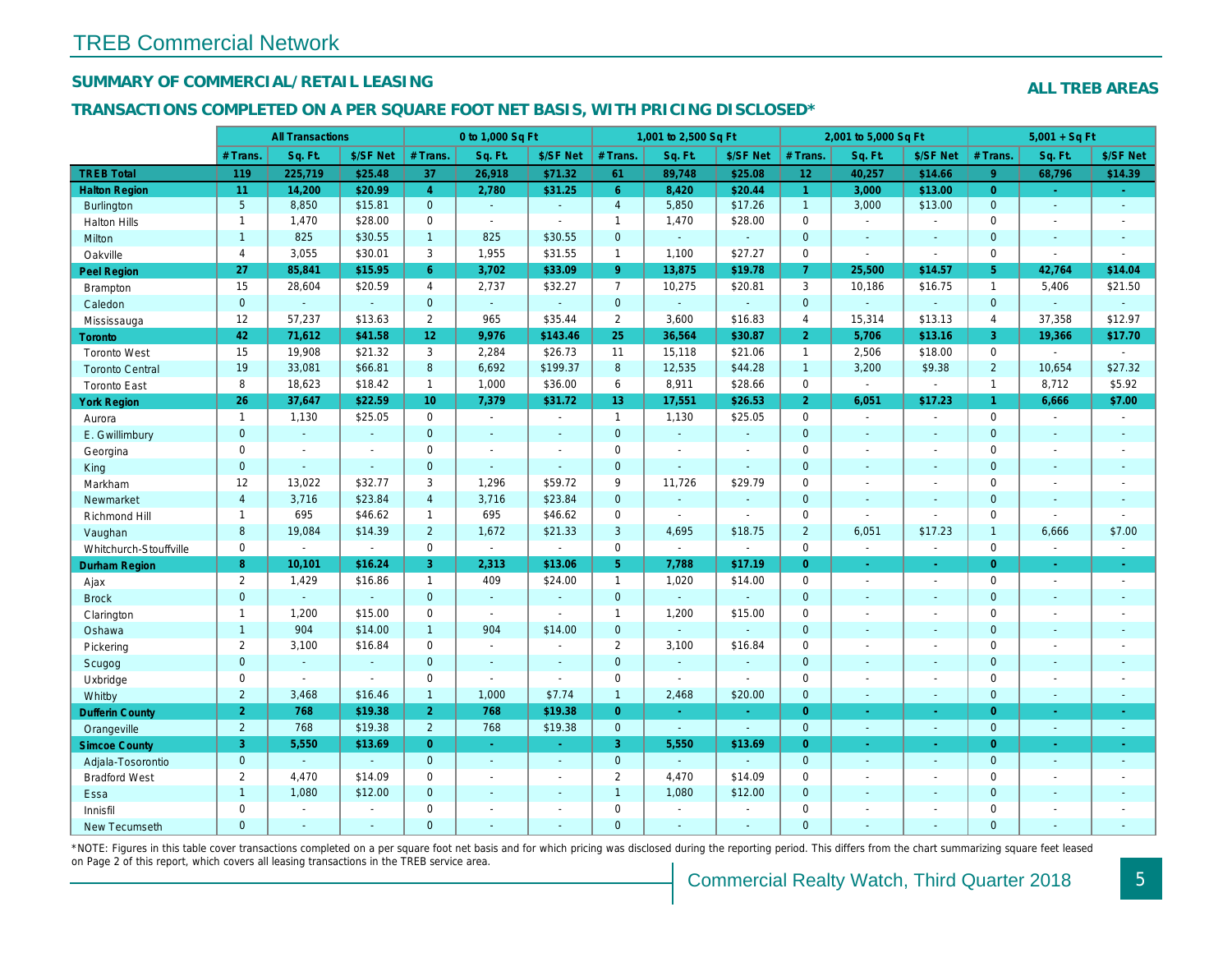## SUMMARY OF COMMERCIAL/RETAIL LEASING

#### TRANSACTIONS COMPLETED ON A PER SQUARE FOOT NET BASIS, WITH PRICING DISCLOSED\*

|                              |                | <b>All Transactions</b> |                |                | 0 to 1,000 Sq Ft         |                          |                | 1,001 to 2,500 Sq Ft     |                |                      | 2,001 to 5,000 Sq Ft     |                          |
|------------------------------|----------------|-------------------------|----------------|----------------|--------------------------|--------------------------|----------------|--------------------------|----------------|----------------------|--------------------------|--------------------------|
|                              | # Trans.       | Sq. Ft.                 | \$/SF Net      | # Trans.       | Sq. Ft.                  | \$/SF Net                | # Trans.       | Sq. Ft.                  | \$/SF Net      | # Trans.             | Sq. Ft.                  | \$/SF Ne                 |
| <b>TREB Total</b>            | 119            | 225,719                 | \$25.48        | 37             | 26,918                   | \$71.32                  | 61             | 89,748                   | \$25.08        | 12 <sub>2</sub>      | 40,257                   | \$14.66                  |
| <b>City of Toronto Total</b> | 42             | 71,612                  | \$41.58        | 12             | 9,976                    | \$143.46                 | 25             | 36,564                   | \$30.87        | $\overline{2}$       | 5,706                    | \$13.16                  |
| <b>Toronto West</b>          | 15             | 19,908                  | \$21.32        | 3              | 2,284                    | \$26.73                  | 11             | 15,118                   | \$21.06        | $\blacktriangleleft$ | 2,506                    | \$18.00                  |
| Toronto W01                  | $\mathbf{1}$   | 424                     | \$35.00        | $\mathbf{1}$   | 424                      | \$35.00                  | $\mathbf 0$    | $\blacksquare$           | $\sim$         | $\mathbf 0$          | $\blacksquare$           | $\blacksquare$           |
| Toronto W02                  | $\overline{2}$ | 3,020                   | \$23.84        | $\mathbf{1}$   | 860                      | \$27.91                  | $\mathbf{1}$   | 2,160                    | \$22.22        | $\mathbf 0$          | $\Delta$                 | $\sim$                   |
| Toronto W03                  | 4              | 4,900                   | \$25.69        | $\mathbf{1}$   | 1,000                    | \$22.20                  | 3              | 3,900                    | \$26.58        | 0                    | $\blacksquare$           | $\blacksquare$           |
| Toronto W04                  | $\overline{2}$ | 2,582                   | \$17.41        | $\mathbf{0}$   | $\omega$                 | $\omega$                 | $\overline{2}$ | 2,582                    | \$17.41        | $\mathbf 0$          | $\blacksquare$           | $\blacksquare$           |
| Toronto W05                  | 3              | 3,797                   | \$17.36        | $\mathbf 0$    | $\blacksquare$           | $\blacksquare$           | 3              | 3,797                    | \$17.36        | $\mathbf 0$          | $\blacksquare$           | $\overline{\phantom{a}}$ |
| Toronto W06                  | $\mathbf{1}$   | 1,400                   | \$18.86        | $\mathbf{0}$   | $\sim$                   | $\blacksquare$           | $\mathbf{1}$   | 1,400                    | \$18.86        | $\mathbf{0}$         | $\sim$                   | $\sim$                   |
| Toronto W07                  | 0              | $\blacksquare$          | $\sim$         | $\mathbf 0$    | $\overline{\phantom{a}}$ | $\overline{\phantom{a}}$ | $\mathbf 0$    | $\blacksquare$           | $\blacksquare$ | 0                    | $\blacksquare$           | $\blacksquare$           |
| Toronto W08                  | $\mathbf{1}$   | 2,506                   | \$18.00        | $\mathbf{0}$   | $\blacksquare$           | $\sim$                   | $\mathbf 0$    | $\blacksquare$           | $\blacksquare$ | $\overline{1}$       | 2,506                    | \$18.00                  |
| Toronto W09                  | $\mathbf{1}$   | 1,279                   | \$23.00        | 0              | $\overline{\phantom{a}}$ | $\overline{\phantom{a}}$ | $\mathbf{1}$   | 1,279                    | \$23.00        | 0                    | $\blacksquare$           | $\blacksquare$           |
| Toronto W10                  | $\mathbf{0}$   | $\omega$                | $\sim$         | $\mathbf{0}$   | $\sim$                   | $\blacksquare$           | $\mathbf{0}$   | $\sim$                   | $\sim$         | $\mathbf{0}$         | $\sim$                   | $\sim$                   |
| <b>Toronto Central</b>       | 19             | 33,081                  | \$66.81        | 8              | 6,692                    | \$199.37                 | 8 <sup>°</sup> | 12,535                   | \$44.28        | $\overline{1}$       | 3,200                    | \$9.38                   |
| Toronto C01                  | 6              | 11,342                  | \$43.37        | $\mathbf{3}$   | 2,720                    | \$50.29                  | $\overline{2}$ | 3,122                    | \$75.00        | $\mathbf{0}$         | $\omega$                 | $\blacksquare$           |
| Toronto C02                  | 4              | 10,703                  | \$31.56        | 0              | $\omega$                 | $\blacksquare$           | 3              | 5,549                    | \$30.22        | 0                    | $\blacksquare$           | $\blacksquare$           |
| Toronto C03                  | 3              | 2,656                   | \$423.57       | $\overline{2}$ | 1,506                    | \$723.11                 | $\mathbf{1}$   | 1,150                    | \$31.30        | $\mathbf{0}$         | $\sim$                   |                          |
| Toronto C04                  | $\mathbf 0$    | $\blacksquare$          | $\sim$         | $\mathbf 0$    | $\blacksquare$           | $\sim$                   | $\mathbf 0$    | $\blacksquare$           | $\sim$         | $\mathbf 0$          | $\blacksquare$           | $\blacksquare$           |
| Toronto C06                  | $\mathbf{0}$   | $\blacksquare$          |                | $\mathbf 0$    | $\blacksquare$           | $\blacksquare$           | $\mathbf 0$    | $\blacksquare$           | $\blacksquare$ | $\mathbf{0}$         | $\blacksquare$           | $\overline{\phantom{a}}$ |
| Toronto C07                  | 0              | $\blacksquare$          | $\blacksquare$ | $\mathbf 0$    | $\sim$                   | $\blacksquare$           | $\mathbf 0$    | $\blacksquare$           | $\sim$         | 0                    | $\blacksquare$           | $\blacksquare$           |
| Toronto C08                  | 3              | 3,614                   | \$42.06        | $\mathbf{1}$   | 900                      | \$38.67                  | $\overline{2}$ | 2,714                    | \$43.18        | $\mathbf 0$          | $\overline{\phantom{a}}$ | ٠                        |
| Toronto C09                  | 0              | $\blacksquare$          | $\sim$         | 0              | $\sim$                   | $\blacksquare$           | $\mathbf 0$    | $\blacksquare$           | $\blacksquare$ | $\mathbf 0$          | $\blacksquare$           | $\overline{\phantom{a}}$ |
| Toronto C10                  | $\mathbf{1}$   | 566                     | \$68.47        | $\mathbf{1}$   | 566                      | \$68.47                  | $\mathbf 0$    | $\sim$                   | $\sim$         | $\mathbf{0}$         | $\omega$                 | $\sim$                   |
| Toronto C11                  | 0              | $\blacksquare$          | $\blacksquare$ | $\mathbf 0$    | $\sim$                   | $\sim$                   | $\mathbf 0$    | $\sim$                   | $\blacksquare$ | $\mathbf 0$          | $\sim$                   | $\overline{\phantom{a}}$ |
| Toronto C12                  | $\mathbf{0}$   | $\sim$                  | $\sim$         | $\mathbf 0$    | $\blacksquare$           | $\blacksquare$           | $\mathbf 0$    | $\overline{\phantom{a}}$ | $\blacksquare$ | $\mathbf 0$          | $\blacksquare$           | $\blacksquare$           |
| Toronto C13                  | 0              | $\blacksquare$          | $\blacksquare$ | $\mathbf 0$    | $\blacksquare$           | $\blacksquare$           | 0              | $\overline{\phantom{a}}$ | $\blacksquare$ | 0                    | $\blacksquare$           | $\blacksquare$           |
| Toronto C14                  | $\overline{2}$ | 4,200                   | \$15.43        | $\mathbf{1}$   | 1,000                    | \$34.80                  | $\mathbf 0$    | $\blacksquare$           | $\blacksquare$ | $\overline{1}$       | 3,200                    | \$9.38                   |
| Toronto C15                  | 0              | $\omega$                | $\omega$       | 0              | $\blacksquare$           | $\sim$                   | $\mathbf 0$    | $\blacksquare$           | $\blacksquare$ | $\mathbf 0$          | $\blacksquare$           | $\sim$                   |
| <b>Toronto East</b>          | 8              | 18,623                  | \$18.42        | $\mathbf{1}$   | 1,000                    | \$36.00                  | 6 <sup>°</sup> | 8,911                    | \$28.66        | $\overline{0}$       | $\blacksquare$           | $\sigma$                 |
| Toronto E01                  | 0              | $\sim$                  | $\sim$         | 0              | $\sim$                   | $\overline{\phantom{a}}$ | $\mathbf 0$    | $\blacksquare$           | $\sim$         | $\mathbf 0$          | $\blacksquare$           | $\sim$                   |
| Toronto E02                  | $\overline{2}$ | 2,373                   | \$50.45        | $\mathbf{0}$   | $\omega$                 | $\sim$                   | $\overline{2}$ | 2,373                    | \$50.45        | $\mathbf{0}$         | $\blacksquare$           | $\blacksquare$           |
| Toronto E03                  | $\mathbf{1}$   | 1,000                   | \$36.00        | $\mathbf{1}$   | 1,000                    | \$36.00                  | $\mathsf 0$    | $\mathbf{r}$             | $\blacksquare$ | $\mathbf 0$          | $\sim$                   | $\blacksquare$           |
| Toronto E04                  | $\mathbf{1}$   | 2,498                   | \$11.00        | $\mathbf{0}$   | $\omega$                 | $\blacksquare$           | $\mathbf{1}$   | 2,498                    | \$11.00        | $\mathbf{0}$         | $\blacksquare$           |                          |
| Toronto E05                  | 0              | $\sim$                  | $\mathbf{r}$   | 0              | $\blacksquare$           | $\blacksquare$           | $\mathbf 0$    | $\blacksquare$           | $\sim$         | $\mathbf 0$          | $\blacksquare$           | $\blacksquare$           |
| Toronto E06                  | $\mathbf{1}$   | 1,018                   | \$17.50        | $\mathbf 0$    | $\blacksquare$           | $\blacksquare$           | $\mathbf{1}$   | 1,018                    | \$17.50        | $\mathbf{0}$         | $\blacksquare$           | $\blacksquare$           |
| Toronto E07                  | $\overline{2}$ | 3,022                   | \$29.92        | $\mathbf 0$    | $\blacksquare$           | $\overline{\phantom{a}}$ | $\overline{2}$ | 3,022                    | \$29.92        | $\mathbf 0$          | ٠                        | $\blacksquare$           |
| Toronto E08                  | $\mathbf{0}$   | $\omega$                | $\omega$       | $\overline{0}$ | ä,                       | $\blacksquare$           | $\mathbf 0$    | $\blacksquare$           | $\blacksquare$ | $\mathbf{0}$         | $\blacksquare$           | $\blacksquare$           |
| Toronto E09                  | 0              | $\blacksquare$          | $\blacksquare$ | $\mathbf 0$    | $\blacksquare$           | $\blacksquare$           | $\mathbf 0$    | $\overline{\phantom{a}}$ | $\blacksquare$ | $\mathbf 0$          | $\overline{\phantom{a}}$ | $\overline{\phantom{a}}$ |
| Toronto E10                  | $\mathbf{1}$   | 8,712                   | \$5.92         | $\mathbf 0$    | $\blacksquare$           | $\blacksquare$           | $\mathbf 0$    | $\blacksquare$           | $\blacksquare$ | $\mathbf{0}$         | $\blacksquare$           | $\overline{\phantom{a}}$ |
| Toronto E11                  | 0              | $\blacksquare$          | $\sim$         | $\mathbf 0$    | $\blacksquare$           | $\blacksquare$           | $\mathbf 0$    | $\sim$                   | $\sim$         | $\mathbf 0$          | $\sim$                   |                          |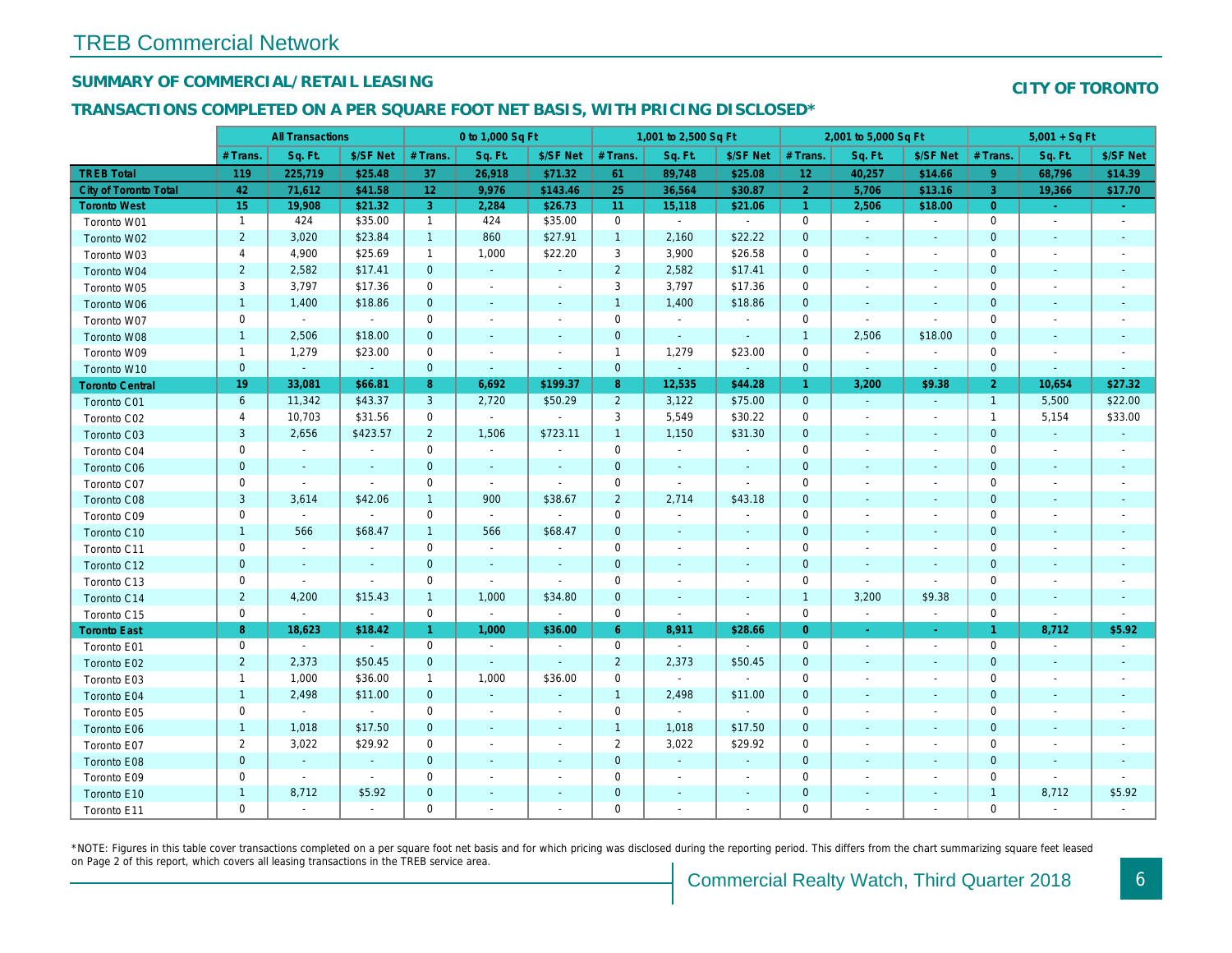### SUMMARY OF OFFICE LEASING

### TRANSACTIONS COMPLETED ON A PER SQUARE FOOT NET BASIS, WITH PRICING DISCLOSED\*

|                        |                | <b>All Transactions</b> |                |                 | 0 to 1,000 Sq Ft            |                          |                 | 1,001 to 2,500 Sq Ft     |                          |                | 2,001 to 5,000 Sq Ft |                  |
|------------------------|----------------|-------------------------|----------------|-----------------|-----------------------------|--------------------------|-----------------|--------------------------|--------------------------|----------------|----------------------|------------------|
|                        | # Trans.       | Sq. Ft.                 | \$/SF Net      | # Trans.        | Sq. Ft.                     | \$/SF Net                | # Trans.        | Sq. Ft.                  | \$/SF Net                | # Trans.       | Sq. Ft.              | \$/SF Ne         |
| <b>TREB Total</b>      | 116            | 356,062                 | \$15.20        | 43              | 30,286                      | \$18.99                  | 43              | 69,646                   | \$15.55                  | 11             | 41,917               | \$15.94          |
| <b>Halton Region</b>   | $\overline{7}$ | 5,632                   | \$17.29        | 5 <sup>1</sup>  | 3,195                       | \$20.92                  | 2 <sup>1</sup>  | 2,437                    | \$12.52                  | $\overline{0}$ | $\omega$             | $\omega_{\rm c}$ |
| Burlington             | $\mathbf{0}$   | $\omega$                | $\omega$       | $\mathbf{0}$    | $\sim$                      | $\omega$                 | $\mathbf{0}$    | $\omega$                 | $\omega$                 | $\overline{0}$ | $\omega$             | $\blacksquare$   |
| <b>Halton Hills</b>    | $\mathbf 0$    | $\sim$                  | $\blacksquare$ | $\mathbf 0$     | $\tilde{\phantom{a}}$       | $\sim$                   | $\mathbf 0$     | $\blacksquare$           | $\blacksquare$           | $\mathbf 0$    | $\sim$               | $\blacksquare$   |
| Milton                 | 6              | 4,604                   | \$18.96        | $5\phantom{.0}$ | 3,195                       | \$20.92                  | $\mathbf{1}$    | 1,409                    | \$14.50                  | $\mathbf{0}$   | $\blacksquare$       | $\blacksquare$   |
| Oakville               | $\mathbf{1}$   | 1,028                   | \$9.80         | $\mathbf 0$     | $\mathcal{L}_{\mathcal{A}}$ | $\mathbf{r}$             | $\overline{1}$  | 1,028                    | \$9.80                   | $\mathbf 0$    | $\mathbf{r}$         | $\sim$           |
| <b>Peel Region</b>     | 34             | 163,663                 | \$14.37        | $9^{\circ}$     | 6,129                       | \$22.15                  | 12 <sub>2</sub> | 19,833                   | \$14.10                  | 3              | 12,719               | \$15.80          |
| Brampton               | $\overline{7}$ | 11,154                  | \$17.74        | $\overline{4}$  | 2,682                       | \$27.30                  | $\overline{2}$  | 3,600                    | \$10.93                  | $\mathbf{1}$   | 4,872                | \$17.50          |
| Caledon                | $\mathbf{0}$   | $\sim$                  | $\sim$         | $\mathbf{0}$    | $\omega$                    | ÷.                       | $\mathbf{0}$    | $\omega$                 | $\omega$                 | $\overline{0}$ | $\omega$             | $\sim$           |
| Mississauga            | 27             | 152,509                 | \$14.13        | 5               | 3,447                       | \$18.14                  | 10              | 16,233                   | \$14.80                  | $\overline{2}$ | 7,847                | \$14.75          |
| <b>Toronto</b>         | 34             | 60,042                  | \$20.91        | 12              | 9,092                       | \$17.05                  | 16              | 24,547                   | \$19.11                  | $\overline{4}$ | 15,636               | \$20.00          |
| <b>Toronto West</b>    | 8              | 14,661                  | \$16.82        | $\Omega$        | $\sim$                      | $\blacksquare$           | $\overline{7}$  | 10,280                   | \$17.38                  | $\overline{1}$ | 4,381                | \$15.50          |
| <b>Toronto Central</b> | 23             | 38,106                  | \$23.00        | 11              | 8,235                       | \$16.63                  | $9\,$           | 14,267                   | \$20.35                  | $\overline{1}$ | 4,837                | \$27.00          |
| <b>Toronto East</b>    | 3              | 7,275                   | \$18.18        | $\mathbf{1}$    | 857                         | \$21.00                  | $\mathbf 0$     | $\blacksquare$           | $\blacksquare$           | $\overline{2}$ | 6,418                | \$17.80          |
| <b>York Region</b>     | 34             | 111,754                 | \$13.60        | 14              | 10,847                      | \$18.14                  | 10 <sup>°</sup> | 16,879                   | \$14.21                  | $\overline{4}$ | 13,562               | \$11.38          |
| Aurora                 | $\mathbf 0$    | $\blacksquare$          | $\sim$         | $\mathbf 0$     | $\blacksquare$              | $\blacksquare$           | $\mathbf 0$     | $\blacksquare$           | $\blacksquare$           | $\mathbf 0$    | $\blacksquare$       | $\blacksquare$   |
| E. Gwillimbury         | $\mathbf{0}$   | $\sim$                  | $\sim$         | $\mathbf{0}$    | $\mathbf{r}$                | $\sim$                   | $\mathbf{0}$    | $\sim$                   | $\sim$                   | $\mathbf{0}$   | $\omega$             | $\sim$           |
| Georgina               | $\mathbf 0$    | $\sim$                  | $\sim$         | $\mathbf 0$     | $\sim$                      | $\blacksquare$           | $\mathbf 0$     | $\blacksquare$           | $\overline{a}$           | $\mathbf 0$    | $\sim$               | $\sim$           |
| King                   | $\mathbf{0}$   | $\sim$                  | $\omega$       | $\overline{0}$  | $\sim$                      | $\mathbf{r}$             | $\mathbf{0}$    | $\Delta$                 | $\Delta$                 | $\mathbf{0}$   | $\Delta$             | $\sim$           |
| Markham                | 16             | 43,293                  | \$16.05        | 6               | 3,895                       | \$20.94                  | 6               | 8,453                    | \$13.79                  | $\overline{2}$ | 7,030                | \$14.17          |
| Newmarket              | $\mathbf{1}$   | 528                     | \$12.00        | $\mathbf{1}$    | 528                         | \$12.00                  | $\mathbf 0$     | $\omega$                 | $\Delta$                 | $\mathbf{0}$   | $\omega$             | $\bullet$        |
| Richmond Hill          | 5              | 6,475                   | \$16.86        | 3               | 2,714                       | \$15.04                  | $\overline{2}$  | 3,761                    | \$18.17                  | $\mathbf 0$    | $\blacksquare$       | $\blacksquare$   |
| Vaughan                | 12             | 61,458                  | \$11.54        | $\overline{4}$  | 3,710                       | \$18.34                  | $\overline{2}$  | 4,665                    | \$11.78                  | $\overline{2}$ | 6,532                | \$8.37           |
| Whitchurch-Stouffville | 0              | $\blacksquare$          | $\mathbf{r}$   | 0               | $\mathcal{L}_{\mathcal{A}}$ | $\blacksquare$           | $\mathsf 0$     | $\blacksquare$           | $\blacksquare$           | $\mathbf 0$    | $\blacksquare$       | $\blacksquare$   |
| Durham Region          | 7 <sup>1</sup> | 14,971                  | \$12.63        | 3               | 1,023                       | \$20.20                  | 3               | 5,950                    | \$10.83                  | $\overline{0}$ | $\blacksquare$       | $\sigma$         |
| Ajax                   | $\mathbf 0$    | $\blacksquare$          | $\sim$         | $\mathbf 0$     | $\sim$                      | $\blacksquare$           | $\mathbf 0$     | $\blacksquare$           | $\blacksquare$           | $\Omega$       | $\blacksquare$       | $\blacksquare$   |
| <b>Brock</b>           | $\mathbf 0$    | $\omega$                | $\blacksquare$ | $\mathbf 0$     | $\omega$                    | $\blacksquare$           | $\mathbf 0$     | $\omega$                 | $\sim$                   | $\mathbf{0}$   | $\blacksquare$       | $\blacksquare$   |
| Clarington             | 0              | $\blacksquare$          | $\omega$       | $\mathbf 0$     | $\mathbf{r}$                | $\sim$                   | $\mathbf 0$     | $\blacksquare$           | $\blacksquare$           | $\mathbf 0$    | $\sim$               | $\blacksquare$   |
| Oshawa                 | $\mathbf{1}$   | 225                     | \$30.67        | $\mathbf{1}$    | 225                         | \$30.67                  | $\mathbf{0}$    | $\sim$                   | $\sim$                   | $\mathbf{0}$   | $\sim$               | $\sim$           |
| Pickering              | $\overline{4}$ | 12,111                  | \$11.92        | $\mathbf{1}$    | 663                         | \$9.00                   | $\overline{2}$  | 3,450                    | \$9.98                   | $\mathbf 0$    | $\blacksquare$       | $\blacksquare$   |
| Scugog                 | $\mathbf{0}$   | $\sim$                  | $\sim$         | $\mathbf{0}$    | $\omega$                    | $\blacksquare$           | $\mathbf 0$     | $\blacksquare$           | ä,                       | $\mathbf{0}$   | $\omega$             | $\blacksquare$   |
| Uxbridge               | $\mathbf 0$    | $\sim$                  | $\omega$       | $\mathbf 0$     | $\mathbf{r}$                | $\sim$                   | $\mathbf 0$     | $\blacksquare$           | $\blacksquare$           | $\mathbf 0$    | $\blacksquare$       | $\blacksquare$   |
| Whitby                 | $\overline{2}$ | 2,635                   | \$14.35        | $\mathbf{1}$    | 135                         | \$57.78                  | $\mathbf{1}$    | 2,500                    | \$12.00                  | $\mathbf{0}$   | $\blacksquare$       | $\sim$           |
| <b>Dufferin County</b> | $\overline{0}$ | $\sim$                  | $\Delta \tau$  | $\overline{0}$  | $\omega$                    | $\omega$                 | $\overline{0}$  | $\omega$                 | $\omega$                 | $\overline{0}$ | $\sim$               | $\sim$           |
| Orangeville            | $\mathbf{0}$   | $\omega$                | $\omega$       | $\overline{0}$  | $\omega$                    | $\omega$                 | $\mathbf{0}$    | $\sim$                   | $\blacksquare$           | $\overline{0}$ | $\omega$             | $\sim$           |
| <b>Simcoe County</b>   | $\overline{0}$ | $\sim$                  | $\blacksquare$ | $\overline{0}$  | $\blacksquare$              | ÷                        | $\mathbf{0}$    | $\blacksquare$           | ÷                        | $\overline{0}$ | $\blacksquare$       | $\sigma_{\rm c}$ |
| Adjala-Tosorontio      | $\mathbf{0}$   | $\sim$                  | $\sim$         | $\mathbf{0}$    | $\sim$                      | $\sim$                   | $\mathbf{0}$    | $\blacksquare$           | $\sim$                   | $\overline{0}$ | $\blacksquare$       | $\sim$           |
| <b>Bradford West</b>   | 0              | $\blacksquare$          | $\sim$         | $\mathbf 0$     | $\omega$                    | $\blacksquare$           | $\mathbf 0$     | $\blacksquare$           | $\blacksquare$           | $\mathbf 0$    | $\blacksquare$       | $\blacksquare$   |
| Essa                   | $\mathbf{0}$   | $\sim$                  | $\sim$         | $\mathbf 0$     | $\sim$                      | $\blacksquare$           | $\mathbf 0$     | $\sim$                   | $\sim$                   | $\mathbf{0}$   | $\sim$               | $\blacksquare$   |
| Innisfil               | $\mathbf 0$    | $\sim$                  | $\sim$         | $\mathbf 0$     | $\blacksquare$              | $\overline{\phantom{a}}$ | $\mathbf 0$     | $\overline{\phantom{a}}$ | $\overline{\phantom{a}}$ | $\mathbf 0$    | $\blacksquare$       | $\blacksquare$   |
| <b>New Tecumseth</b>   | $\Omega$       | $\sim$                  |                | $\Omega$        | ä,                          | $\sim$                   | $\mathbf{0}$    | $\blacksquare$           | $\blacksquare$           | $\mathbf{0}$   | $\sim$               | $\sim$           |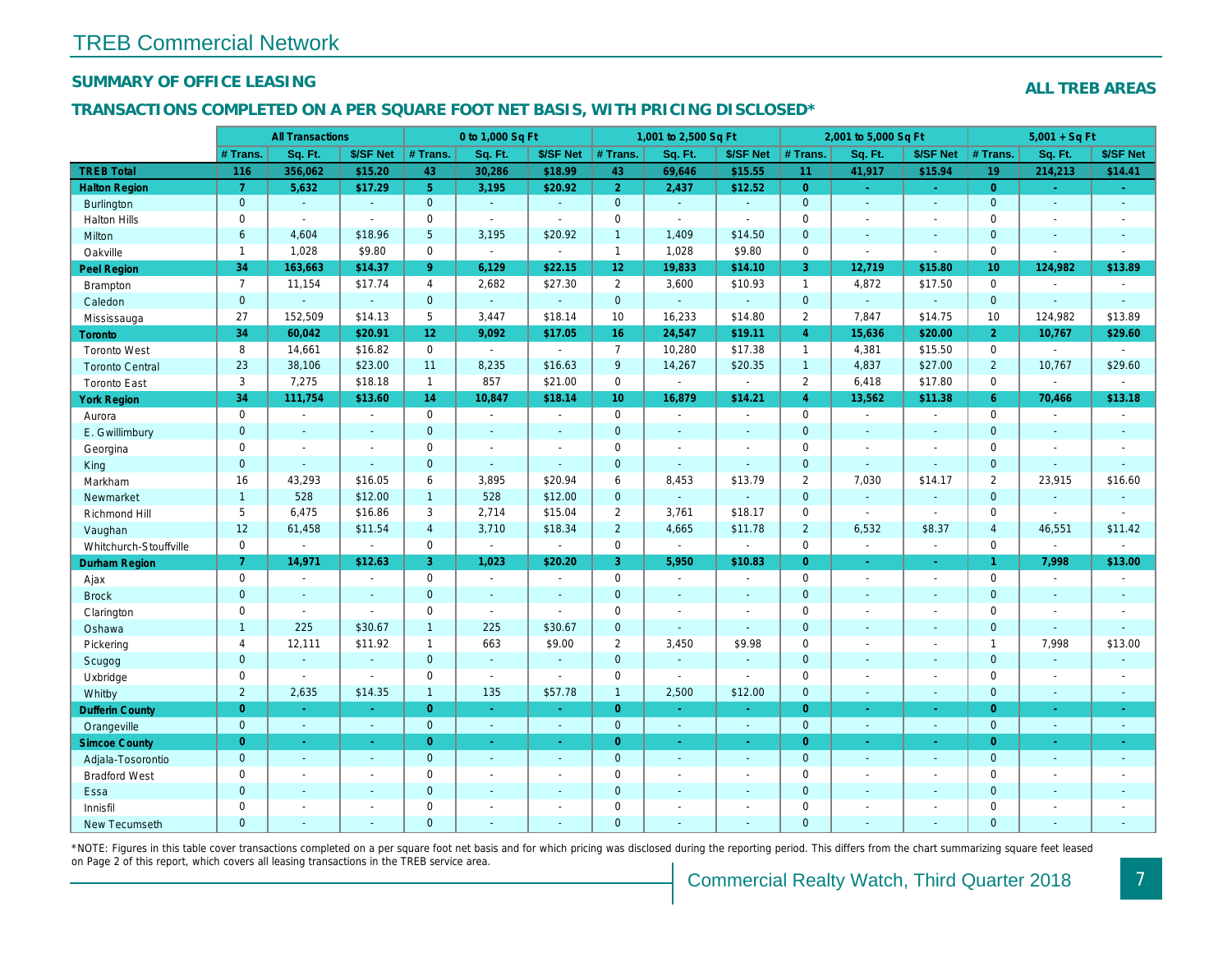### SUMMARY OF OFFICE LEASING

### TRANSACTIONS COMPLETED ON A PER SQUARE FOOT NET BASIS, WITH PRICING DISCLOSED\*

|                              | <b>All Transactions</b> |                          | 0 to 1,000 Sq Ft         |                |                          | 1,001 to 2,500 Sq Ft     |                     |                          |                          | 2,001 to 5,000 Sq Ft |                          |                          |  |
|------------------------------|-------------------------|--------------------------|--------------------------|----------------|--------------------------|--------------------------|---------------------|--------------------------|--------------------------|----------------------|--------------------------|--------------------------|--|
|                              | # Trans.                | Sq. Ft.                  | \$/SF net                | # Trans.       | Sq. Ft.                  | \$/SF net                | # Trans.            | Sq. Ft.                  | \$/SF net                | # Trans.             | Sq. Ft.                  | \$/SF ne                 |  |
| <b>TREB Total</b>            | 116                     | 356,062                  | \$15.20                  | 43             | 30,286                   | \$18.99                  | 43                  | 69,646                   | \$15.55                  | 11                   | 41,917                   | \$15.94                  |  |
| <b>City of Toronto Total</b> | 34                      | 60,042                   | \$20.91                  | 12             | 9,092                    | \$17.05                  | 16                  | 24,547                   | \$19.11                  | $\overline{4}$       | 15,636                   | \$20.00                  |  |
| <b>Toronto West</b>          | 8                       | 14,661                   | \$16.82                  | $\overline{0}$ | $\bullet$                | $\sim$                   | $\overline{7}$      | 10,280                   | \$17.38                  | $\blacktriangleleft$ | 4,381                    | \$15.50                  |  |
| Toronto W01                  | $\mathbf 0$             | $\sim$                   | $\blacksquare$           | $\mathbf 0$    | $\blacksquare$           | $\blacksquare$           | $\mathbf 0$         | $\blacksquare$           | $\blacksquare$           | 0                    | $\blacksquare$           | $\sim$                   |  |
| Toronto W02                  | $\mathbf 0$             | $\sim$                   | $\overline{\phantom{a}}$ | $\mathbf 0$    | $\blacksquare$           | $\overline{\phantom{a}}$ | $\mathbf 0$         | $\sim$                   | $\blacksquare$           | $\mathbf 0$          | $\sim$                   | $\sim$                   |  |
| Toronto W03                  | 0                       | $\sim$                   | $\sim$                   | $\mathbf 0$    | $\blacksquare$           | $\blacksquare$           | $\mathbf 0$         | $\sim$                   | $\blacksquare$           | $\mathbf 0$          |                          | $\overline{\phantom{a}}$ |  |
| Toronto W04                  | $\mathbf{1}$            | 1,220                    | \$8.95                   | $\mathbf 0$    | $\blacksquare$           | $\blacksquare$           | $\mathbf{1}$        | 1,220                    | \$8.95                   | $\mathbf 0$          | $\blacksquare$           | $\sim$                   |  |
| Toronto W05                  | $\mathbf{1}$            | 1,350                    | \$16.89                  | $\mathbf 0$    | $\overline{a}$           | $\overline{\phantom{a}}$ | $\mathbf{1}$        | 1,350                    | \$16.89                  | $\mathbf 0$          |                          | $\overline{\phantom{a}}$ |  |
| Toronto W06                  | 3                       | 4,310                    | \$21.79                  | $\mathbf 0$    | $\blacksquare$           | $\blacksquare$           | 3                   | 4,310                    | \$21.79                  | 0                    | $\overline{\phantom{a}}$ |                          |  |
| Toronto W07                  | $\mathbf 0$             | $\blacksquare$           | $\blacksquare$           | $\mathbf 0$    | $\blacksquare$           | $\blacksquare$           | $\mathbf 0$         | $\blacksquare$           | $\blacksquare$           | $\mathbf 0$          | $\blacksquare$           | $\sim$                   |  |
| Toronto W08                  | 3                       | 7,781                    | \$15.28                  | $\mathbf 0$    | $\blacksquare$           | $\blacksquare$           | $\overline{c}$      | 3,400                    | \$15.00                  | $\overline{1}$       | 4,381                    | \$15.50                  |  |
| Toronto W09                  | $\mathbf 0$             | $\blacksquare$           | $\blacksquare$           | $\mathbf 0$    | $\overline{a}$           | $\overline{\phantom{a}}$ | $\mathbf 0$         | $\blacksquare$           | $\blacksquare$           | $\mathbf 0$          | $\overline{\phantom{a}}$ | $\overline{\phantom{a}}$ |  |
| Toronto W10                  | $\pmb{0}$               | $\blacksquare$           | $\sim$                   | $\mathbf{0}$   | $\blacksquare$           | $\blacksquare$           | $\mathbf 0$         | $\blacksquare$           | $\sim$                   | $\mathbf 0$          | $\blacksquare$           | $\blacksquare$           |  |
| <b>Toronto Central</b>       | 23                      | 38,106                   | \$23.00                  | 11             | 8,235                    | \$16.63                  | 9                   | 14,267                   | \$20.35                  | $\overline{1}$       | 4,837                    | \$27.00                  |  |
| Toronto C01                  | $\overline{4}$          | 12,509                   | \$31.05                  | $\mathbf{1}$   | 1,000                    | \$20.40                  | $\mathbf{1}$        | 1,200                    | \$36.00                  | $\overline{1}$       | 4,837                    | \$27.00                  |  |
| Toronto C02                  | $\mathbf{1}$            | 2,222                    | \$18.80                  | $\mathbf 0$    | $\sim$                   | $\sim$                   | $\mathbf{1}$        | 2,222                    | \$18.80                  | $\mathbf 0$          | $\blacksquare$           | $\blacksquare$           |  |
| Toronto C03                  | $\overline{c}$          | 1,842                    | \$16.97                  | $\mathbf{1}$   | 575                      | \$12.50                  | $\mathbf{1}$        | 1,267                    | \$19.00                  | $\mathbf 0$          | $\blacksquare$           | $\blacksquare$           |  |
| Toronto C04                  | $\mathbf 0$             | $\blacksquare$           | $\blacksquare$           | $\mathbf 0$    | $\overline{\phantom{a}}$ | $\overline{\phantom{a}}$ | $\mathbf 0$         | $\blacksquare$           | $\overline{\phantom{a}}$ | $\mathbf 0$          |                          | $\overline{\phantom{a}}$ |  |
| <b>Toronto C06</b>           | $\pmb{0}$               | $\blacksquare$           | $\sim$                   | $\mathbf 0$    | $\omega$                 | $\blacksquare$           | $\mathbf 0$         | $\blacksquare$           | $\blacksquare$           | $\pmb{0}$            | $\blacksquare$           | $\sim$                   |  |
| Toronto C07                  | $\mathbf{1}$            | 663                      | \$19.00                  | $\mathbf{1}$   | 663                      | \$19.00                  | $\mathsf{O}\xspace$ | $\sim$                   | $\blacksquare$           | $\mathbf 0$          |                          | $\overline{\phantom{a}}$ |  |
| Toronto C08                  | $\mathsf 3$             | 7,865                    | \$26.52                  | $\mathbf{0}$   | $\omega$                 | $\blacksquare$           | $\overline{2}$      | 2,570                    | \$32.73                  | $\mathbf 0$          | $\sim$                   | $\blacksquare$           |  |
| Toronto C09                  | $\mathbf{1}$            | 2,282                    | \$17.50                  | $\mathbf 0$    | $\sim$                   | $\blacksquare$           | $\overline{1}$      | 2,282                    | \$17.50                  | $\mathbf 0$          | $\overline{\phantom{a}}$ | $\overline{\phantom{a}}$ |  |
| Toronto C10                  | $\mathbf{1}$            | 425                      | \$28.24                  | $\mathbf{1}$   | 425                      | \$28.24                  | $\mathbf 0$         | $\omega$                 | $\sim$                   | $\mathbf 0$          | $\blacksquare$           | $\sim$                   |  |
| Toronto C11                  | $\overline{2}$          | 1,584                    | \$24.31                  | $\overline{2}$ | 1,584                    | \$24.31                  | $\mathbf 0$         | $\blacksquare$           | $\overline{\phantom{a}}$ | 0                    | $\blacksquare$           | $\overline{\phantom{a}}$ |  |
| Toronto C12                  | $\pmb{0}$               | $\blacksquare$           | $\omega$                 | $\mathbf 0$    | $\omega$                 | $\blacksquare$           | 0                   | $\blacksquare$           | $\blacksquare$           | $\mathbf 0$          | ٠                        | $\overline{\phantom{a}}$ |  |
| Toronto C13                  | $\overline{2}$          | 1,606                    | \$9.45                   | $\overline{2}$ | 1,606                    | \$9.45                   | 0                   | $\blacksquare$           | $\blacksquare$           | 0                    | $\overline{\phantom{a}}$ | $\overline{\phantom{a}}$ |  |
| Toronto C14                  | $\mathbf{3}$            | 2,592                    | \$16.99                  | $\overline{2}$ | 1,572                    | \$13.09                  | $\mathbf{1}$        | 1,020                    | \$23.00                  | $\mathbf{0}$         | $\sim$                   | $\sim$                   |  |
| Toronto C15                  | 3                       | 4,516                    | \$9.81                   | $\mathbf{1}$   | 810                      | \$13.00                  | $\overline{2}$      | 3,706                    | \$9.12                   | $\mathbf 0$          | $\blacksquare$           | $\blacksquare$           |  |
| <b>Toronto East</b>          | 3                       | 7,275                    | \$18.18                  | $\mathbf{1}$   | 857                      | \$21.00                  | $\overline{0}$      | $\sim$                   | $\omega$                 | 2 <sup>1</sup>       | 6,418                    | \$17.80                  |  |
| Toronto E01                  | $\mathbf{1}$            | 3,300                    | \$28.00                  | 0              | $\blacksquare$           | $\blacksquare$           | $\mathbf 0$         | $\blacksquare$           | $\blacksquare$           | $\overline{1}$       | 3,300                    | \$28.00                  |  |
| Toronto E02                  | $\mathbf 0$             | $\omega$                 | $\sim$                   | $\mathbf{0}$   | $\blacksquare$           | $\blacksquare$           | $\mathbf 0$         | $\blacksquare$           | $\overline{\phantom{a}}$ | $\mathbf 0$          | $\blacksquare$           | $\sim$                   |  |
| Toronto E03                  | 0                       | $\blacksquare$           | $\sim$                   | 0              | $\blacksquare$           | $\blacksquare$           | 0                   | $\blacksquare$           | $\blacksquare$           | 0                    | $\overline{\phantom{a}}$ | $\sim$                   |  |
| Toronto E04                  | $\mathbf{1}$            | 857                      | \$21.00                  | $\mathbf{1}$   | 857                      | \$21.00                  | $\mathbf 0$         | $\blacksquare$           | $\blacksquare$           | $\mathbf 0$          | $\overline{\phantom{a}}$ | $\sim$                   |  |
| Toronto E05                  | 0                       | $\blacksquare$           | $\blacksquare$           | $\mathbf 0$    | $\blacksquare$           | $\blacksquare$           | $\mathbf 0$         | $\blacksquare$           | $\overline{a}$           | $\mathbf 0$          | $\overline{\phantom{a}}$ | $\overline{\phantom{a}}$ |  |
| Toronto E06                  | $\mathbf 0$             | $\sim$                   | $\sim$                   | $\mathbf{0}$   | $\sim$                   | $\blacksquare$           | $\mathbf 0$         | $\sim$                   | $\overline{\phantom{a}}$ | $\mathbf 0$          | $\sim$                   | $\sim$                   |  |
| Toronto E07                  | 0                       | $\overline{\phantom{a}}$ | $\overline{\phantom{a}}$ | $\mathbf 0$    | $\ddot{\phantom{0}}$     | $\overline{\phantom{a}}$ | $\mathbf 0$         | $\overline{\phantom{a}}$ | $\blacksquare$           | 0                    |                          | $\overline{\phantom{a}}$ |  |
| Toronto E08                  | $\pmb{0}$               | $\blacksquare$           | $\sim$                   | $\mathbf 0$    | $\overline{\phantom{a}}$ | $\blacksquare$           | $\mathbf 0$         | $\blacksquare$           | $\blacksquare$           | $\mathbf 0$          | $\sim$                   | $\overline{\phantom{a}}$ |  |
| Toronto E09                  | 0                       | $\overline{\phantom{a}}$ | $\overline{\phantom{a}}$ | 0              | $\blacksquare$           | $\blacksquare$           | 0                   | $\blacksquare$           | $\blacksquare$           | 0                    | $\overline{\phantom{a}}$ | $\overline{\phantom{a}}$ |  |
| Toronto E10                  | $\pmb{0}$               | $\blacksquare$           | $\sim$                   | $\mathbf 0$    | $\sim$                   | $\blacksquare$           | $\pmb{0}$           | $\blacksquare$           | $\blacksquare$           | $\pmb{0}$            | $\blacksquare$           | $\overline{\phantom{a}}$ |  |
| Toronto E11                  | $\mathbf{1}$            | 3,118                    | \$7.00                   | $\mathbf 0$    | $\blacksquare$           | $\blacksquare$           | 0                   | $\blacksquare$           | $\blacksquare$           | $\mathbf{1}$         | 3,118                    | \$7.00                   |  |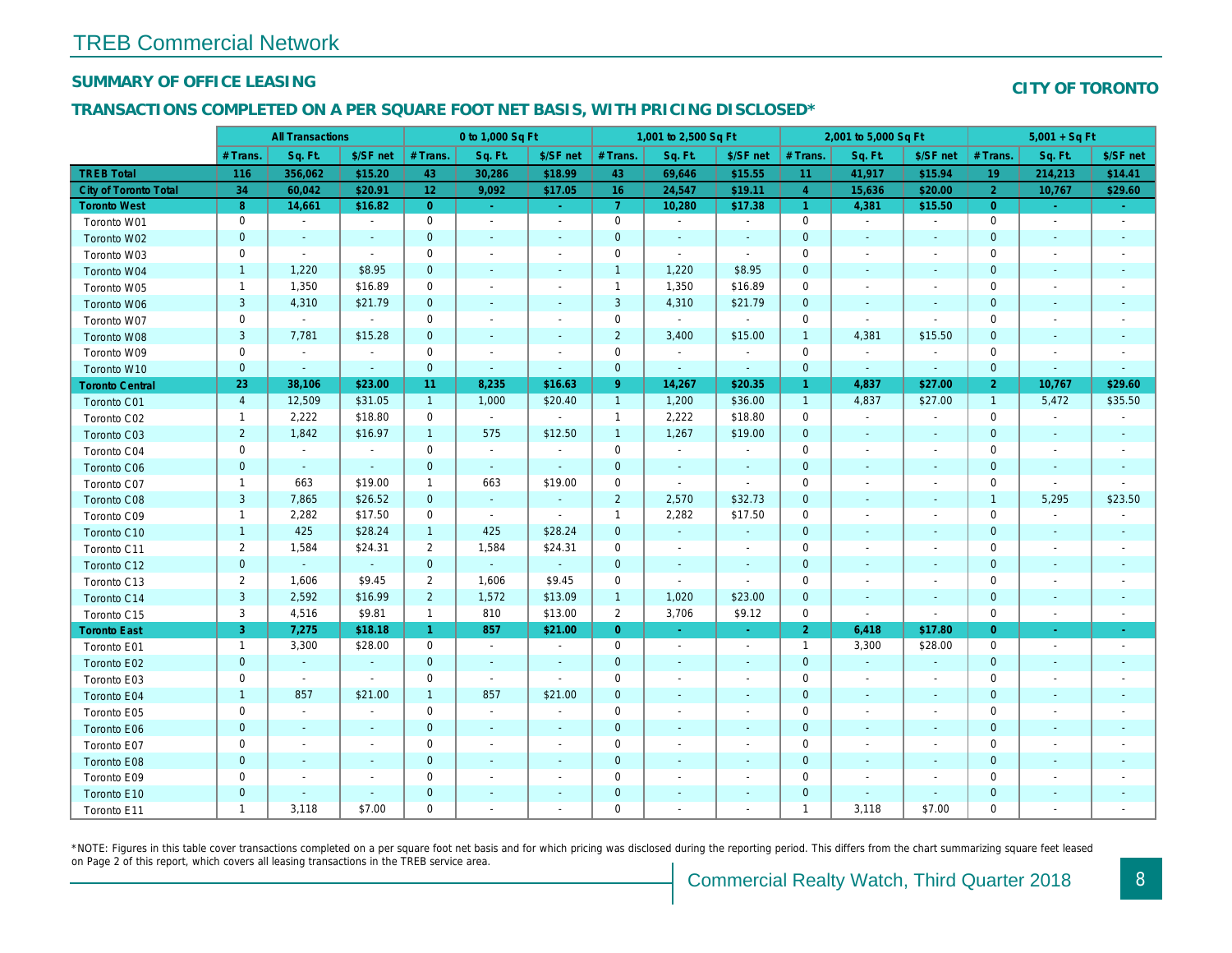## SUMMARY OF INDUSTRIAL SALES

## TRANSACTIONS COMPLETED WITH PRICING DISCLOSED

|                        |                | <b>All Transactions</b> |                |                 | 0 to 5,000 Sq Ft |                |                | 5,001 to 15,000 Sq Ft    |                  |                | 15,001 to 50,000 Sq Ft   |                          |
|------------------------|----------------|-------------------------|----------------|-----------------|------------------|----------------|----------------|--------------------------|------------------|----------------|--------------------------|--------------------------|
|                        | # Trans.       | Sq. Ft.                 | \$/SF Net      | # Trans.        | Sq. Ft.          | \$/SF Net      | # Trans.       | Sq. Ft.                  | \$/SF Net        | # Trans.       | Sq. Ft.                  | \$/SF Ne                 |
| <b>TREB Total</b>      | 65             | 1,221,905               | \$154.23       | 31              | 62,922           | \$256.05       | 13             | 119,069                  | \$217.95         | 14             | 337,912                  | \$186.79                 |
| <b>Halton Region</b>   | $\overline{1}$ | 2,100                   | \$199.76       | $\mathbf{1}$    | 2,100            | \$199.76       | $\overline{0}$ | $\omega_{\rm c}$         | $\omega_{\rm c}$ | $\overline{0}$ | $\blacksquare$           | $\omega_{\rm c}$         |
| <b>Burlington</b>      | $\mathbf{1}$   | 2,100                   | \$199.76       | $\mathbf{1}$    | 2,100            | \$199.76       | $\mathbf{0}$   | $\omega$                 | $\omega$         | $\mathbf{0}$   | $\omega$                 | $\sim$                   |
| <b>Halton Hills</b>    | $\mathbf 0$    | $\sim$                  | $\blacksquare$ | $\Omega$        | $\sim$           |                | $\mathbf 0$    | $\blacksquare$           | $\blacksquare$   | $\Omega$       | $\blacksquare$           | $\sim$                   |
| Milton                 | $\mathbf{0}$   | $\blacksquare$          | $\blacksquare$ | $\mathbf{0}$    | $\blacksquare$   | $\blacksquare$ | $\mathbf 0$    | $\blacksquare$           | $\blacksquare$   | $\mathbf 0$    | $\blacksquare$           | $\blacksquare$           |
| Oakville               | $\mathbf 0$    | $\blacksquare$          | $\blacksquare$ | $\mathbf 0$     | $\blacksquare$   | $\sim$         | 0              | $\overline{\phantom{a}}$ | $\sim$           | $\mathbf 0$    | $\blacksquare$           | $\blacksquare$           |
| <b>Peel Region</b>     | 20             | 480,774                 | \$162.49       | 8               | 17,363           | \$227.44       | $\overline{4}$ | 39,200                   | \$241.71         | $6^{\circ}$    | 135,282                  | \$222.83                 |
| Brampton               | 5              | 52,368                  | \$202.85       | $\overline{2}$  | 5,633            | \$231.32       | $\mathbf{1}$   | 5,385                    | \$143.92         | 2              | 41,350                   | \$206.65                 |
| Caledon                | $\mathbf{0}$   | $\blacksquare$          | $\blacksquare$ | $\mathbf{0}$    | $\omega$         | $\sim$         | $\mathbf{0}$   | $\blacksquare$           | $\omega$         | $\mathbf 0$    | $\omega$                 | $\omega$                 |
| Mississauga            | 15             | 428,406                 | \$157.55       | 6               | 11,730           | \$225.58       | 3              | 33,815                   | \$257.28         | $\overline{4}$ | 93.932                   | \$229.95                 |
| Toronto                | 16             | 267,635                 | \$171.93       | 8               | 15,354           | \$261.16       | 3              | 23,398                   | \$223.27         | 3              | 65,140                   | \$195.73                 |
| <b>Toronto West</b>    | $\overline{7}$ | 88,296                  | \$214.39       | $\mathbf{2}$    | 5,700            | \$342.98       | $\overline{2}$ | 17,456                   | \$242.04         | 3              | 65,140                   | \$195.73                 |
| <b>Toronto Central</b> | $\overline{0}$ | $\Delta$                | $\Delta$       | $\mathbf{0}$    | $\omega$         | $\sim$         | $\mathbf{0}$   | ä,                       | ä,               | $\mathbf{0}$   | ÷.                       | $\omega$                 |
| <b>Toronto East</b>    | 9              | 179,339                 | \$151.02       | 6               | 9,654            | \$212.84       | $\mathbf{1}$   | 5,942                    | \$168.13         | $\mathbf 0$    | $\sim$                   | $\blacksquare$           |
| <b>York Region</b>     | 20             | 200,481                 | \$204.26       | 12 <sub>2</sub> | 24,848           | \$291.66       | $\overline{4}$ | 36,943                   | \$239.58         | $\overline{3}$ | 66,252                   | \$193.23                 |
| Aurora                 | $\mathbf 0$    | $\blacksquare$          | $\sim$         | $\Omega$        | $\sim$           | $\blacksquare$ | $\mathbf 0$    | $\blacksquare$           | $\blacksquare$   | $\mathbf 0$    | $\blacksquare$           | $\sim$                   |
| E. Gwillimbury         | $\mathbf{0}$   | $\blacksquare$          | $\blacksquare$ | $\mathbf{0}$    | $\sim$           |                | $\mathbf 0$    | $\blacksquare$           | $\blacksquare$   | $\mathbf 0$    | $\blacksquare$           | $\blacksquare$           |
| Georgina               | $\mathbf 0$    | $\blacksquare$          | $\blacksquare$ | $\mathbf 0$     | $\sim$           | $\sim$         | $\mathbf 0$    | $\blacksquare$           | $\blacksquare$   | $\mathbf 0$    | $\blacksquare$           | $\blacksquare$           |
| King                   | $\mathbf{0}$   | $\sim$                  | $\sim$         | $\mathbf{0}$    | $\sim$           | $\sim$         | $\mathbf 0$    | $\blacksquare$           | $\blacksquare$   | $\overline{0}$ | $\blacksquare$           | $\sim$                   |
| Markham                | 9              | 106,199                 | \$201.79       | 6               | 12,861           | \$314.83       | $\overline{2}$ | 20,900                   | \$255.06         | $\mathbf 0$    | $\blacksquare$           | $\blacksquare$           |
| Newmarket              | $\mathbf{1}$   | 1,739                   | \$250.14       | $\mathbf{1}$    | 1,739            | \$250.14       | $\mathbf{0}$   | $\blacksquare$           | $\blacksquare$   | $\mathbf{0}$   | $\blacksquare$           | $\blacksquare$           |
| Richmond Hill          | 2              | 17,551                  | \$299.41       | $\mathbf{1}$    | 2,411            | \$269.60       | 0              | $\blacksquare$           | $\sim$           | $\mathbf{1}$   | 15,140                   | \$304.16                 |
| Vaughan                | $\overline{7}$ | 73,367                  | \$182.19       | 3               | 6,212            | \$265.61       | $\overline{2}$ | 16,043                   | \$219.41         | $\overline{2}$ | 51,112                   | \$160.37                 |
| Whitchurch-Stouffville | $\mathbf{1}$   | 1,625                   | \$285.00       | $\mathbf{1}$    | 1,625            | \$285.00       | $\mathbf 0$    | $\overline{\phantom{a}}$ | $\sim$           | $\mathbf 0$    | $\overline{\phantom{a}}$ | $\blacksquare$           |
| <b>Durham Region</b>   | 8              | 270,915                 | \$84.74        | 2 <sup>1</sup>  | 3,257            | \$149.06       | 2 <sup>1</sup> | 19,528                   | \$122.95         | $\overline{2}$ | 71,238                   | \$104.1                  |
| Ajax                   | 3              | 188,017                 | \$96.11        | 0               | $\blacksquare$   | $\blacksquare$ | $\pmb{0}$      | $\blacksquare$           | $\sim$           | $\overline{2}$ | 71,238                   | \$104.16                 |
| <b>Brock</b>           | $\mathbf{0}$   | $\blacksquare$          | $\sim$         | $\mathbf{0}$    | $\sim$           | $\sim$         | $\mathbf 0$    | $\omega$                 | $\blacksquare$   | $\mathbf 0$    | $\omega$                 | $\sim$                   |
| Clarington             | $\mathbf 0$    | $\blacksquare$          | $\blacksquare$ | $\mathbf 0$     | $\blacksquare$   |                | $\pmb{0}$      | $\blacksquare$           | $\blacksquare$   | $\mathbf 0$    | $\blacksquare$           | $\blacksquare$           |
| Oshawa                 | $\overline{0}$ | $\blacksquare$          | $\omega$       | $\overline{0}$  | $\blacksquare$   | $\blacksquare$ | $\mathbf 0$    | $\blacksquare$           | $\blacksquare$   | $\mathbf{0}$   | $\blacksquare$           | $\blacksquare$           |
| Pickering              | $\overline{2}$ | 3,257                   | \$149.06       | 2               | 3,257            | \$149.06       | $\pmb{0}$      | $\blacksquare$           | $\blacksquare$   | $\mathbf 0$    | $\blacksquare$           | $\blacksquare$           |
| Scugog                 | $\mathbf{1}$   | 11,528                  | \$86.83        | $\mathbf{0}$    | $\omega$         |                | $\mathbf{1}$   | 11,528                   | \$86.83          | $\mathbf{0}$   | $\blacksquare$           | $\blacksquare$           |
| Uxbridge               | $\mathbf 0$    | $\blacksquare$          | $\blacksquare$ | $\mathbf 0$     | $\sim$           |                | $\mathsf{O}$   | $\blacksquare$           | $\sim$           | $\mathbf 0$    | $\overline{a}$           | $\overline{\phantom{a}}$ |
| Whitby                 | $\overline{c}$ | 68,113                  | \$49.92        | $\mathbf{0}$    | $\sim$           | $\sim$         | $\mathbf{1}$   | 8,000                    | \$175.00         | $\mathbf{0}$   | $\blacksquare$           | $\sim$                   |
| <b>Dufferin County</b> | $\overline{0}$ | ÷.                      | $\sim$         | $\overline{0}$  | a.               | $\sim$         | $\overline{0}$ | ٠                        | ٠                | $\overline{0}$ | ×.                       | $\sim$                   |
| Orangeville            | $\mathbf{0}$   | $\omega$                | $\omega$       | $\mathbf 0$     | $\omega$         | $\sim$         | $\mathbf{0}$   | $\omega$                 | $\omega_{\rm c}$ | $\mathbf{0}$   | $\omega$                 | $\sim$                   |
| <b>Simcoe County</b>   | $\overline{0}$ | $\sim$                  | $\omega$       | $\overline{0}$  | $\omega$         | $\omega$       | $\overline{0}$ | $\omega$                 | $\omega$         | $\overline{0}$ | $\blacksquare$           | $\sim$                   |
| Adjala-Tosorontio      | $\mathbf{0}$   | $\sim$                  | $\sim$         | $\mathbf{0}$    | $\sim$           | $\sim$         | $\mathbf 0$    | $\omega$                 | $\blacksquare$   | $\mathbf 0$    | $\mathbf{r}$             | $\sim$                   |
| <b>Bradford West</b>   | $\mathbf 0$    | $\sim$                  | $\blacksquare$ | $\mathbf 0$     | $\sim$           | $\sim$         | $\pmb{0}$      | $\blacksquare$           | $\blacksquare$   | $\mathbf 0$    | $\blacksquare$           | $\sim$                   |
| Essa                   | $\mathbf{0}$   | $\sim$                  | $\sim$         | $\mathbf{0}$    |                  |                | $\pmb{0}$      | $\blacksquare$           | $\blacksquare$   | $\mathbf 0$    | $\blacksquare$           |                          |
| Innisfil               | $\mathbf 0$    | $\blacksquare$          | $\blacksquare$ | $\mathbf 0$     | $\sim$           | $\blacksquare$ | $\mathbf 0$    | $\blacksquare$           | $\blacksquare$   | $\mathbf 0$    | $\blacksquare$           | $\blacksquare$           |
| <b>New Tecumseth</b>   | $\Omega$       |                         |                | $\Omega$        |                  |                | $\Omega$       |                          |                  | $\Omega$       |                          |                          |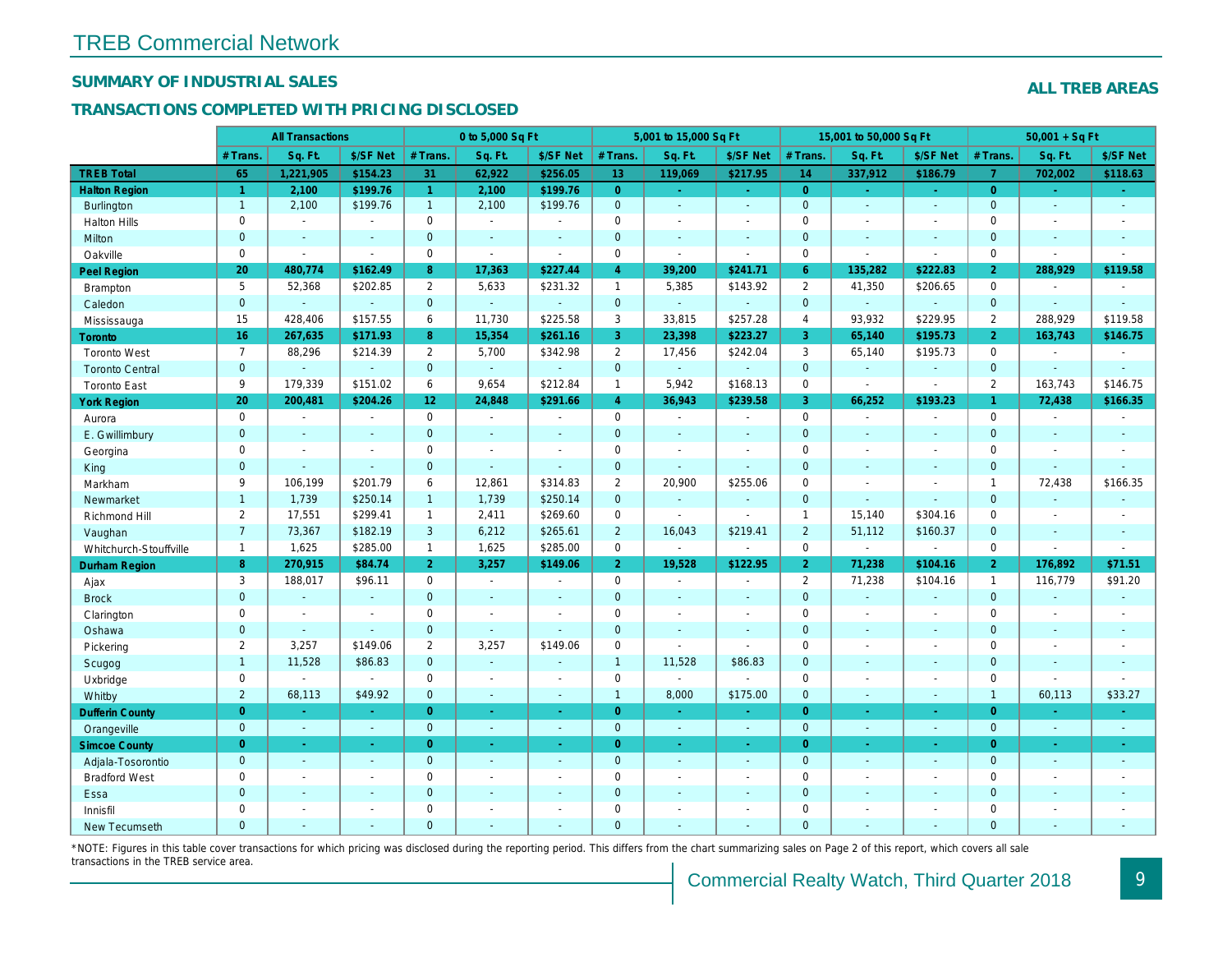## SUMMARY OF INDUSTRIAL SALES - CONDOMINIUM BREAKOUT

#### TRANSACTIONS COMPLETED WITH PRICING DISCLOSED

|                        |                      | <b>All Transactions</b> |                |                       | 0 to 5,000 Sq Ft         |                          |                | 5,001 to 15,000 Sq Ft |                  |                      | 15,001 to 50,000 Sq Ft   |                      |
|------------------------|----------------------|-------------------------|----------------|-----------------------|--------------------------|--------------------------|----------------|-----------------------|------------------|----------------------|--------------------------|----------------------|
|                        | # Trans.             | Sq. Ft.                 | \$/SF Net      | # Trans.              | Sq. Ft.                  | \$/SF Net                | # Trans.       | Sq. Ft.               | \$/SF Net        | # Trans.             | Sq. Ft.                  | \$/SF Ne             |
| <b>TREB Total</b>      | 36                   | 115,057                 | \$232.75       | 30                    | 59,622                   | \$247.58                 | 5 <sup>1</sup> | 37,435                | \$215.55         | $\blacktriangleleft$ | 18,000                   | \$219.44             |
| <b>Halton Region</b>   | $\blacktriangleleft$ | 2,100                   | \$199.76       | $\mathbf{1}$          | 2,100                    | \$199.76                 | $\overline{0}$ | $\sim$                | $\omega_{\rm c}$ | $\overline{0}$       | $\omega$                 | $\omega_{\rm c}$     |
| Burlington             | $\overline{1}$       | 2,100                   | \$199.76       | 1                     | 2,100                    | \$199.76                 | $\mathbf{0}$   | $\blacksquare$        | $\mathbf{u}$     | $\mathbf{0}$         | $\omega$                 | $\sim$               |
| <b>Halton Hills</b>    | 0                    | $\blacksquare$          | $\sim$         | $\mathbf 0$           | $\sim$                   | $\overline{\phantom{a}}$ | $\mathbf 0$    | $\blacksquare$        | $\blacksquare$   | $\mathbf 0$          | L.                       | $\blacksquare$       |
| Milton                 | $\overline{0}$       | $\blacksquare$          | $\blacksquare$ | $\overline{0}$        | $\sim$                   | $\blacksquare$           | $\mathbf 0$    | $\omega$              | $\sim$           | $\mathbf{0}$         | $\blacksquare$           | $\blacksquare$       |
| Oakville               | $\mathbf 0$          | $\blacksquare$          | $\blacksquare$ | 0                     | $\blacksquare$           | $\blacksquare$           | $\mathsf 0$    | $\sim$                | $\blacksquare$   | $\mathbf 0$          | $\sim$                   | $\blacksquare$       |
| Peel Region            | $9^{\circ}$          | 22,963                  | \$246.00       | 8                     | 17,363                   | \$227.44                 | $\mathbf{1}$   | 5,600                 | \$303.57         | $\overline{0}$       | $\blacksquare$           | $\sim$               |
| <b>Brampton</b>        | 2                    | 5,633                   | \$231.32       | $\mathbf{2}^{\prime}$ | 5,633                    | \$231.32                 | $\mathbf 0$    | $\sim$                | $\blacksquare$   | $\mathbf 0$          | $\blacksquare$           | $\sim$               |
| Caledon                | $\mathbf 0$          | $\omega$                | $\omega$       | $\mathbf 0$           | $\omega$                 | $\sim$                   | $\pmb{0}$      | $\omega$              | $\mathbf{r}$     | $\mathbf 0$          | $\omega$                 | $\sim$               |
| Mississauga            | $\overline{7}$       | 17,330                  | \$250.78       | 6                     | 11,730                   | \$225.58                 | $\mathbf{1}$   | 5,600                 | \$303.57         | $\mathbf 0$          | $\sim$                   | $\blacksquare$       |
| <b>Toronto</b>         | 8                    | 17,996                  | \$203.31       | $\overline{7}$        | 12,054                   | \$220.66                 | $\mathbf{1}$   | 5,942                 | \$168.13         | $\Omega$             | ÷.                       | $\omega_{\rm c}$     |
| <b>Toronto West</b>    | $\mathbf{1}$         | 2,400                   | \$252.08       | $\mathbf{1}$          | 2,400                    | \$252.08                 | $\mathbf 0$    | $\sim$                | $\blacksquare$   | $\mathbf 0$          | $\blacksquare$           | $\sim$               |
| <b>Toronto Central</b> | $\mathbf{0}$         | $\blacksquare$          | $\omega$       | $\mathbf 0$           | $\omega$                 |                          | $\mathbf 0$    | $\blacksquare$        | $\sim$           | $\mathbf{0}$         | $\blacksquare$           | $\blacksquare$       |
| <b>Toronto East</b>    | $\overline{7}$       | 15,596                  | \$195.81       | 6                     | 9,654                    | \$212.84                 | $\mathbf{1}$   | 5,942                 | \$168.13         | $\mathbf 0$          | $\blacksquare$           | $\blacksquare$       |
| <b>York Region</b>     | 16                   | 68,741                  | \$241.01       | 12 <sub>2</sub>       | 24,848                   | \$291.66                 | 3              | 25,893                | \$207.39         | $\mathbf{1}$         | 18,000                   | \$219.44             |
| Aurora                 | $\mathbf 0$          | $\sim$                  | $\blacksquare$ | $\mathbf 0$           | $\blacksquare$           | $\blacksquare$           | $\mathbf 0$    | $\sim$                | $\blacksquare$   | $\mathbf 0$          | $\blacksquare$           | $\blacksquare$       |
| E. Gwillimbury         | $\mathbf{0}$         | $\blacksquare$          | $\blacksquare$ | $\mathbf 0$           | $\sim$                   | $\sim$                   | $\mathbf 0$    | $\blacksquare$        | $\blacksquare$   | $\mathbf{0}$         | $\overline{\phantom{a}}$ | $\blacksquare$       |
| Georgina               | 0                    | $\sim$                  | $\blacksquare$ | 0                     | $\blacksquare$           | $\overline{\phantom{a}}$ | $\mathbf 0$    | $\blacksquare$        | $\blacksquare$   | $\mathbf 0$          | $\sim$                   | $\sim$               |
| King                   | $\mathbf{0}$         | $\sim$                  | $\mathbf{r}$   | $\overline{0}$        | $\omega$                 | $\sim$                   | $\mathbf 0$    | $\mathbf{r}$          | $\sim$           | $\mathbf{0}$         | ÷.                       | $\sim$               |
| Markham                | $\overline{7}$       | 22,711                  | \$259.74       | 6                     | 12,861                   | \$314.83                 | $\mathbf{1}$   | 9,850                 | \$187.82         | $\mathbf 0$          | $\blacksquare$           | $\blacksquare$       |
| Newmarket              | $\overline{1}$       | 1,739                   | \$250.14       | $\mathbf{1}$          | 1,739                    | \$250.14                 | $\mathbf{0}$   | $\blacksquare$        | $\sim$           | $\mathbf{0}$         | $\blacksquare$           | $\blacksquare$       |
| Richmond Hill          | $\overline{1}$       | 2,411                   | \$269.60       | $\mathbf{1}$          | 2,411                    | \$269.60                 | $\mathbf 0$    | $\blacksquare$        | $\sim$           | $\mathbf 0$          | $\sim$                   | $\blacksquare$       |
| Vaughan                | 6                    | 40,255                  | \$226.56       | 3                     | 6,212                    | \$265.61                 | $\overline{2}$ | 16,043                | \$219.41         | $\overline{1}$       | 18,000                   | \$219.44             |
| Whitchurch-Stouffville | $\mathbf{1}$         | 1,625                   | \$285.00       | $\mathbf{1}$          | 1,625                    | \$285.00                 | $\mathbf 0$    | $\blacksquare$        | $\sim$           | $\mathbf 0$          | $\tilde{\phantom{a}}$    | $\blacksquare$       |
| <b>Durham Region</b>   | $\overline{2}$       | 3,257                   | \$149.06       | $\overline{2}$        | 3,257                    | \$149.06                 | $\overline{0}$ | $\pm$                 | $\blacksquare$   | $\overline{0}$       | $\blacksquare$           | $\sigma$             |
| Ajax                   | $\mathbf 0$          | $\blacksquare$          | $\blacksquare$ | $\mathbf 0$           | $\sim$                   | $\overline{\phantom{a}}$ | $\mathbf 0$    | $\sim$                | $\blacksquare$   | $\mathbf 0$          | $\blacksquare$           | $\blacksquare$       |
| <b>Brock</b>           | $\mathbf{0}$         | $\blacksquare$          | $\blacksquare$ | $\overline{0}$        | $\omega$                 | $\blacksquare$           | $\mathbf 0$    | $\omega$              | $\sim$           | $\mathbf{0}$         | $\omega$                 | $\sim$               |
| Clarington             | 0                    | $\blacksquare$          | $\blacksquare$ | 0                     | $\sim$                   |                          | $\mathbf 0$    | $\tilde{\phantom{a}}$ | $\blacksquare$   | $\mathbf 0$          | ÷,                       | $\blacksquare$       |
| Oshawa                 | $\mathbf{0}$         | $\blacksquare$          | $\omega$       | $\mathbf{0}$          | $\sim$                   | $\sim$                   | $\mathbf 0$    | $\blacksquare$        | $\blacksquare$   | $\mathbf{0}$         | $\blacksquare$           | $\sim$               |
| Pickering              | $\overline{2}$       | 3,257                   | \$149.06       | $\mathbf{2}$          | 3,257                    | \$149.06                 | $\mathbf 0$    | $\blacksquare$        | $\blacksquare$   | $\mathbf 0$          | L.                       | $\sim$               |
| Scugog                 | $\mathbf{0}$         | $\blacksquare$          | $\blacksquare$ | $\mathbf 0$           | $\sim$                   | $\sim$                   | $\mathbf 0$    | $\sim$                | $\sim$           | $\mathbf 0$          | $\blacksquare$           | $\blacksquare$       |
| Uxbridge               | $\mathbf 0$          | $\sim$                  | $\blacksquare$ | $\mathbf 0$           | $\blacksquare$           | $\overline{\phantom{a}}$ | $\mathbf 0$    | $\tilde{\phantom{a}}$ | $\blacksquare$   | $\mathbf 0$          | $\blacksquare$           | $\blacksquare$       |
| Whitby                 | $\overline{0}$       | $\sim$                  | $\mathbf{r}$   | $\overline{0}$        | $\sim$                   | $\sim$                   | $\mathbf 0$    | $\sim$                | $\Delta$         | $\overline{0}$       | $\blacksquare$           | $\sim$               |
| <b>Dufferin County</b> | $\overline{0}$       | $\sim$                  | $\omega$       | $\overline{0}$        | $\sim$                   | $\sim$                   | $\overline{0}$ | $\sim$                | $\omega$         | $\overline{0}$       | $\omega$                 | $\sim$               |
| Orangeville            | $\mathbf{0}$         | $\omega$                | $\omega$       | $\overline{0}$        | $\omega$                 | $\omega$                 | $\mathbf{0}$   | $\sim$                | $\blacksquare$   | $\mathbf{0}$         | $\omega$                 | $\sim$               |
| <b>Simcoe County</b>   | $\overline{0}$       | $\omega$                | $\omega$       | $\overline{0}$        | $\bullet$                | $\frac{1}{\sqrt{2}}$     | $\overline{0}$ | $\blacksquare$        | $\omega$         | $\overline{0}$       | $\blacksquare$           | $\frac{1}{\sqrt{2}}$ |
| Adjala-Tosorontio      | $\mathbf{0}$         | $\omega$                | $\blacksquare$ | $\overline{0}$        | $\sim$                   | $\sim$                   | $\mathbf{0}$   | $\sim$                | $\blacksquare$   | $\mathbf{0}$         | $\blacksquare$           | $\sim$               |
| <b>Bradford West</b>   | 0                    | $\blacksquare$          | $\blacksquare$ | $\mathbf 0$           | $\blacksquare$           | $\blacksquare$           | $\mathbf 0$    | $\blacksquare$        | $\blacksquare$   | $\mathbf 0$          | $\blacksquare$           | $\blacksquare$       |
| Essa                   | $\mathbf{0}$         | $\blacksquare$          | $\blacksquare$ | $\mathbf 0$           | $\sim$                   | $\sim$                   | $\pmb{0}$      | $\blacksquare$        | $\blacksquare$   | $\mathbf 0$          | $\blacksquare$           | $\blacksquare$       |
| Innisfil               | $\mathbf 0$          | $\blacksquare$          | $\blacksquare$ | $\mathbf 0$           | $\overline{\phantom{a}}$ | $\overline{\phantom{a}}$ | $\mathbf 0$    | $\blacksquare$        | $\blacksquare$   | $\mathbf 0$          | $\blacksquare$           | $\blacksquare$       |
| <b>New Tecumseth</b>   | $\Omega$             | $\sim$                  | $\overline{a}$ | $\Omega$              |                          | $\sim$                   | $\overline{0}$ | ÷.                    | $\overline{a}$   | $\mathbf{0}$         | ÷.                       | $\sim$               |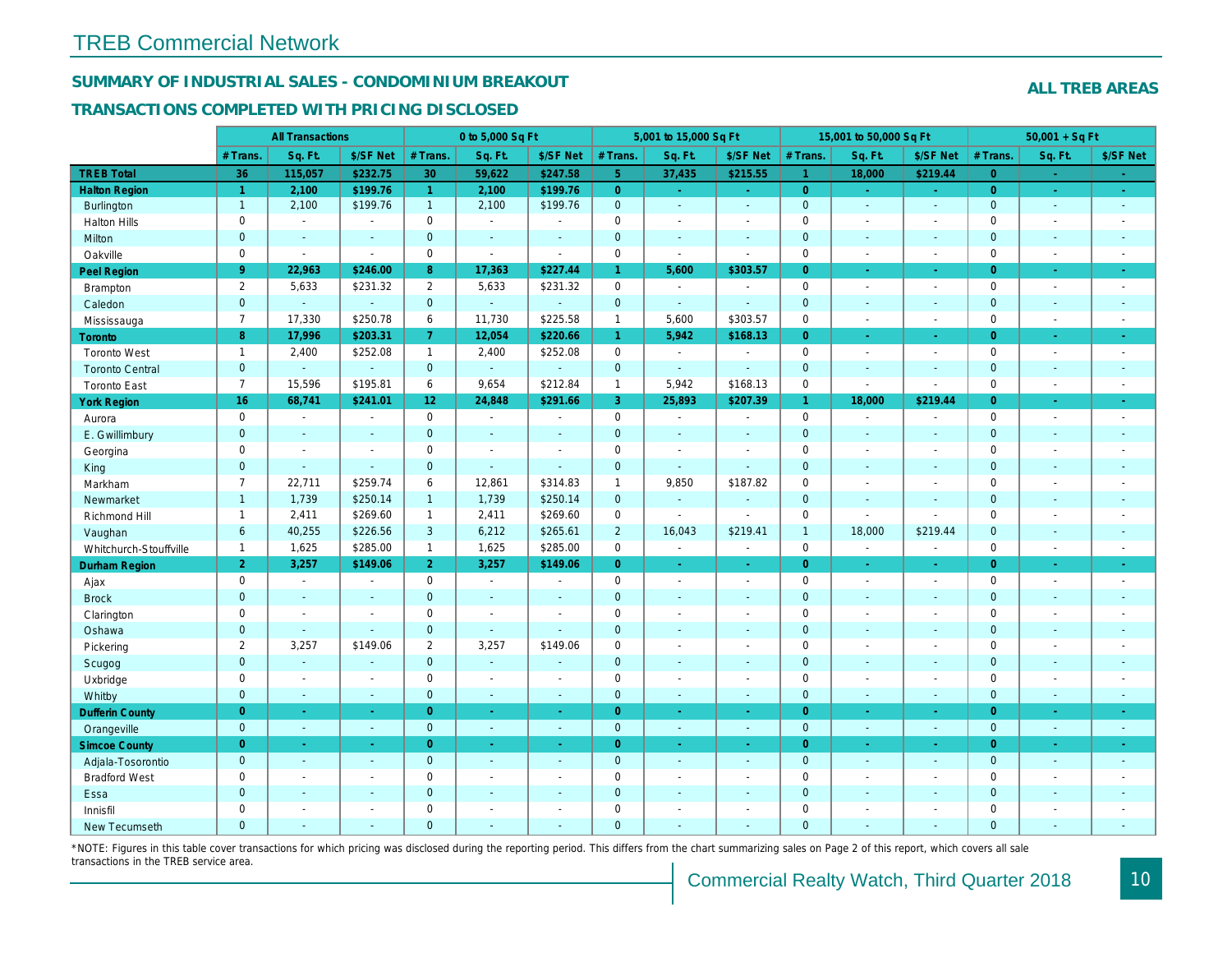## SUMMARY OF INDUSTRIAL SALES - OTHER TYPES BREAKOUT

#### TRANSACTIONS COMPLETED WITH PRICING DISCLOSED

|                        |                | <b>All Transactions</b>  |                |                | 0 to 5,000 Sq Ft         |                          |                      | 5,001 to 15,000 Sq Ft    |                          |                | 15,001 to 50,000 Sq Ft |                |
|------------------------|----------------|--------------------------|----------------|----------------|--------------------------|--------------------------|----------------------|--------------------------|--------------------------|----------------|------------------------|----------------|
|                        | # Trans        | Sq. Ft.                  | \$/SF Net      | # Trans.       | Sq. Ft.                  | \$/SF Net                | # Trans.             | Sq. Ft.                  | \$/SF Net                | # Trans.       | Sq. Ft.                | \$/SF Ne       |
| <b>TREB Total</b>      | 29             | 1,106,848                | \$146.07       | $\mathbf{1}$   | 3,300                    | \$409.09                 | 8 <sup>°</sup>       | 81,634                   | \$219.05                 | 13             | 319,912                | \$184.95       |
| <b>Halton Region</b>   | $\overline{0}$ | $\sim$                   | $\omega$       | $\overline{0}$ | $\omega$                 | $\omega$                 | $\overline{0}$       | $\omega_{\rm c}$         | ÷.                       | $\overline{0}$ | $\blacksquare$         | $\sim$         |
| Burlington             | $\overline{0}$ | $\omega$                 | $\mathbf{r}$   | $\overline{0}$ | $\omega$                 | $\omega$                 | $\mathbf{0}$         | $\omega$                 | $\blacksquare$           | $\mathbf{0}$   | $\sim$                 | $\sim$         |
| <b>Halton Hills</b>    | 0              | $\blacksquare$           | $\blacksquare$ | 0              | $\blacksquare$           | $\overline{\phantom{a}}$ | $\mathbf 0$          | $\sim$                   | $\blacksquare$           | $\mathbf 0$    | $\overline{a}$         | $\blacksquare$ |
| Milton                 | $\overline{0}$ | $\blacksquare$           | $\blacksquare$ | $\overline{0}$ | $\mathbf{r}$             | $\sim$                   | $\mathbf 0$          | $\sim$                   | $\sim$                   | $\mathbf{0}$   | $\omega$               | $\sim$         |
| Oakville               | $\mathbf 0$    | $\sim$                   | $\sim$         | $\mathbf 0$    | $\blacksquare$           | $\blacksquare$           | $\mathbf 0$          | $\sim$                   | $\sim$                   | $\mathbf 0$    | ÷.                     | $\blacksquare$ |
| Peel Region            | 11             | 457,811                  | \$158.30       | $\overline{0}$ | $\bullet$                | $\sim$                   | 3                    | 33,600                   | \$231.40                 | 6              | 135,282                | \$222.83       |
| <b>Brampton</b>        | 3              | 46,735                   | \$199.42       | $\mathbf 0$    | $\sim$                   | $\overline{\phantom{a}}$ | $\mathbf{1}$         | 5,385                    | \$143.92                 | 2              | 41,350                 | \$206.65       |
| Caledon                | $\mathbf{0}$   | $\blacksquare$           | $\omega$       | $\overline{0}$ | $\omega$                 | $\sim$                   | $\mathbf{0}$         | $\omega_{\rm c}$         | $\omega$                 | $\mathbf{0}$   | $\omega$               | $\sim$         |
| Mississauga            | 8              | 411,076                  | \$153.62       | 0              | $\sim$                   | $\blacksquare$           | $\overline{2}$       | 28,215                   | \$248.09                 | $\overline{4}$ | 93,932                 | \$229.95       |
| <b>Toronto</b>         | 8              | 249,639                  | \$169.66       | $\mathbf{1}$   | 3,300                    | \$409.09                 | 2 <sub>1</sub>       | 17,456                   | \$242.04                 | 3              | 65,140                 | \$195.7        |
| <b>Toronto West</b>    | 6              | 85,896                   | \$213.34       | $\mathbf{1}$   | 3,300                    | \$409.09                 | $\overline{2}$       | 17,456                   | \$242.04                 | 3              | 65,140                 | \$195.73       |
| <b>Toronto Central</b> | $\mathbf{0}$   | $\sim$                   | $\blacksquare$ | $\mathbf 0$    | $\sim$                   | $\sim$                   | $\mathbf 0$          | $\blacksquare$           | $\blacksquare$           | $\mathbf{0}$   | $\omega$               | $\blacksquare$ |
| <b>Toronto East</b>    | $\overline{2}$ | 163,743                  | \$146.75       | $\mathbf 0$    | $\blacksquare$           | $\sim$                   | $\mathbf 0$          | $\omega$                 | $\sim$                   | $\mathbf 0$    | $\blacksquare$         | $\sim$         |
| <b>York Region</b>     | $\overline{4}$ | 131,740                  | \$185.08       | $\Omega$       | $\sim$                   | $\sim$                   | $\blacktriangleleft$ | 11,050                   | \$315.00                 | $\overline{2}$ | 48,252                 | \$183.45       |
| Aurora                 | $\mathbf 0$    | $\blacksquare$           | $\blacksquare$ | $\mathbf 0$    | $\sim$                   | $\overline{\phantom{a}}$ | $\mathbf 0$          | $\blacksquare$           | $\blacksquare$           | $\mathbf 0$    | $\blacksquare$         | $\blacksquare$ |
| E. Gwillimbury         | $\mathbf{0}$   | $\blacksquare$           | $\blacksquare$ | $\overline{0}$ |                          | $\sim$                   | $\mathbf 0$          | $\sim$                   | $\sim$                   | $\mathbf 0$    | ä,                     | $\blacksquare$ |
| Georgina               | $\mathbf 0$    | $\sim$                   | $\blacksquare$ | $\mathbf 0$    | $\blacksquare$           | $\sim$                   | $\mathbf 0$          | $\sim$                   | $\sim$                   | $\mathbf 0$    | $\blacksquare$         | $\blacksquare$ |
| King                   | $\mathbf{0}$   | $\blacksquare$           | $\omega$       | $\overline{0}$ | $\sim$                   | $\sim$                   | $\mathbf 0$          | $\blacksquare$           | $\blacksquare$           | $\mathbf{0}$   | $\blacksquare$         | $\blacksquare$ |
| Markham                | $\overline{2}$ | 83,488                   | \$186.02       | $\mathbf 0$    | $\sim$                   | $\overline{\phantom{a}}$ | $\mathbf{1}$         | 11,050                   | \$315.00                 | $\mathbf 0$    | $\blacksquare$         | $\blacksquare$ |
| Newmarket              | $\mathbf{0}$   | ä,                       | $\blacksquare$ | $\mathbf 0$    | $\sim$                   | $\sim$                   | $\pmb{0}$            | $\blacksquare$           | $\sim$                   | $\mathbf{0}$   | $\blacksquare$         | $\blacksquare$ |
| Richmond Hill          | $\mathbf{1}$   | 15,140                   | \$304.16       | 0              | $\overline{\phantom{a}}$ | $\overline{\phantom{a}}$ | $\mathbf 0$          | $\blacksquare$           | $\overline{\phantom{a}}$ | $\mathbf{1}$   | 15,140                 | \$304.16       |
| Vaughan                | $\mathbf{1}$   | 33,112                   | \$128.26       | $\overline{0}$ | $\sim$                   | $\sim$                   | $\mathbf{0}$         | $\overline{\phantom{a}}$ | $\overline{\phantom{a}}$ | $\overline{1}$ | 33,112                 | \$128.26       |
| Whitchurch-Stouffville | $\mathsf 0$    | $\overline{\phantom{a}}$ | $\omega$       | 0              | $\blacksquare$           | $\blacksquare$           | $\mathsf 0$          | $\ddot{\phantom{a}}$     | $\blacksquare$           | $\mathbf 0$    | $\blacksquare$         | $\blacksquare$ |
| Durham Region          | 6              | 267,658                  | \$83.95        | $\overline{0}$ | $\omega$                 | $\sim$                   | 2 <sup>1</sup>       | 19,528                   | \$122.95                 | 2 <sup>1</sup> | 71,238                 | \$104.1        |
| Ajax                   | 3              | 188,017                  | \$96.11        | $\mathbf 0$    | $\sim$                   | $\sim$                   | $\mathbf 0$          | $\blacksquare$           | $\blacksquare$           | $\overline{2}$ | 71,238                 | \$104.16       |
| <b>Brock</b>           | $\mathbf{0}$   | $\omega$                 | $\blacksquare$ | $\overline{0}$ | $\omega$                 | $\blacksquare$           | $\mathbf 0$          | $\blacksquare$           | $\mathbf{u}$             | $\mathbf{0}$   | $\sim$                 | $\sim$         |
| Clarington             | 0              | $\blacksquare$           | $\blacksquare$ | $\mathbf 0$    | $\sim$                   |                          | $\mathbf 0$          | $\sim$                   | $\blacksquare$           | $\mathbf 0$    | $\overline{a}$         | $\blacksquare$ |
| Oshawa                 | $\overline{0}$ | $\blacksquare$           | $\blacksquare$ | $\overline{0}$ |                          |                          | $\mathbf 0$          | $\blacksquare$           | $\blacksquare$           | $\overline{0}$ | $\blacksquare$         | $\blacksquare$ |
| Pickering              | 0              | $\sim$                   | $\blacksquare$ | $\mathbf 0$    | $\blacksquare$           | $\sim$                   | $\mathbf 0$          | $\tilde{\phantom{a}}$    | $\sim$                   | $\mathbf 0$    | ÷,                     | $\blacksquare$ |
| Scugog                 | $\mathbf{1}$   | 11,528                   | \$86.83        | $\overline{0}$ | $\sim$                   | $\blacksquare$           | $\mathbf{1}$         | 11,528                   | \$86.83                  | $\mathbf 0$    | $\blacksquare$         | $\blacksquare$ |
| Uxbridge               | $\mathbf 0$    | $\blacksquare$           | $\blacksquare$ | $\mathbf 0$    | $\sim$                   |                          | $\mathbf 0$          | $\tilde{\phantom{a}}$    | $\tilde{\phantom{a}}$    | $\mathbf 0$    | L.                     | $\blacksquare$ |
| Whitby                 | $\overline{2}$ | 68,113                   | \$49.92        | $\mathbf 0$    | $\sim$                   | $\sim$                   | $\mathbf{1}$         | 8,000                    | \$175.00                 | $\mathbf{0}$   | $\blacksquare$         | $\sim$         |
| <b>Dufferin County</b> | $\overline{0}$ | $\sim$                   | $\sim$         | $\overline{0}$ | $\sim$                   | $\sim$                   | $\overline{0}$       | $\blacksquare$           | ٠                        | $\overline{0}$ | ٠                      | $\sim$         |
| Orangeville            | $\mathbf{0}$   | $\sim$                   | $\sim$         | $\overline{0}$ | $\omega$                 | $\omega$                 | $\mathbf{0}$         | $\omega$                 | $\sim$                   | $\mathbf{0}$   | $\omega$               | $\sim$         |
| <b>Simcoe County</b>   | $\overline{0}$ | $\sim$                   | $\omega$       | $\overline{0}$ | $\sim$                   | $\sim$                   | $\overline{0}$       | $\blacksquare$           | $\omega$                 | $\overline{0}$ | $\blacksquare$         | $\bullet$      |
| Adjala-Tosorontio      | $\mathbf{0}$   | $\omega$                 | $\blacksquare$ | $\mathbf 0$    | $\sim$                   | $\sim$                   | $\mathbf{0}$         | $\blacksquare$           | $\blacksquare$           | $\mathbf{0}$   | $\omega$               | $\sim$         |
| <b>Bradford West</b>   | $\mathbf 0$    | $\sim$                   | $\blacksquare$ | $\mathbf 0$    | $\sim$                   | $\sim$                   | $\mathbf 0$          | $\sim$                   | $\blacksquare$           | $\mathbf 0$    | $\blacksquare$         | $\sim$         |
| Essa                   | $\mathbf{0}$   | $\blacksquare$           | $\blacksquare$ | $\mathbf 0$    |                          |                          | $\pmb{0}$            | $\blacksquare$           | $\sim$                   | $\mathbf 0$    | $\blacksquare$         |                |
| Innisfil               | $\mathbf 0$    | $\blacksquare$           | $\blacksquare$ | $\mathbf 0$    | $\sim$                   | $\sim$                   | $\mathbf 0$          | $\blacksquare$           | $\blacksquare$           | $\mathbf 0$    | L.                     | $\blacksquare$ |
| <b>New Tecumseth</b>   | $\Omega$       |                          |                | $\Omega$       |                          |                          | $\Omega$             |                          |                          | $\overline{0}$ |                        |                |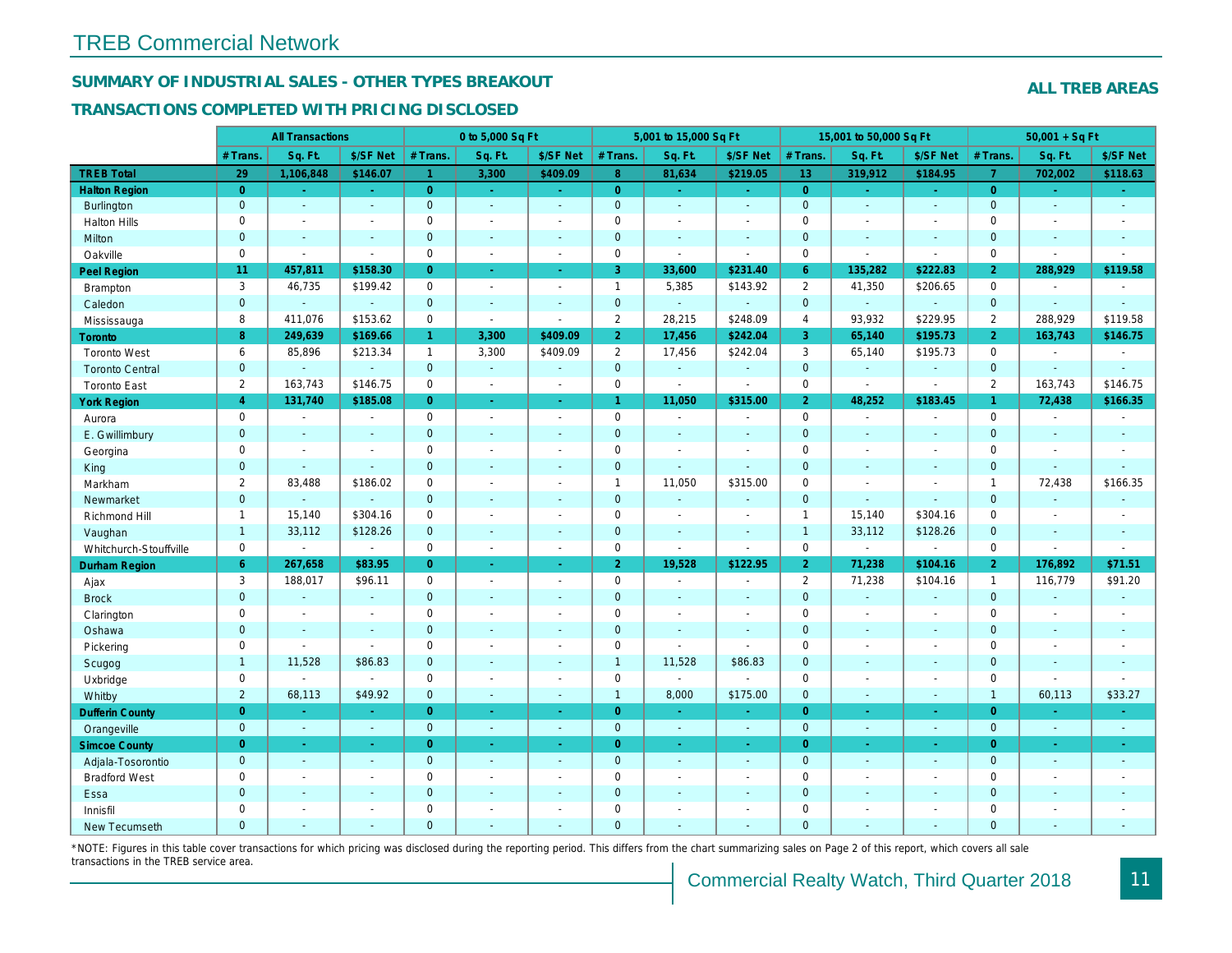## SUMMARY OF INDUSTRIAL SALES

## TRANSACTIONS COMPLETED WITH PRICING DISCLOSED

|                              | <b>All Transactions</b> |                          | 0 to 5,000 Sq Ft         |                |                |                          | 5,001 to 15,000 Sq Ft | 15,001 to 50,000 Sq Ft   |                          |                |                          |                          |
|------------------------------|-------------------------|--------------------------|--------------------------|----------------|----------------|--------------------------|-----------------------|--------------------------|--------------------------|----------------|--------------------------|--------------------------|
|                              | # Trans                 | Sq. Ft.                  | \$/SF Net                | # Trans.       | Sq. Ft.        | \$/SF Net                | # Trans.              | Sq. Ft.                  | \$/SF Net                | # Trans.       | Sq. Ft.                  | \$/SF Ne                 |
| <b>TREB Total</b>            | 65                      | 1,221,905                | \$154.23                 | 31             | 62,922         | \$256.05                 | 13                    | 119,069                  | \$217.95                 | 14             | 337,912                  | \$186.7                  |
| <b>City of Toronto Total</b> | 16                      | 267,635                  | \$171.93                 | 8              | 15,354         | \$261.16                 | $\overline{3}$        | 23,398                   | \$223.27                 | $\overline{3}$ | 65,140                   | \$195.7                  |
| <b>Toronto West</b>          | $\overline{7}$          | 88,296                   | \$214.39                 | 2 <sup>1</sup> | 5,700          | \$342.98                 | 2 <sup>1</sup>        | 17,456                   | \$242.04                 | $\mathbf{3}$   | 65,140                   | \$195.73                 |
| Toronto W01                  | $\mathbf 0$             | $\sim$                   | $\blacksquare$           | $\mathbf 0$    | $\sim$         | $\blacksquare$           | $\mathsf 0$           | $\blacksquare$           | $\blacksquare$           | $\mathbf 0$    | $\blacksquare$           | $\blacksquare$           |
| Toronto W02                  | $\mathbf 0$             | $\sim$                   |                          | $\mathbf 0$    | $\blacksquare$ | $\blacksquare$           | $\mathbf 0$           | $\blacksquare$           | ٠                        | $\mathbf 0$    | $\blacksquare$           | $\blacksquare$           |
| Toronto W03                  | 0                       | $\blacksquare$           | $\sim$                   | 0              | $\blacksquare$ | $\blacksquare$           | 0                     | $\blacksquare$           | $\blacksquare$           | 0              | $\blacksquare$           | $\blacksquare$           |
| Toronto W04                  | $\mathbf{0}$            | $\sim$                   | $\sim$                   | $\mathbf 0$    | $\omega$       | $\mathbf{r}$             | $\mathbf{0}$          | $\omega$                 | $\Delta$                 | $\mathbf{0}$   | $\Delta$                 | $\sim$                   |
| Toronto W05                  | 5                       | 77,038                   | \$202.24                 | $\mathbf{1}$   | 2,400          | \$252.08                 | $\mathbf{1}$          | 9,498                    | \$234.26                 | 3              | 65,140                   | \$195.73                 |
| Toronto W06                  | $\mathbf 0$             | $\blacksquare$           | $\sim$                   | $\mathbf 0$    | $\bullet$      | $\blacksquare$           | $\mathbf 0$           | $\blacksquare$           | $\blacksquare$           | $\mathbf 0$    | $\blacksquare$           |                          |
| Toronto W07                  | 0                       | $\blacksquare$           | $\blacksquare$           | 0              | $\sim$         | $\blacksquare$           | 0                     | $\overline{\phantom{a}}$ | $\blacksquare$           | 0              | $\overline{\phantom{a}}$ | $\overline{\phantom{a}}$ |
| Toronto W08                  | $\mathbf{1}$            | 3,300                    | \$409.09                 | $\mathbf{1}$   | 3,300          | \$409.09                 | $\mathbf 0$           | $\blacksquare$           | $\omega$                 | $\mathbf 0$    | $\blacksquare$           | $\blacksquare$           |
| Toronto W09                  | 0                       | $\blacksquare$           | $\sim$                   | $\mathbf 0$    | $\blacksquare$ | $\overline{\phantom{a}}$ | $\mathbf 0$           | $\blacksquare$           | $\blacksquare$           | $\mathbf 0$    | $\blacksquare$           | $\blacksquare$           |
| Toronto W10                  | $\mathbf{1}$            | 7,958                    | \$251.32                 | $\mathbf 0$    | $\blacksquare$ | $\bullet$                | $\mathbf{1}$          | 7,958                    | \$251.32                 | $\mathbf 0$    | $\blacksquare$           | $\blacksquare$           |
| <b>Toronto Central</b>       | $\overline{0}$          | $\sim$                   | $\sim$                   | $\overline{0}$ | $\blacksquare$ | $\blacksquare$           | $\overline{0}$        | $\sim$                   | $\sim$                   | $\overline{0}$ | $\blacksquare$           | $\sim$                   |
| Toronto C01                  | $\mathbf{0}$            | $\sim$                   | $\sim$                   | $\mathbf{0}$   | $\sim$         | $\sim$                   | $\mathbf 0$           | $\blacksquare$           | $\sim$                   | $\mathbf{0}$   | $\blacksquare$           | $\blacksquare$           |
| Toronto C02                  | $\mathbf 0$             | $\overline{\phantom{a}}$ |                          | $\mathbf 0$    | $\overline{a}$ | $\blacksquare$           | $\mathsf 0$           | $\overline{a}$           | $\overline{a}$           | $\mathbf 0$    | ٠                        | $\blacksquare$           |
| Toronto C03                  | $\mathbf 0$             | $\blacksquare$           | $\sim$                   | $\mathbf{0}$   | ä,             | $\blacksquare$           | $\mathbf 0$           | ÷,                       | ٠                        | $\mathbf{0}$   | $\blacksquare$           | $\blacksquare$           |
| Toronto C04                  | 0                       | $\blacksquare$           |                          | $\mathbf 0$    | $\blacksquare$ | $\blacksquare$           | $\mathbf 0$           | $\blacksquare$           | $\blacksquare$           | $\mathbf 0$    | ÷,                       | $\blacksquare$           |
| Toronto C06                  | $\mathbf 0$             | $\blacksquare$           |                          | $\mathbf 0$    | $\blacksquare$ | $\blacksquare$           | $\mathbf 0$           | ÷,                       | $\blacksquare$           | $\mathbf 0$    | $\blacksquare$           | $\blacksquare$           |
| Toronto C07                  | $\mathbf 0$             |                          |                          | $\mathbf 0$    | $\sim$         | $\blacksquare$           | $\mathbf 0$           |                          | $\sim$                   | $\mathbf 0$    | J.                       | $\blacksquare$           |
| Toronto C08                  | $\mathbf{0}$            | $\sim$                   |                          | $\mathbf 0$    | $\frac{1}{2}$  | $\blacksquare$           | $\mathbf 0$           | ٠                        | $\blacksquare$           | $\mathbf{0}$   | $\blacksquare$           | $\blacksquare$           |
| Toronto C09                  | 0                       | $\overline{\phantom{a}}$ | $\overline{\phantom{a}}$ | $\mathbf 0$    | $\blacksquare$ | $\blacksquare$           | $\mathbf 0$           | $\overline{\phantom{a}}$ | $\overline{\phantom{a}}$ | 0              | $\overline{\phantom{a}}$ | $\overline{\phantom{a}}$ |
| Toronto C10                  | $\mathbf 0$             | $\sim$                   | $\sim$                   | $\mathbf 0$    | $\blacksquare$ | $\blacksquare$           | $\mathbf 0$           | $\blacksquare$           | $\blacksquare$           | $\mathbf 0$    | $\blacksquare$           | $\blacksquare$           |
| Toronto C11                  | 0                       | $\overline{\phantom{a}}$ |                          | $\mathbf 0$    | $\sim$         | $\blacksquare$           | $\mathbf 0$           | $\sim$                   | $\blacksquare$           | $\mathbf 0$    | $\sim$                   | $\blacksquare$           |
| Toronto C12                  | $\mathbf{0}$            | $\sim$                   | $\sim$                   | $\overline{0}$ | ä,             | $\blacksquare$           | $\mathbf{0}$          | $\sim$                   | $\sim$                   | $\mathbf 0$    | $\sim$                   | $\sim$                   |
| Toronto C13                  | 0                       | $\overline{\phantom{a}}$ | $\overline{\phantom{a}}$ | $\mathbf 0$    | $\blacksquare$ | $\blacksquare$           | $\pmb{0}$             | $\overline{\phantom{a}}$ | $\blacksquare$           | 0              | $\overline{\phantom{a}}$ | $\overline{\phantom{a}}$ |
| Toronto C14                  | $\mathbf 0$             | $\overline{\phantom{a}}$ | $\sim$                   | $\mathbf 0$    | $\sim$         | $\overline{\phantom{a}}$ | $\mathbf 0$           | $\blacksquare$           | $\blacksquare$           | $\mathbf 0$    | $\overline{\phantom{a}}$ | $\sim$                   |
| Toronto C15                  | 0                       | $\blacksquare$           | $\blacksquare$           | $\mathbf 0$    | $\blacksquare$ | $\blacksquare$           | $\mathbf 0$           | $\blacksquare$           | $\blacksquare$           | $\mathbf 0$    | $\blacksquare$           | $\sim$                   |
| <b>Toronto East</b>          | 9 <sup>°</sup>          | 179,339                  | \$151.02                 | $6^{\circ}$    | 9,654          | \$212.84                 | $\mathbf{1}$          | 5,942                    | \$168.13                 | $\overline{0}$ | $\sim$                   | $\sim$                   |
| Toronto E01                  | 0                       | $\blacksquare$           | $\blacksquare$           | $\mathbf 0$    | $\sim$         | $\blacksquare$           | $\mathbf 0$           | $\sim$                   | $\blacksquare$           | $\mathbf 0$    | $\blacksquare$           | $\sim$                   |
| Toronto E02                  | $\mathbf 0$             | $\sim$                   | $\sim$                   | $\mathbf 0$    | $\blacksquare$ | $\blacksquare$           | $\mathbf 0$           | $\blacksquare$           | $\sim$                   | $\mathbf 0$    | $\blacksquare$           | $\blacksquare$           |
| Toronto E03                  | 0                       | $\sim$                   | $\overline{\phantom{a}}$ | 0              | $\blacksquare$ | $\overline{\phantom{a}}$ | $\mathbf 0$           | $\blacksquare$           | $\blacksquare$           | $\mathbf 0$    | $\blacksquare$           | $\blacksquare$           |
| Toronto E04                  | $\mathbf{1}$            | 1,930                    | \$209.84                 | $\mathbf{1}$   | 1,930          | \$209.84                 | $\mathbf 0$           | $\sim$                   | $\blacksquare$           | $\mathbf{0}$   | $\sim$                   | $\blacksquare$           |
| Toronto E05                  | 0                       | $\sim$                   | $\blacksquare$           | $\mathbf 0$    | $\sim$         | $\blacksquare$           | $\mathbf 0$           | $\blacksquare$           | $\blacksquare$           | $\mathbf 0$    | $\overline{\phantom{a}}$ | $\blacksquare$           |
| Toronto E06                  | $\mathbf 0$             |                          | $\sim$                   | $\mathbf 0$    | $\sim$         | $\blacksquare$           | $\mathbf 0$           |                          |                          | $\mathbf 0$    | $\blacksquare$           |                          |
| Toronto E07                  | 4                       | 4,000                    | \$234.75                 | 4              | 4,000          | \$234.75                 | 0                     | $\overline{\phantom{a}}$ | $\blacksquare$           | 0              | $\blacksquare$           | $\blacksquare$           |
| Toronto E08                  | $\mathbf{0}$            | $\omega$                 | $\omega$                 | $\overline{0}$ | $\sim$         | $\blacksquare$           | $\mathbf 0$           | $\sim$                   | $\sim$                   | $\mathbf 0$    | $\sim$                   |                          |
| Toronto E09                  | $\mathbf{1}$            | 53,613                   | \$159.10                 | 0              | $\blacksquare$ | $\blacksquare$           | $\mathbf 0$           | $\blacksquare$           | $\blacksquare$           | $\mathbf 0$    | $\blacksquare$           | $\blacksquare$           |
| Toronto E10                  | $\mathbf 0$             |                          | $\sim$                   | $\mathbf 0$    | $\blacksquare$ | $\blacksquare$           | $\mathbf 0$           | $\blacksquare$           | $\sim$                   | $\mathbf 0$    |                          |                          |
| Toronto E11                  | 3                       | 119,796                  | \$143.66                 | $\mathbf{1}$   | 3,724          | \$190.87                 | $\mathbf{1}$          | 5,942                    | \$168.13                 | 0              | $\blacksquare$           | $\overline{\phantom{a}}$ |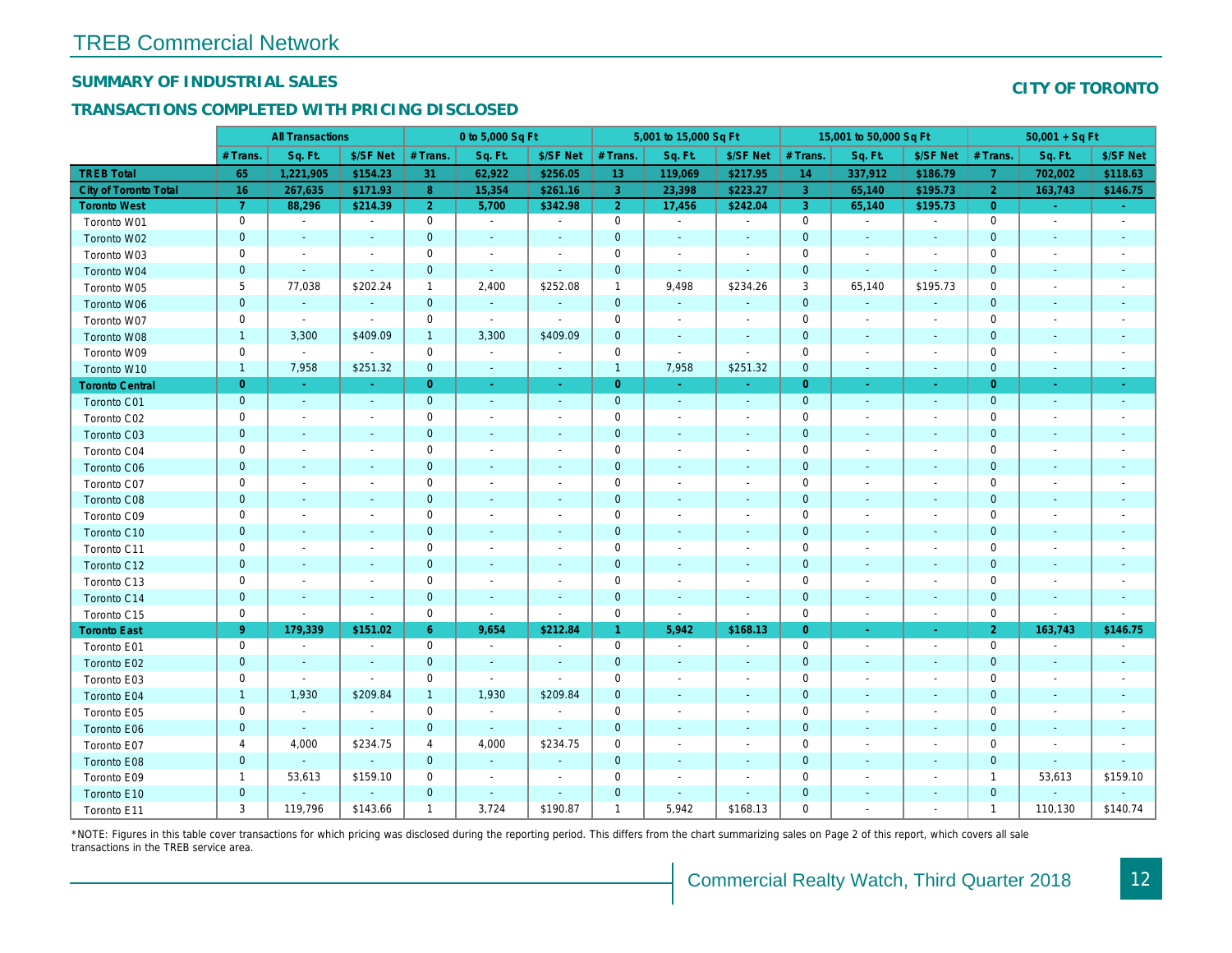## SUMMARY OF INDUSTRIAL SALES - CONDOMINIUM BREAKOUT

#### TRANSACTIONS COMPLETED WITH PRICING DISCLOSED

|                        |                      | <b>All Transactions</b>  |                          | 0 to 5,000 Sq Ft     |                          |                          |                     | 5,001 to 15,000 Sq Ft    |                          |                      | 15,001 to 50,000 Sq Ft   |                          |
|------------------------|----------------------|--------------------------|--------------------------|----------------------|--------------------------|--------------------------|---------------------|--------------------------|--------------------------|----------------------|--------------------------|--------------------------|
|                        | # Trans.             | Sq. Ft.                  | \$/SF Net                | # Trans.             | Sq. Ft.                  | \$/SF Net                | # Trans.            | Sq. Ft.                  | \$/SF Net                | # Trans.             | Sq. Ft.                  | \$/SF Ne                 |
| <b>TREB Total</b>      | 36                   | 115,057                  | \$232.75                 | 30                   | 59,622                   | \$247.58                 | 5 <sub>1</sub>      | 37,435                   | \$215.55                 | $\blacktriangleleft$ | 18,000                   | \$219.44                 |
| City of Toronto Total  | $\bf 8$              | 17,996                   | \$203.31                 | $\overline{7}$       | 12,054                   | \$220.66                 | $\overline{1}$      | 5,942                    | \$168.13                 | $\overline{0}$       | $\sim$                   | $\sim$                   |
| <b>Toronto West</b>    | $\blacktriangleleft$ | 2,400                    | \$252.08                 | $\blacktriangleleft$ | 2,400                    | \$252.08                 | $\overline{0}$      | $\omega_{\rm c}$         | $\sim$                   | $\overline{0}$       | $\sim$                   | $\sim$                   |
| Toronto W01            | 0                    | $\blacksquare$           | $\blacksquare$           | $\mathbf 0$          | $\sim$                   | $\blacksquare$           | $\mathbf 0$         | $\sim$                   | $\blacksquare$           | $\mathbf 0$          | $\blacksquare$           | $\sim$                   |
| Toronto W02            | $\mathbf{0}$         | $\sim$                   | $\sim$                   | $\mathbf{0}$         | $\blacksquare$           | $\blacksquare$           | $\mathbf 0$         | $\blacksquare$           | $\blacksquare$           | $\mathbf 0$          | $\blacksquare$           | $\blacksquare$           |
| Toronto W03            | 0                    | $\blacksquare$           | $\overline{\phantom{a}}$ | $\mathbf 0$          | $\blacksquare$           | $\blacksquare$           | $\mathbf 0$         | $\blacksquare$           | $\blacksquare$           | $\mathbf 0$          | $\blacksquare$           | $\blacksquare$           |
| Toronto W04            | $\mathbf 0$          | $\sim$                   | $\sim$                   | $\mathbf{0}$         | $\blacksquare$           | $\blacksquare$           | $\mathbf 0$         | $\blacksquare$           | $\blacksquare$           | $\mathbf{0}$         | $\blacksquare$           | $\blacksquare$           |
| Toronto W05            | $\mathbf{1}$         | 2,400                    | \$252.08                 | $\mathbf{1}$         | 2,400                    | \$252.08                 | $\mathbf 0$         | $\overline{\phantom{a}}$ | $\blacksquare$           | 0                    | $\overline{\phantom{a}}$ | $\blacksquare$           |
| Toronto W06            | $\mathbf{0}$         |                          |                          | $\mathbf 0$          | $\blacksquare$           | $\blacksquare$           | $\mathbf 0$         |                          |                          | $\mathbf 0$          | $\sim$                   |                          |
| Toronto W07            | $\mathsf 0$          | $\blacksquare$           | $\overline{\phantom{a}}$ | $\mathbf 0$          | $\blacksquare$           | $\blacksquare$           | $\mathbf 0$         | $\overline{\phantom{a}}$ | $\blacksquare$           | $\mathbf 0$          | $\overline{\phantom{a}}$ | $\blacksquare$           |
| Toronto W08            | $\pmb{0}$            | $\sim$                   | $\sim$                   | $\mathbf 0$          | $\blacksquare$           | $\blacksquare$           | $\mathbf 0$         | $\blacksquare$           | $\blacksquare$           | $\mathbf 0$          | $\blacksquare$           | $\sim$                   |
| Toronto W09            | 0                    | $\blacksquare$           | $\blacksquare$           | 0                    | $\overline{\phantom{a}}$ | $\blacksquare$           | $\mathbf 0$         | $\blacksquare$           | $\blacksquare$           | 0                    | $\blacksquare$           | $\blacksquare$           |
| Toronto W10            | $\mathbf{0}$         | $\sim$                   | $\sim$                   | $\mathbf 0$          | $\omega$                 | $\sim$                   | $\mathbf 0$         | $\blacksquare$           | $\sim$                   | $\mathbf 0$          | $\blacksquare$           | $\sim$                   |
| <b>Toronto Central</b> | $\overline{0}$       | $\sim$                   | $\sim$                   | $\overline{0}$       | $\omega$                 | $\sim$                   | $\overline{0}$      | $\omega$                 | $\omega$                 | $\overline{0}$       | $\bullet$                | $\sim$                   |
| Toronto C01            | $\mathbf 0$          | $\blacksquare$           | $\sim$                   | $\mathbf{0}$         | $\omega$                 | $\blacksquare$           | $\mathbf 0$         | $\blacksquare$           | $\blacksquare$           | $\mathbf 0$          | $\blacksquare$           | $\blacksquare$           |
| Toronto C02            | 0                    | $\sim$                   | $\sim$                   | $\mathbf 0$          | $\sim$                   | $\blacksquare$           | $\mathbf 0$         | $\blacksquare$           | $\blacksquare$           | $\mathbf 0$          | ٠                        | $\blacksquare$           |
| Toronto C03            | $\mathbf 0$          | $\sim$                   |                          | $\mathbf 0$          | $\frac{1}{2}$            | $\blacksquare$           | $\mathbf 0$         | ÷,                       | ٠                        | $\mathbf 0$          | $\blacksquare$           | $\blacksquare$           |
| Toronto C04            | 0                    | $\overline{\phantom{a}}$ |                          | $\mathbf 0$          | $\blacksquare$           | $\blacksquare$           | $\mathbf 0$         | $\blacksquare$           | $\blacksquare$           | 0                    | $\overline{\phantom{a}}$ | $\blacksquare$           |
| Toronto C06            | $\mathbf 0$          | $\sim$                   | $\sim$                   | $\mathbf 0$          | $\blacksquare$           | $\blacksquare$           | $\mathbf 0$         | $\blacksquare$           | $\blacksquare$           | $\mathbf 0$          | $\blacksquare$           | $\blacksquare$           |
| Toronto C07            | $\mathbf 0$          | $\overline{\phantom{a}}$ | $\sim$                   | $\mathbf 0$          | $\sim$                   | $\blacksquare$           | $\mathsf 0$         | $\blacksquare$           | $\sim$                   | $\mathbf 0$          | ٠                        | $\blacksquare$           |
| Toronto C08            | $\mathbf 0$          | $\blacksquare$           | $\blacksquare$           | $\mathbf 0$          | $\frac{1}{2}$            | $\blacksquare$           | $\mathbf 0$         | ÷,                       | $\blacksquare$           | $\mathbf{0}$         | $\blacksquare$           | $\blacksquare$           |
| Toronto C09            | 0                    |                          |                          | $\mathbf 0$          | $\overline{\phantom{a}}$ | $\blacksquare$           | $\mathbf 0$         |                          | $\overline{a}$           | $\mathbf 0$          |                          |                          |
| Toronto C10            | $\mathbf{0}$         | $\sim$                   |                          | $\mathbf{0}$         | $\blacksquare$           | $\blacksquare$           | $\mathbf 0$         | $\blacksquare$           | $\sim$                   | $\mathbf 0$          | $\blacksquare$           | $\blacksquare$           |
| Toronto C11            | $\mathsf 0$          | $\sim$                   |                          | $\mathbf 0$          | $\blacksquare$           | $\blacksquare$           | $\mathsf{O}\xspace$ | $\sim$                   | $\sim$                   | $\mathbf 0$          | $\blacksquare$           | $\blacksquare$           |
| Toronto C12            | $\pmb{0}$            | $\sim$                   | $\sim$                   | $\mathbf 0$          | ä,                       | $\blacksquare$           | $\mathbf 0$         | $\blacksquare$           | $\blacksquare$           | $\mathbf 0$          | $\blacksquare$           | ٠                        |
| Toronto C13            | 0                    | $\overline{\phantom{a}}$ | $\overline{\phantom{a}}$ | $\mathbf 0$          | $\blacksquare$           | $\blacksquare$           | $\mathbf 0$         | $\blacksquare$           | $\overline{\phantom{a}}$ | 0                    | $\overline{\phantom{a}}$ | $\overline{\phantom{a}}$ |
| Toronto C14            | $\mathbf{0}$         | $\sim$                   | $\sim$                   | $\mathbf 0$          | $\blacksquare$           | $\blacksquare$           | $\mathbf 0$         | $\sim$                   | $\sim$                   | $\mathbf{0}$         | $\omega$                 | $\sim$                   |
| Toronto C15            | 0                    | $\blacksquare$           | $\blacksquare$           | $\mathbf 0$          | $\blacksquare$           | $\blacksquare$           | $\mathbf 0$         | $\blacksquare$           | $\blacksquare$           | $\mathbf 0$          | $\overline{\phantom{a}}$ | $\sim$                   |
| <b>Toronto East</b>    | 7 <sup>1</sup>       | 15,596                   | \$195.81                 | $6^{\circ}$          | 9,654                    | \$212.84                 | $\mathbf{1}$        | 5,942                    | \$168.13                 | $\overline{0}$       | $\bullet$                | $\sigma_{\rm c}$         |
| Toronto E01            | 0                    | $\sim$                   | $\sim$                   | $\mathbf 0$          | $\sim$                   | $\overline{\phantom{a}}$ | $\mathbf 0$         | $\sim$                   | $\blacksquare$           | $\mathbf 0$          | $\blacksquare$           | $\sim$                   |
| Toronto E02            | $\pmb{0}$            | $\sim$                   | $\sim$                   | $\mathbf{0}$         | $\sim$                   | $\blacksquare$           | $\mathbf 0$         | $\blacksquare$           | $\sim$                   | $\mathbf{0}$         | $\sim$                   | $\sim$                   |
| Toronto E03            | 0                    | $\sim$                   | $\sim$                   | $\mathbf 0$          | $\sim$                   | $\blacksquare$           | $\pmb{0}$           | $\overline{\phantom{a}}$ | $\blacksquare$           | 0                    | $\blacksquare$           | $\blacksquare$           |
| Toronto E04            | $\mathbf{1}$         | 1,930                    | \$209.84                 | $\mathbf{1}$         | 1,930                    | \$209.84                 | $\mathbf 0$         | $\blacksquare$           | $\blacksquare$           | $\mathbf{0}$         | $\blacksquare$           | $\blacksquare$           |
| Toronto E05            | 0                    | $\sim$                   | $\blacksquare$           | $\mathbf 0$          | $\sim$                   | $\blacksquare$           | $\mathbf 0$         | $\blacksquare$           | $\blacksquare$           | $\mathbf 0$          | $\blacksquare$           | $\blacksquare$           |
| Toronto E06            | $\mathbf{0}$         | $\blacksquare$           | $\sim$                   | $\mathbf{0}$         | $\sim$                   | $\blacksquare$           | $\mathbf 0$         | ٠                        | ٠                        | $\mathbf{0}$         | $\blacksquare$           | $\blacksquare$           |
| Toronto E07            | 4                    | 4,000                    | \$234.75                 | 4                    | 4,000                    | \$234.75                 | $\mathbf 0$         | $\blacksquare$           | $\blacksquare$           | $\mathbf 0$          | $\blacksquare$           | $\blacksquare$           |
| Toronto E08            | $\mathbf{0}$         | $\sim$                   | $\sim$                   | $\mathbf 0$          | $\blacksquare$           | $\blacksquare$           | $\mathbf 0$         | ٠                        | $\sim$                   | $\mathbf{0}$         | $\sim$                   |                          |
| Toronto E09            | 0                    | $\blacksquare$           | $\sim$                   | $\mathbf 0$          | $\blacksquare$           | $\blacksquare$           | $\mathbf 0$         | $\sim$                   | $\blacksquare$           | $\mathbf 0$          | $\sim$                   | $\blacksquare$           |
| Toronto E10            | $\mathbf 0$          |                          | $\sim$                   | $\mathbf 0$          | $\blacksquare$           | $\blacksquare$           | $\mathbf 0$         | $\blacksquare$           | $\sim$                   | $\mathbf 0$          |                          |                          |
| Toronto E11            | 2                    | 9,666                    | \$176.89                 | $\mathbf{1}$         | 3,724                    | \$190.87                 | $\mathbf{1}$        | 5,942                    | \$168.13                 | $\mathbf 0$          | $\blacksquare$           | $\overline{\phantom{a}}$ |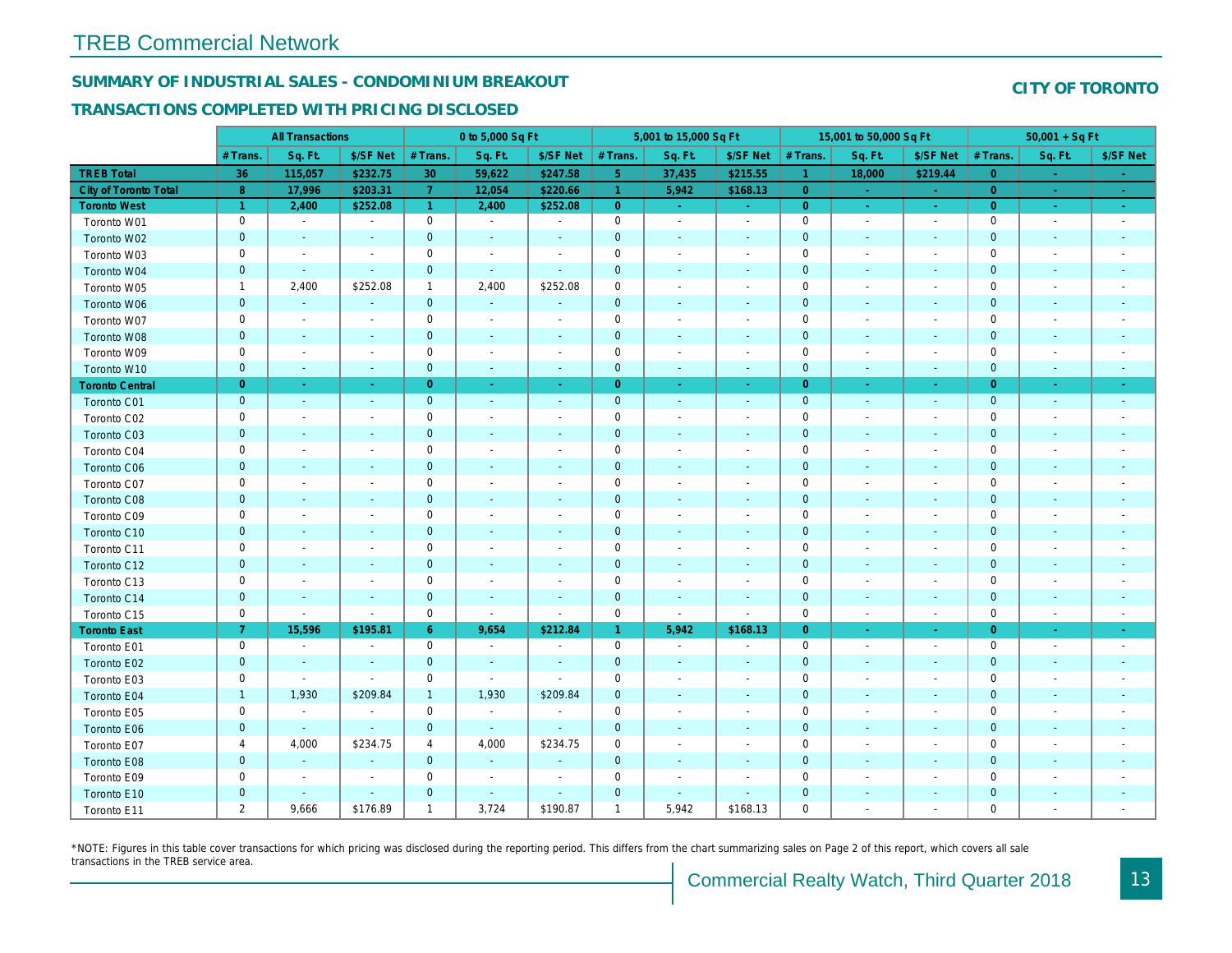## SUMMARY OF INDUSTRIAL SALES - OTHER TYPES BREAKOUT

### TRANSACTIONS COMPLETED WITH PRICING DISCLOSED

|                        |                | <b>All Transactions</b>  |                          |                      | 0 to 5,000 Sq Ft         |                          |                     | 5,001 to 15,000 Sq Ft    |                          |                 | 15,001 to 50,000 Sq Ft   |                          |
|------------------------|----------------|--------------------------|--------------------------|----------------------|--------------------------|--------------------------|---------------------|--------------------------|--------------------------|-----------------|--------------------------|--------------------------|
|                        | # Trans.       | Sq. Ft.                  | \$/SF Net                | # Trans.             | Sq. Ft.                  | \$/SF Net                | # Trans.            | Sq. Ft.                  | \$/SF Net                | # Trans.        | Sq. Ft.                  | \$/SF Ne                 |
| <b>TREB Total</b>      | 29             | 1,106,848                | \$146.07                 | -1                   | 3,300                    | \$409.09                 | 8 <sub>o</sub>      | 81,634                   | \$219.05                 | 13 <sup>°</sup> | 319,912                  | \$184.95                 |
| City of Toronto Total  | 8 <sup>°</sup> | 249,639                  | \$169.66                 | -1                   | 3,300                    | \$409.09                 | $\overline{2}$      | 17,456                   | \$242.04                 | $\overline{3}$  | 65,140                   | \$195.7                  |
| <b>Toronto West</b>    | $6^{\circ}$    | 85,896                   | \$213.34                 | $\blacktriangleleft$ | 3,300                    | \$409.09                 | 2 <sup>1</sup>      | 17,456                   | \$242.04                 | $\overline{3}$  | 65,140                   | \$195.73                 |
| Toronto W01            | 0              | $\blacksquare$           | $\overline{\phantom{a}}$ | $\mathbf 0$          | $\sim$                   | $\overline{\phantom{a}}$ | $\mathbf 0$         | $\sim$                   | $\sim$                   | $\mathbf 0$     | $\blacksquare$           | $\blacksquare$           |
| Toronto W02            | $\mathbf{0}$   | $\overline{\phantom{a}}$ | $\sim$                   | $\mathbf 0$          | $\sim$                   | $\blacksquare$           | $\mathbf 0$         | $\blacksquare$           | $\overline{\phantom{a}}$ | $\mathbf 0$     | $\blacksquare$           | $\blacksquare$           |
| Toronto W03            | 0              | $\overline{\phantom{a}}$ | $\overline{\phantom{a}}$ | $\mathbf 0$          | $\blacksquare$           | $\blacksquare$           | $\mathbf 0$         | $\blacksquare$           | $\blacksquare$           | $\mathbf 0$     | $\blacksquare$           | $\blacksquare$           |
| Toronto W04            | $\mathbf 0$    | $\blacksquare$           | $\sim$                   | $\mathbf 0$          | $\sim$                   | $\blacksquare$           | $\mathbf 0$         | $\blacksquare$           | ÷,                       | $\mathbf 0$     | $\blacksquare$           | $\blacksquare$           |
| Toronto W05            | 4              | 74,638                   | \$200.64                 | $\mathbf 0$          | $\blacksquare$           | $\blacksquare$           | $\mathbf{1}$        | 9,498                    | \$234.26                 | 3               | 65,140                   | \$195.73                 |
| Toronto W06            | $\mathbf{0}$   |                          |                          | $\mathbf 0$          | $\blacksquare$           |                          | $\mathbf 0$         | $\blacksquare$           | ä,                       | $\mathbf 0$     | $\omega$                 |                          |
| Toronto W07            | 0              | $\blacksquare$           | $\blacksquare$           | $\mathbf 0$          | $\sim$                   | $\blacksquare$           | $\mathbf 0$         | $\blacksquare$           | $\blacksquare$           | $\mathbf 0$     | $\blacksquare$           | $\overline{\phantom{a}}$ |
| Toronto W08            | $\mathbf{1}$   | 3,300                    | \$409.09                 | $\mathbf{1}$         | 3,300                    | \$409.09                 | $\pmb{0}$           | $\blacksquare$           | $\overline{\phantom{a}}$ | $\mathbf 0$     | $\blacksquare$           | ٠                        |
| Toronto W09            | 0              | $\blacksquare$           | $\blacksquare$           | 0                    | $\blacksquare$           | $\blacksquare$           | $\mathbf 0$         | $\overline{\phantom{a}}$ | $\blacksquare$           | 0               | $\blacksquare$           | $\blacksquare$           |
| Toronto W10            | $\mathbf{1}$   | 7,958                    | \$251.32                 | $\mathbf 0$          | $\omega$                 | $\blacksquare$           | $\mathbf{1}$        | 7,958                    | \$251.32                 | $\mathbf 0$     | $\blacksquare$           | $\sim$                   |
| <b>Toronto Central</b> | $\overline{0}$ | $\sim$                   | $\sim$                   | $\overline{0}$       | $\sim$                   | $\sim$                   | $\overline{0}$      | $\sim$                   | ÷.                       | $\overline{0}$  | $\bullet$                | $\sim$                   |
| Toronto C01            | $\mathbf 0$    | $\sim$                   | $\sim$                   | $\mathbf 0$          | $\omega$                 | $\blacksquare$           | $\mathbf 0$         | $\omega$                 | $\blacksquare$           | $\mathbf 0$     | $\omega$                 | $\blacksquare$           |
| Toronto C02            | 0              | $\overline{\phantom{a}}$ |                          | $\mathbf 0$          | $\blacksquare$           | $\blacksquare$           | $\mathbf 0$         | $\overline{a}$           | $\blacksquare$           | $\mathbf 0$     | $\ddot{\phantom{1}}$     | $\blacksquare$           |
| Toronto C03            | $\mathbf 0$    | $\overline{\phantom{a}}$ |                          | $\mathbf 0$          | $\blacksquare$           | ٠                        | $\mathbf 0$         | $\blacksquare$           | ٠                        | $\mathbf 0$     | $\blacksquare$           | $\blacksquare$           |
| Toronto C04            | 0              | $\overline{\phantom{a}}$ |                          | $\mathbf 0$          | $\sim$                   | $\blacksquare$           | $\mathbf 0$         | $\overline{a}$           | $\blacksquare$           | $\mathbf 0$     | $\overline{\phantom{a}}$ | $\blacksquare$           |
| Toronto C06            | $\pmb{0}$      | $\sim$                   | $\blacksquare$           | $\mathbf 0$          | $\blacksquare$           | $\blacksquare$           | $\mathbf 0$         | $\blacksquare$           | $\blacksquare$           | $\mathbf 0$     | $\blacksquare$           | $\blacksquare$           |
| Toronto C07            | 0              | $\overline{\phantom{a}}$ |                          | $\mathsf 0$          | $\blacksquare$           | $\blacksquare$           | $\mathsf{O}\xspace$ | $\blacksquare$           | $\blacksquare$           | $\mathbf 0$     | ÷,                       | $\blacksquare$           |
| Toronto C08            | $\mathbf 0$    | $\blacksquare$           | $\sim$                   | $\mathbf 0$          | $\blacksquare$           | $\blacksquare$           | $\mathbf 0$         | ٠                        | $\blacksquare$           | $\mathbf{0}$    | $\blacksquare$           |                          |
| Toronto C09            | 0              | $\overline{\phantom{a}}$ |                          | $\mathbf 0$          | $\blacksquare$           |                          | $\mathbf 0$         | $\overline{a}$           | $\overline{a}$           | $\mathbf 0$     |                          |                          |
| Toronto C10            | $\mathbf 0$    | $\sim$                   | $\sim$                   | $\mathbf 0$          | $\blacksquare$           | $\blacksquare$           | $\mathbf 0$         | $\blacksquare$           | $\blacksquare$           | $\mathbf{0}$    | $\blacksquare$           | $\blacksquare$           |
| Toronto C11            | 0              | $\blacksquare$           | $\overline{\phantom{a}}$ | $\mathsf 0$          | $\blacksquare$           | $\blacksquare$           | $\mathsf{O}\xspace$ | $\overline{a}$           | $\overline{a}$           | $\mathbf 0$     | $\sim$                   | $\blacksquare$           |
| Toronto C12            | $\mathbf 0$    | $\sim$                   | $\sim$                   | $\mathbf 0$          | $\blacksquare$           | $\blacksquare$           | $\pmb{0}$           | $\blacksquare$           | $\blacksquare$           | $\mathbf 0$     | $\blacksquare$           | ٠                        |
| Toronto C13            | 0              | $\overline{\phantom{a}}$ | $\overline{\phantom{a}}$ | $\mathbf 0$          | $\blacksquare$           | $\overline{\phantom{a}}$ | $\mathbf 0$         | $\overline{\phantom{a}}$ | $\overline{a}$           | 0               | $\overline{\phantom{a}}$ | $\overline{\phantom{a}}$ |
| Toronto C14            | $\mathbf 0$    | $\sim$                   | $\sim$                   | $\mathbf 0$          | $\sim$                   | $\sim$                   | $\mathbf 0$         | $\sim$                   | $\sim$                   | $\mathbf 0$     | $\sim$                   | $\sim$                   |
| Toronto C15            | 0              | $\blacksquare$           | $\blacksquare$           | $\mathsf 0$          | $\blacksquare$           | $\blacksquare$           | $\mathbf 0$         | $\blacksquare$           | $\blacksquare$           | $\mathbf 0$     | $\blacksquare$           | $\sim$                   |
| <b>Toronto East</b>    | $\overline{2}$ | 163,743                  | \$146.75                 | $\overline{0}$       | $\omega$                 | $\sigma_{\rm c}$         | $\overline{0}$      | $\omega$                 | ÷                        | $\overline{0}$  | $\bullet$                | $\sigma_{\rm c}$         |
| Toronto E01            | 0              | $\sim$                   | $\overline{\phantom{a}}$ | $\mathbf 0$          | $\sim$                   | $\overline{\phantom{a}}$ | $\mathbf 0$         | $\blacksquare$           | $\blacksquare$           | $\mathbf 0$     | $\blacksquare$           | $\sim$                   |
| Toronto E02            | $\mathbf 0$    | $\sim$                   | $\sim$                   | $\mathbf 0$          | $\sim$                   | $\sim$                   | $\mathbf 0$         | $\sim$                   | $\sim$                   | $\mathbf{0}$    | $\sim$                   | $\sim$                   |
| Toronto E03            | 0              | $\overline{\phantom{a}}$ | $\overline{\phantom{a}}$ | $\mathbf 0$          | $\overline{\phantom{a}}$ | $\overline{\phantom{a}}$ | $\mathbf 0$         | $\overline{\phantom{a}}$ | $\blacksquare$           | 0               | $\blacksquare$           | $\blacksquare$           |
| Toronto E04            | $\mathbf 0$    | $\blacksquare$           | $\sim$                   | $\mathbf 0$          | $\sim$                   | $\blacksquare$           | $\mathbf 0$         | $\blacksquare$           | $\blacksquare$           | $\mathbf{0}$    | $\blacksquare$           | $\blacksquare$           |
| Toronto E05            | 0              | $\overline{\phantom{a}}$ | $\overline{\phantom{a}}$ | $\mathbf 0$          | $\blacksquare$           | $\blacksquare$           | $\mathbf 0$         | $\blacksquare$           | $\blacksquare$           | $\mathbf 0$     | $\blacksquare$           | $\blacksquare$           |
| Toronto E06            | $\mathbf 0$    | $\sim$                   |                          | $\mathbf 0$          | $\blacksquare$           | $\blacksquare$           | $\mathbf 0$         | $\overline{\phantom{a}}$ | $\sim$                   | $\mathbf 0$     | $\sim$                   | $\blacksquare$           |
| Toronto E07            | 0              | $\overline{\phantom{a}}$ | $\overline{\phantom{a}}$ | $\mathbf 0$          | $\blacksquare$           | $\overline{\phantom{a}}$ | $\mathbf 0$         | $\blacksquare$           | $\blacksquare$           | $\mathbf 0$     | $\blacksquare$           | $\blacksquare$           |
| Toronto E08            | $\mathbf{0}$   | $\sim$                   | $\sim$                   | $\mathbf 0$          | $\blacksquare$           | $\blacksquare$           | $\mathbf 0$         | $\sim$                   | $\sim$                   | $\mathbf 0$     | $\sim$                   |                          |
| Toronto E09            | $\mathbf{1}$   | 53,613                   | \$159.10                 | 0                    | $\blacksquare$           | $\blacksquare$           | $\mathbf 0$         | $\overline{a}$           | $\blacksquare$           | $\mathbf 0$     | $\sim$                   | $\blacksquare$           |
| Toronto E10            | $\mathbf 0$    |                          | $\sim$                   | $\mathbf 0$          |                          | $\blacksquare$           | $\pmb{0}$           |                          |                          | $\mathbf 0$     |                          |                          |
| Toronto E11            | $\mathbf{1}$   | 110,130                  | \$140.74                 | $\mathbf 0$          | $\blacksquare$           | $\blacksquare$           | $\mathbf 0$         | $\blacksquare$           | $\blacksquare$           | $\mathbf 0$     | $\blacksquare$           | $\blacksquare$           |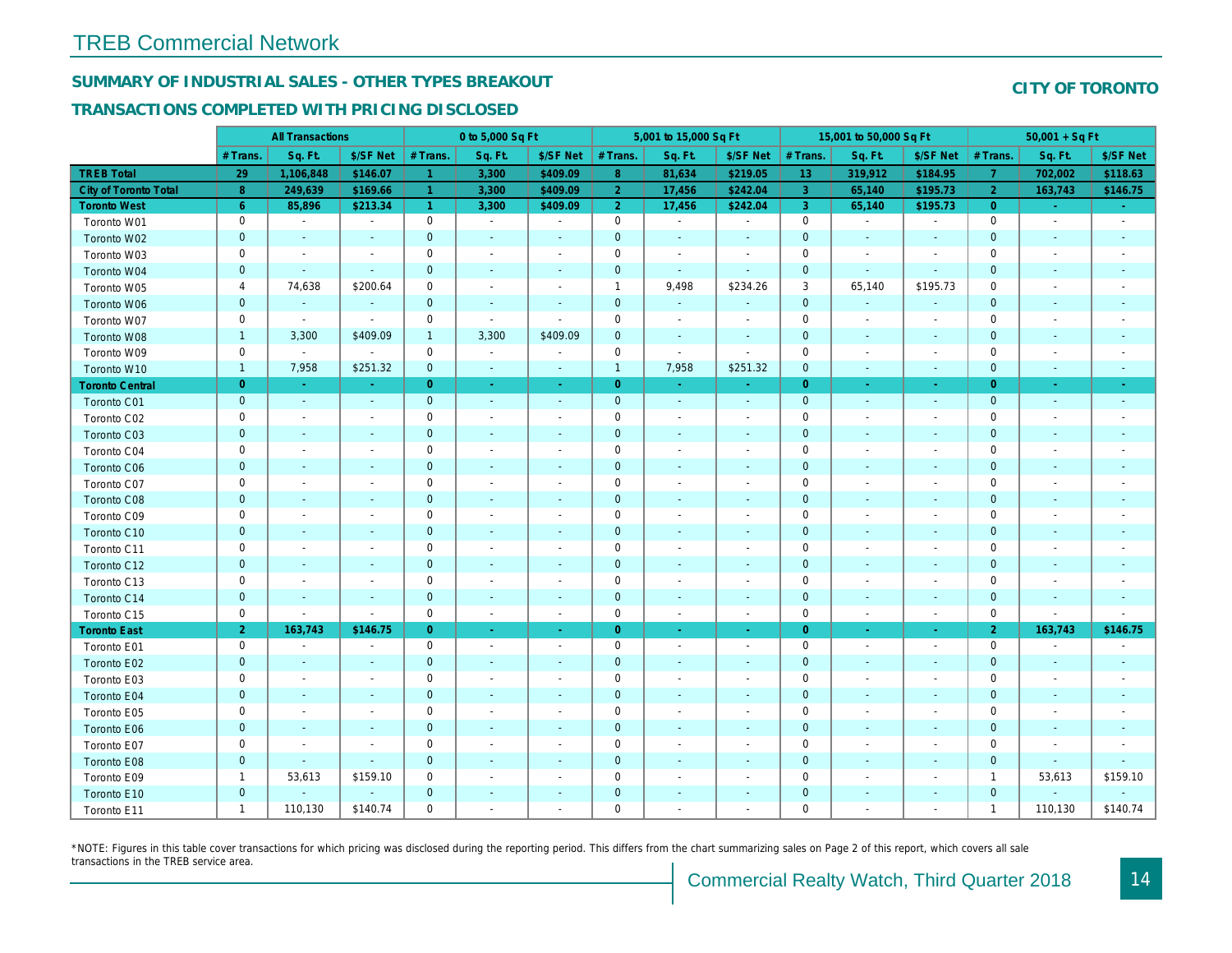## SUMMARY OF COMMERCIAL/RETAIL SALES

### TRANSACTIONS COMPLETED WITH PRICING DISCLOSED

|                        |                | <b>All Transactions</b> |                |                      | 0 to 1,000 Sq Ft |                          |                 | 1,001 to 2,500 Sq Ft |                          |                | 2,001 to 5,000 Sq Ft |                  |
|------------------------|----------------|-------------------------|----------------|----------------------|------------------|--------------------------|-----------------|----------------------|--------------------------|----------------|----------------------|------------------|
|                        | # Trans        | Sq. Ft.                 | \$/SF Net      | # Trans.             | Sq. Ft.          | \$/SF Net                | # Trans.        | Sq. Ft.              | \$/SF Net                | # Trans.       | Sq. Ft.              | \$/SF Ne         |
| <b>TREB Total</b>      | 88             | 256,902                 | \$325.25       | 26                   | 15,574           | \$521.27                 | 33              | 57,175               | \$506.29                 | 18             | 62,021               | \$362.6          |
| <b>Halton Region</b>   | $\overline{7}$ | 12,653                  | \$369.13       | $\blacktriangleleft$ | 651              | \$645.16                 | $\overline{4}$  | 6,227                | \$377.39                 | $\overline{2}$ | 5,775                | \$329.1          |
| <b>Burlington</b>      | $\mathbf{1}$   | 2,135                   | \$426.23       | $\mathbf{0}$         | $\sim$           | $\sim$                   | 1               | 2,135                | \$426.23                 | $\mathbf{0}$   | $\omega$             |                  |
| <b>Halton Hills</b>    | 3              | 5,652                   | \$320.24       | $\Omega$             | $\sim$           |                          | $\overline{2}$  | 3,077                | \$279.49                 | $\overline{1}$ | 2,575                | \$368.93         |
| Milton                 | $\mathbf{1}$   | 3,200                   | \$297.07       | $\mathbf{0}$         | $\omega$         | $\sim$                   | $\mathbf 0$     | $\omega_{\rm c}$     | $\blacksquare$           | $\mathbf{1}$   | 3,200                | \$297.07         |
| Oakville               | $\overline{2}$ | 1,666                   | \$600.24       | $\mathbf{1}$         | 651              | \$645.16                 | $\mathbf{1}$    | 1,015                | \$571.43                 | $\mathbf 0$    | $\omega$             | $\sim$           |
| Peel Region            | 16             | 47,397                  | \$296.27       | $\overline{4}$       | 3,392            | \$586.67                 | $\overline{4}$  | 6,754                | \$303.40                 | 5 <sup>5</sup> | 16,924               | \$266.0          |
| <b>Brampton</b>        | 6              | 23,979                  | \$274.20       | $\mathbf 0$          | $\mathbf{r}$     | $\sim$                   | $\mathbf{1}$    | 1,095                | \$383.56                 | $\overline{4}$ | 13,974               | \$272.29         |
| Caledon                | $\overline{2}$ | 5,050                   | \$239.21       | $\mathbf{0}$         | $\sim$           | $\sim$                   | $\mathbf{1}$    | 2,100                | \$242.86                 | $\mathbf{1}$   | 2,950                | \$236.61         |
| Mississauga            | 8              | 18,368                  | \$340.76       | 4                    | 3,392            | \$586.67                 | $\overline{2}$  | 3,559                | \$314.46                 | $\mathbf 0$    | $\blacksquare$       | $\sim$           |
| <b>Toronto</b>         | 30             | 76,001                  | \$449.73       | 6                    | 3,651            | \$364.83                 | 16              | 28,942               | \$612.84                 | 6              | 21,810               | \$478.50         |
| <b>Toronto West</b>    | 12             | 24,222                  | \$415.81       | $\mathbf{1}$         | 726              | \$282.37                 | 9               | 14,790               | \$478.15                 | $\mathbf{1}$   | 3,108                | \$424.7'         |
| <b>Toronto Central</b> | $6\phantom{1}$ | 15,841                  | \$784.99       | $\mathbf{0}$         | $\omega$         |                          | $\overline{4}$  | 8,541                | \$950.71                 | $\overline{2}$ | 7,300                | \$591.10         |
| <b>Toronto East</b>    | 12             | 35,938                  | \$324.81       | 5                    | 2,925            | \$385.30                 | 3               | 5,611                | \$453.57                 | 3              | 11,402               | \$421.07         |
| <b>York Region</b>     | 27             | 42,033                  | \$485.97       | 14                   | 7,030            | \$574.78                 | 8               | 13,252               | \$483.77                 | $\overline{3}$ | 9,750                | \$420.00         |
| Aurora                 | $\mathbf 0$    | $\sim$                  | $\blacksquare$ | $\mathbf 0$          | $\sim$           | $\blacksquare$           | 0               | $\sim$               | $\sim$                   | $\mathbf 0$    | $\blacksquare$       | $\blacksquare$   |
| E. Gwillimbury         | $\mathbf{0}$   | $\sim$                  | $\sim$         | $\mathbf{0}$         | ÷.               | $\overline{\phantom{a}}$ | $\mathbf 0$     | $\blacksquare$       | $\blacksquare$           | $\mathbf{0}$   | $\blacksquare$       | $\blacksquare$   |
| Georgina               | $\mathbf 0$    | $\blacksquare$          | $\blacksquare$ | $\mathbf 0$          | $\sim$           | $\sim$                   | $\pmb{0}$       | $\blacksquare$       | $\blacksquare$           | $\mathbf 0$    | $\blacksquare$       | $\sim$           |
| King                   | $\mathbf{0}$   | $\sim$                  | $\blacksquare$ | $\mathbf{0}$         | $\sim$           |                          | $\mathbf 0$     | $\blacksquare$       | $\blacksquare$           | $\mathbf{0}$   | $\omega$             | $\blacksquare$   |
| Markham                | 9              | 7,674                   | \$575.81       | $\overline{7}$       | 2,515            | \$524.77                 | $\mathbf{1}$    | 1,159                | \$465.06                 | $\mathbf{1}$   | 4,000                | \$640.00         |
| Newmarket              | 3              | 5,983                   | \$369.38       | $\overline{0}$       | $\omega$         |                          | $\overline{2}$  | 3,233                | \$374.27                 | $\overline{1}$ | 2,750                | \$363.64         |
| Richmond Hill          | 4              | 9,084                   | \$643.55       | 3                    | 2,084            | \$703.45                 | $\mathbf 0$     | $\blacksquare$       | L.                       | $\mathbf 0$    | $\blacksquare$       |                  |
| Vaughan                | 10             | 14,291                  | \$451.46       | $\overline{4}$       | 2,431            | \$516.21                 | $5\phantom{.0}$ | 8,860                | \$526.17                 | $\overline{1}$ | 3,000                | \$178.33         |
| Whitchurch-Stouffville | $\overline{1}$ | 5,001                   | \$299.94       | $\mathbf 0$          | $\mathbf{r}$     | $\sim$                   | $\mathbf 0$     | $\blacksquare$       | $\blacksquare$           | $\mathbf 0$    | $\sim$               | $\sim$           |
| <b>Durham Region</b>   | $\overline{2}$ | 26,873                  | \$48.28        | $\overline{0}$       | $\sim$           | $\omega$                 | $\overline{0}$  | $\frac{1}{\sqrt{2}}$ | ÷                        | $\overline{0}$ | $\bullet$            | $\bullet$        |
| Ajax                   | $\mathbf 0$    | $\blacksquare$          | $\blacksquare$ | $\mathbf 0$          | $\sim$           | $\sim$                   | $\pmb{0}$       | $\blacksquare$       | $\blacksquare$           | $\mathbf 0$    | $\blacksquare$       | $\sim$           |
| <b>Brock</b>           | $\mathbf{0}$   | $\sim$                  | $\omega$       | $\mathbf{0}$         | $\Delta$         | $\sim$                   | $\mathbf 0$     | $\blacksquare$       | $\blacksquare$           | $\mathbf{0}$   | $\blacksquare$       | $\blacksquare$   |
| Clarington             | $\mathbf{1}$   | 20,473                  | \$27.48        | $\mathbf 0$          | $\blacksquare$   | $\blacksquare$           | $\pmb{0}$       | $\overline{a}$       | $\blacksquare$           | $\mathbf 0$    | ÷,                   | $\overline{a}$   |
| Oshawa                 | $\mathbf{1}$   | 6,400                   | \$114.84       | $\overline{0}$       | $\blacksquare$   | $\blacksquare$           | $\mathbf 0$     | $\blacksquare$       | $\blacksquare$           | $\mathbf{0}$   | $\blacksquare$       | $\blacksquare$   |
| Pickering              | $\mathbf 0$    | $\blacksquare$          | $\blacksquare$ | $\mathbf 0$          | $\overline{a}$   |                          | $\pmb{0}$       | $\blacksquare$       | $\blacksquare$           | $\mathbf 0$    | $\blacksquare$       | $\blacksquare$   |
| Scugog                 | $\mathbf{0}$   | $\sim$                  | $\sim$         | $\mathbf{0}$         | $\Delta$         | $\sim$                   | $\mathbf 0$     | $\omega$             | $\blacksquare$           | $\mathbf{0}$   | $\omega$             | $\blacksquare$   |
| Uxbridge               | $\mathbf 0$    | $\blacksquare$          | $\blacksquare$ | $\mathbf 0$          | $\blacksquare$   |                          | $\mathbf 0$     | $\blacksquare$       | $\overline{\phantom{a}}$ | $\mathbf 0$    | L.                   | $\blacksquare$   |
| Whitby                 | $\mathbf{0}$   | $\sim$                  | $\sim$         | $\mathbf{0}$         | $\sim$           | $\sim$                   | $\mathbf 0$     | $\blacksquare$       | $\blacksquare$           | $\mathbf{0}$   | $\blacksquare$       | $\blacksquare$   |
| <b>Dufferin County</b> | $\overline{0}$ | $\sim$                  | $\sim$         | $\overline{0}$       | a.               | $\sim$                   | $\overline{0}$  | $\omega$             | ×.                       | $\overline{0}$ | ÷.                   | $\sim$           |
| Orangeville            | $\mathbf{0}$   | $\blacksquare$          | $\omega$       | $\mathbf{0}$         | $\omega$         | $\blacksquare$           | $\mathbf{0}$    | $\Box$               | $\omega$                 | $\mathbf 0$    | $\omega$             | $\omega_{\rm c}$ |
| <b>Simcoe County</b>   | 6              | 51,945                  | \$172.12       | $\mathbf{1}$         | 850              | \$394.76                 | $\mathbf{1}$    | 2,000                | \$200.00                 | $\overline{2}$ | 7,762                | \$200.33         |
| Adjala-Tosorontio      | $\mathbf{0}$   |                         | $\sim$         | $\mathbf{0}$         | $\sim$           |                          | $\mathbf 0$     | $\omega$             | ÷.                       | $\mathbf{0}$   | ÷.                   |                  |
| <b>Bradford West</b>   | $\mathbf{1}$   | 4,000                   | \$263.75       | $\mathbf 0$          | $\blacksquare$   | $\blacksquare$           | $\pmb{0}$       | $\blacksquare$       | $\overline{a}$           | $\overline{1}$ | 4,000                | \$263.75         |
| Essa                   | $\mathbf{0}$   | $\sim$                  | $\blacksquare$ | $\overline{0}$       | $\sim$           |                          | $\mathbf 0$     | $\blacksquare$       | $\blacksquare$           | $\mathbf 0$    | $\omega$             |                  |
| Innisfil               | $\overline{2}$ | 41,333                  | \$160.89       | $\Omega$             | $\sim$           | $\blacksquare$           | $\mathbf 0$     | $\blacksquare$       | $\blacksquare$           | $\mathbf 0$    | $\blacksquare$       | $\blacksquare$   |
| <b>New Tecumseth</b>   | 3              | 6,612                   | \$186.86       | $\mathbf{1}$         | 850              | \$394.76                 | $\mathbf{1}$    | 2.000                | \$200.00                 | $\overline{1}$ | 3.762                | \$132.9'         |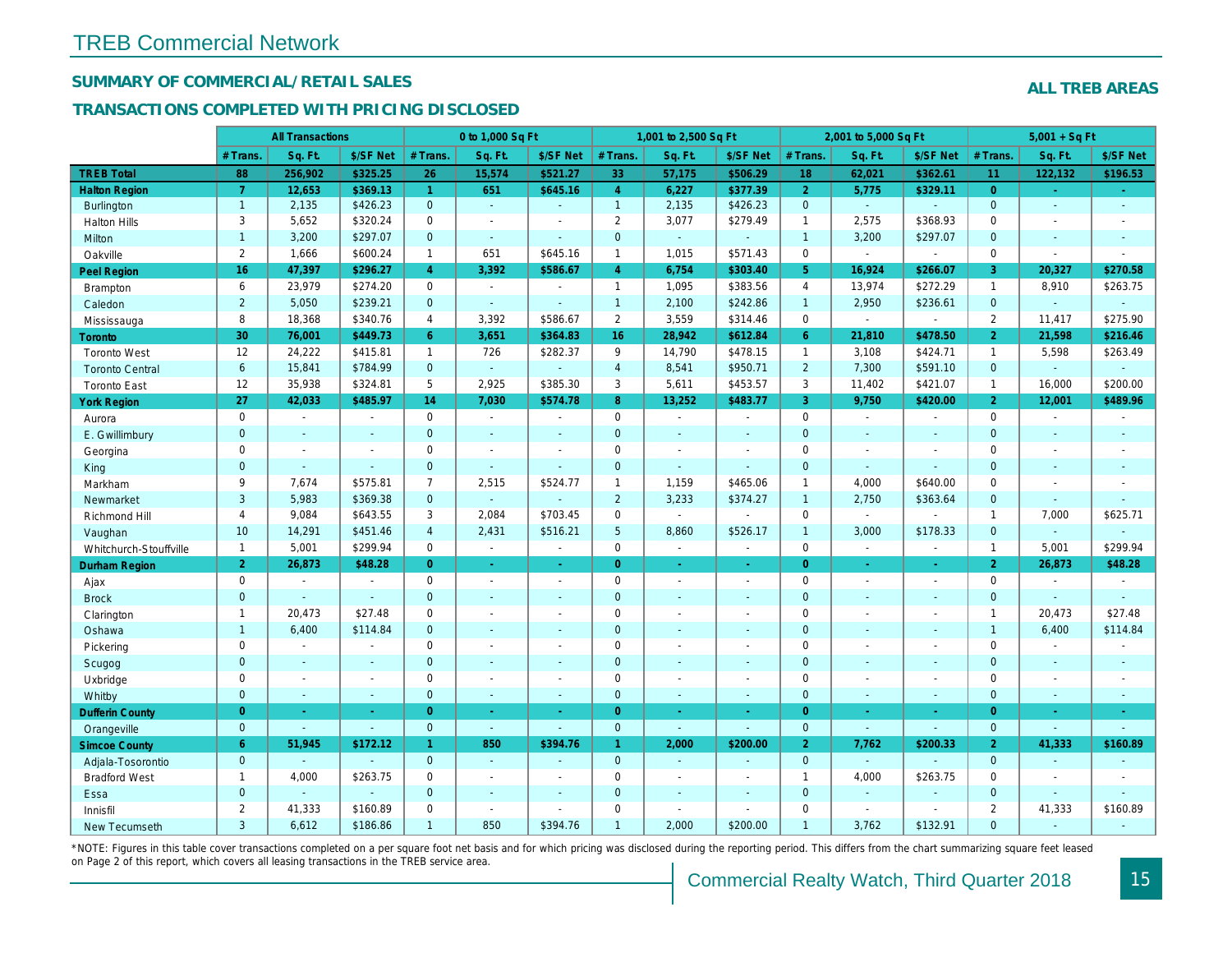#### SUMMARY OF COMMERCIAL/RETAIL SALES - CONDOMINIUM BREAKOUT

### TRANSACTIONS COMPLETED WITH PRICING DISCLOSED

|                        |                | <b>All Transactions</b> |                |                      | 0 to 1,000 Sq Ft |                          |                | 1,001 to 2,500 Sq Ft |                |                | 2,001 to 5,000 Sq Ft     |                     |
|------------------------|----------------|-------------------------|----------------|----------------------|------------------|--------------------------|----------------|----------------------|----------------|----------------|--------------------------|---------------------|
|                        | # Trans.       | Sq. Ft.                 | \$/SF Net      | # Trans.             | Sq. Ft.          | \$/SF Net                | # Trans.       | Sq. Ft.              | \$/SF Net      | # Trans.       | Sq. Ft.                  | \$/SF Ne            |
| <b>TREB Total</b>      | 28             | 32,565                  | \$445.40       | 14                   | 7,883            | \$628.04                 | 13             | 19,681               | \$409.22       | $\overline{0}$ | ÷                        | $\sim$              |
| <b>Halton Region</b>   | 3              | 3,106                   | \$434.64       | $\blacktriangleleft$ | 651              | \$645.16                 | $\overline{2}$ | 2,455                | \$378.82       | $\overline{0}$ | $\bullet$                | $\sigma_{\rm{eff}}$ |
| <b>Burlington</b>      | $\mathbf{0}$   | $\omega$                | $\blacksquare$ | $\mathbf{0}$         | $\omega$         | $\sim$                   | $\mathbf{0}$   | $\omega$             | $\blacksquare$ | $\mathbf 0$    | $\blacksquare$           | $\sim$              |
| <b>Halton Hills</b>    | $\mathbf{1}$   | 1,440                   | \$243.06       | $\mathbf 0$          | $\sim$           |                          | $\mathbf{1}$   | 1,440                | \$243.06       | $\mathbf 0$    | $\overline{a}$           | $\sim$              |
| Milton                 | $\overline{0}$ | $\sim$                  | $\Delta$       | $\mathbf{0}$         | $\Delta$         | ÷.                       | $\mathbf 0$    | $\omega_{\rm c}$     | ä,             | $\mathbf{0}$   | $\omega$                 | $\sim$              |
| Oakville               | $\overline{2}$ | 1,666                   | \$600.24       | $\mathbf{1}$         | 651              | \$645.16                 | $\mathbf{1}$   | 1,015                | \$571.43       | $\mathbf 0$    | $\blacksquare$           | $\blacksquare$      |
| Peel Region            | 3              | 2,726                   | \$607.12       | $\overline{2}$       | 1,631            | \$757.20                 | $\mathbf{1}$   | 1,095                | \$383.56       | $\overline{0}$ | ÷.                       | $\sim$              |
| Brampton               | $\mathbf{1}$   | 1,095                   | \$383.56       | $\mathbf 0$          | $\sim$           |                          | $\mathbf{1}$   | 1,095                | \$383.56       | $\mathbf 0$    | $\blacksquare$           | $\sim$              |
| Caledon                | $\mathbf 0$    | $\omega$                | $\omega$       | $\mathbf 0$          | $\omega$         | $\sim$                   | $\pmb{0}$      | ä,                   | ä,             | $\mathbf 0$    | $\omega$                 | $\sim$              |
| Mississauga            | $\overline{2}$ | 1,631                   | \$757.20       | 2                    | 1,631            | \$757.20                 | 0              | $\blacksquare$       | $\blacksquare$ | $\mathbf 0$    | $\blacksquare$           | $\sim$              |
| Toronto                | 9 <sup>°</sup> | 13,184                  | \$423.30       | 2 <sup>1</sup>       | 1,160            | \$435.34                 | 7 <sup>1</sup> | 12,024               | \$422.14       | $\overline{0}$ | $\omega$                 | ÷                   |
| <b>Toronto West</b>    | 6              | 10,524                  | \$454.75       | $\Omega$             | $\sim$           | $\blacksquare$           | 6              | 10,524               | \$454.75       | $\mathbf 0$    | $\blacksquare$           | $\sim$              |
| <b>Toronto Central</b> | $\mathbf{0}$   | $\mathbf{u}$            | $\blacksquare$ | $\mathbf{0}$         | $\sim$           | $\sim$                   | $\pmb{0}$      | $\omega$             | $\blacksquare$ | $\mathbf 0$    | $\blacksquare$           | $\blacksquare$      |
| <b>Toronto East</b>    | 3              | 2,660                   | \$298.87       | $\overline{2}$       | 1,160            | \$435.34                 | $\mathbf{1}$   | 1,500                | \$193.33       | $\mathbf 0$    | $\overline{\phantom{a}}$ | $\sim$              |
| <b>York Region</b>     | 13             | 13,549                  | \$436.84       | 9 <sup>°</sup>       | 4,441            | \$628.42                 | 3 <sup>1</sup> | 4,107                | \$396.40       | $\overline{0}$ | ÷.                       | $\sim$              |
| Aurora                 | $\mathbf 0$    | $\blacksquare$          | $\blacksquare$ | 0                    | $\bullet$        | $\blacksquare$           | 0              | $\sim$               | $\sim$         | $\mathbf 0$    | $\blacksquare$           | $\sim$              |
| E. Gwillimbury         | $\mathbf{0}$   | $\sim$                  | $\sim$         | $\mathbf{0}$         | $\sim$           | $\sim$                   | $\mathbf 0$    | $\blacksquare$       | $\blacksquare$ | $\mathbf{0}$   | $\blacksquare$           | $\sim$              |
| Georgina               | $\mathbf 0$    | $\blacksquare$          | $\blacksquare$ | $\mathbf 0$          | $\sim$           | $\overline{\phantom{a}}$ | $\pmb{0}$      | $\blacksquare$       | $\sim$         | $\mathbf 0$    | $\blacksquare$           | $\sim$              |
| King                   | $\overline{0}$ | $\sim$                  | $\omega$       | $\mathbf{0}$         | $\Delta$         | $\sim$                   | $\mathbf 0$    | $\blacksquare$       | $\blacksquare$ | $\mathbf{0}$   | ÷.                       | $\sim$              |
| Markham                | $\sqrt{5}$     | 2,556                   | \$486.62       | 4                    | 1,397            | \$504.51                 | $\mathbf{1}$   | 1,159                | \$465.06       | $\mathsf 0$    | $\blacksquare$           | $\blacksquare$      |
| Newmarket              | $\overline{1}$ | 1,077                   | \$454.97       | $\overline{0}$       | $\omega$         |                          | $\mathbf{1}$   | 1,077                | \$454.97       | $\mathbf{0}$   | $\blacksquare$           | $\blacksquare$      |
| Richmond Hill          | 3              | 2,084                   | \$703.45       | 3                    | 2,084            | \$703.45                 | $\pmb{0}$      | $\blacksquare$       | $\blacksquare$ | $\mathbf 0$    | $\sim$                   | $\sim$              |
| Vaughan                | $\overline{3}$ | 2,831                   | \$430.59       | $\overline{2}$       | 960              | \$645.83                 | $\mathbf{1}$   | 1,871                | \$320.15       | $\mathbf{0}$   | $\mathbf{r}$             | $\sim$              |
| Whitchurch-Stouffville | $\mathbf{1}$   | 5,001                   | \$299.94       | $\mathbf 0$          | $\blacksquare$   | $\blacksquare$           | $\mathsf{O}$   | $\blacksquare$       | $\sim$         | $\mathbf 0$    | $\blacksquare$           | $\sim$              |
| Durham Region          | $\overline{0}$ | $\omega$                | $\omega$       | $\overline{0}$       | $\sim$           | $\omega$                 | $\overline{0}$ | $\frac{1}{\sqrt{2}}$ | ÷              | $\overline{0}$ | $\blacksquare$           | $\sigma_{\rm c}$    |
| Ajax                   | $\mathbf 0$    | $\blacksquare$          | $\blacksquare$ | $\mathbf 0$          | $\sim$           | $\sim$                   | $\pmb{0}$      | $\blacksquare$       | $\sim$         | $\mathbf 0$    | $\blacksquare$           | $\sim$              |
| <b>Brock</b>           | $\mathbf{0}$   | $\omega$                | $\omega$       | $\mathbf 0$          | $\omega$         | $\blacksquare$           | $\pmb{0}$      | $\omega$             | $\omega$       | $\mathbf 0$    | $\omega$                 | $\omega$            |
| Clarington             | $\mathbf 0$    | $\blacksquare$          | $\blacksquare$ | $\mathbf 0$          | $\sim$           | $\blacksquare$           | $\pmb{0}$      | $\blacksquare$       | $\blacksquare$ | $\mathbf 0$    | L.                       | $\blacksquare$      |
| Oshawa                 | $\mathbf{0}$   | $\sim$                  | $\blacksquare$ | $\mathbf{0}$         | $\sim$           | $\sim$                   | $\mathbf 0$    | $\blacksquare$       | $\blacksquare$ | $\mathbf{0}$   | $\blacksquare$           | $\blacksquare$      |
| Pickering              | $\mathbf 0$    | $\sim$                  | $\blacksquare$ | $\mathbf 0$          | ÷.               |                          | $\pmb{0}$      | $\blacksquare$       | $\blacksquare$ | $\mathbf 0$    | $\blacksquare$           | $\blacksquare$      |
| Scugog                 | $\mathbf{0}$   | $\blacksquare$          | $\blacksquare$ | $\mathbf{0}$         | $\sim$           | $\blacksquare$           | $\pmb{0}$      | $\blacksquare$       | $\blacksquare$ | $\mathbf{0}$   | $\blacksquare$           | $\blacksquare$      |
| Uxbridge               | $\mathbf 0$    | $\sim$                  | $\sim$         | $\mathbf 0$          | $\sim$           | $\sim$                   | $\pmb{0}$      | $\blacksquare$       | $\blacksquare$ | $\mathbf 0$    | $\blacksquare$           | $\blacksquare$      |
| Whitby                 | $\mathbf{0}$   | $\sim$                  | $\sim$         | $\mathbf{0}$         | $\sim$           | $\sim$                   | $\mathbf 0$    | $\blacksquare$       | $\blacksquare$ | $\mathbf{0}$   | $\blacksquare$           | $\sim$              |
| <b>Dufferin County</b> | $\overline{0}$ | $\sim$                  | $\sim$         | $\overline{0}$       | a.               | a.                       | $\overline{0}$ | $\blacksquare$       | ÷.             | $\overline{0}$ | ÷.                       | $\sim$              |
| Orangeville            | $\mathbf 0$    | $\omega$                | $\blacksquare$ | $\mathbf{0}$         | $\omega$         | $\sim$                   | $\mathbf{0}$   | $\omega$             | $\omega$       | $\mathbf 0$    | $\omega$                 | $\sim$              |
| <b>Simcoe County</b>   | $\overline{0}$ | $\omega$                | $\omega$       | $\overline{0}$       | $\omega$         | $\omega$                 | $\overline{0}$ | ä,                   | ÷.             | $\overline{0}$ | $\blacksquare$           | $\omega_{\rm c}$    |
| Adjala-Tosorontio      | $\mathbf{0}$   | $\sim$                  | $\sim$         | $\mathbf{0}$         | $\sim$           | $\sim$                   | $\mathbf 0$    | $\Delta$             | $\blacksquare$ | $\mathbf 0$    | $\omega$                 | $\sim$              |
| <b>Bradford West</b>   | $\mathbf 0$    | $\sim$                  | $\omega$       | $\mathbf 0$          | $\sim$           | $\sim$                   | $\pmb{0}$      | $\blacksquare$       | $\blacksquare$ | $\mathbf 0$    | $\blacksquare$           | $\blacksquare$      |
| Essa                   | $\mathbf{0}$   | $\sim$                  | $\blacksquare$ | $\mathbf{0}$         |                  | $\sim$                   | $\pmb{0}$      | $\blacksquare$       | $\blacksquare$ | $\mathbf 0$    | $\blacksquare$           |                     |
| Innisfil               | $\mathbf 0$    | $\blacksquare$          | $\blacksquare$ | $\mathbf 0$          | $\sim$           | $\sim$                   | $\pmb{0}$      | $\blacksquare$       | $\blacksquare$ | $\mathbf 0$    | $\blacksquare$           | $\blacksquare$      |
| <b>New Tecumseth</b>   | $\Omega$       |                         |                | $\Omega$             |                  |                          | $\Omega$       |                      |                | $\mathbf{0}$   |                          |                     |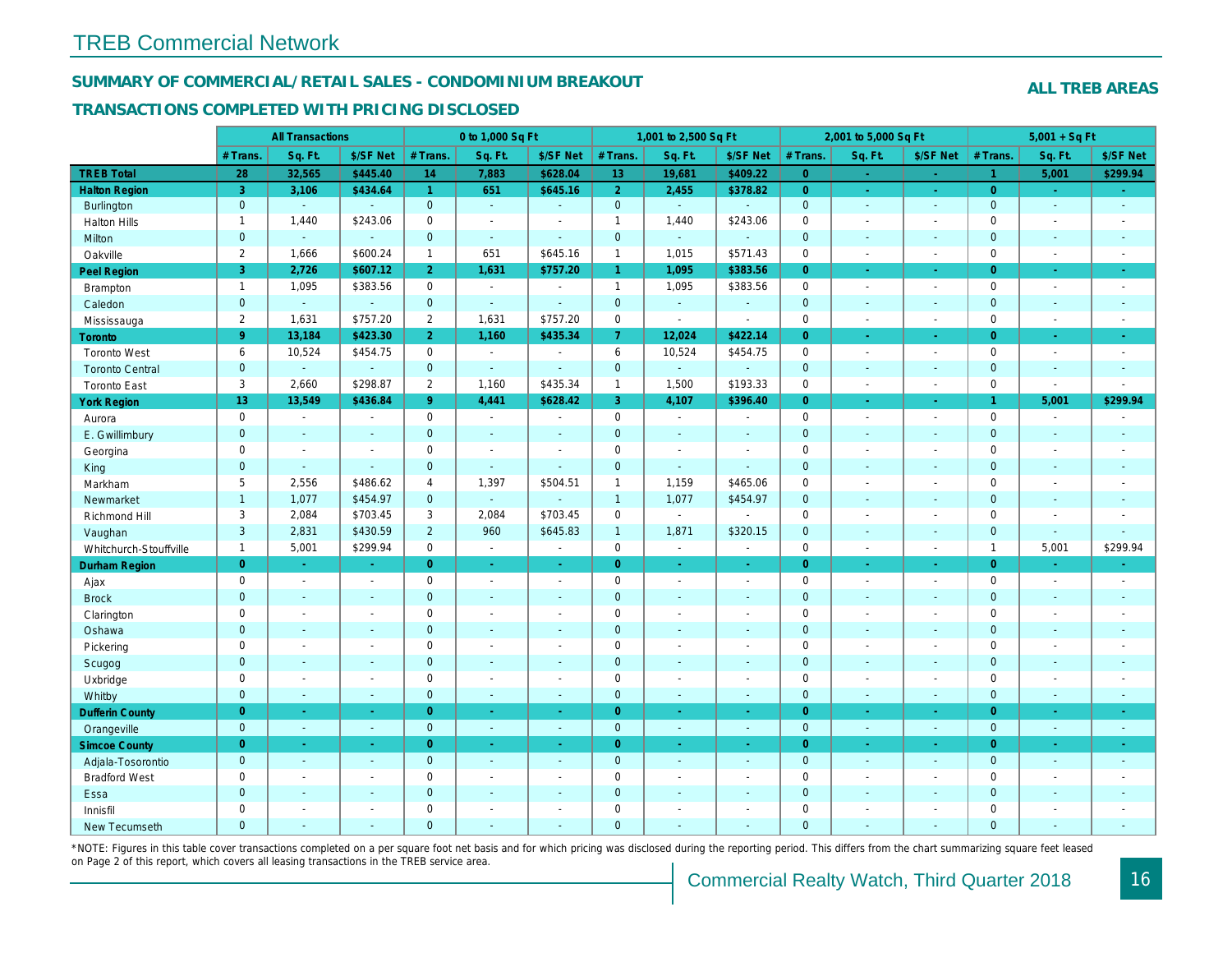#### SUMMARY OF COMMERCIAL/RETAIL SALES - OTHER TYPES BREAKOUT

#### TRANSACTIONS COMPLETED WITH PRICING DISCLOSED

|                        |                 | <b>All Transactions</b>  |                |                 | 0 to 1,000 Sq Ft |                          |                | 1,001 to 2,500 Sq Ft     |                          |                | 2,001 to 5,000 Sq Ft |                  |
|------------------------|-----------------|--------------------------|----------------|-----------------|------------------|--------------------------|----------------|--------------------------|--------------------------|----------------|----------------------|------------------|
|                        | # Trans         | Sq. Ft.                  | \$/SF Net      | # Trans.        | Sq. Ft.          | \$/SF Net                | # Trans.       | Sq. Ft.                  | \$/SF Net                | # Trans.       | Sq. Ft.              | \$/SF Ne         |
| <b>TREB Total</b>      | 60              | 224,337                  | \$307.81       | 12 <sub>2</sub> | 7,691            | \$411.84                 | 20             | 37,494                   | \$557.24                 | 18             | 62,021               | \$362.6'         |
| <b>Halton Region</b>   | $\overline{4}$  | 9,547                    | \$347.82       | $\overline{0}$  | $\sim$           | ÷.                       | $\overline{2}$ | 3,772                    | \$376.46                 | $\overline{2}$ | 5,775                | \$329.1          |
| <b>Burlington</b>      | $\mathbf{1}$    | 2,135                    | \$426.23       | $\mathbf{0}$    | $\omega$         | $\sim$                   | $\mathbf{1}$   | 2,135                    | \$426.23                 | $\mathbf 0$    | $\omega$             | $\omega$         |
| <b>Halton Hills</b>    | $\overline{2}$  | 4,212                    | \$346.63       | $\mathbf 0$     | $\sim$           |                          | $\mathbf{1}$   | 1,637                    | \$311.55                 | $\mathbf{1}$   | 2,575                | \$368.93         |
| Milton                 | $\mathbf{1}$    | 3,200                    | \$297.07       | $\Omega$        | $\Delta$         |                          | $\mathbf 0$    | $\Box$                   | $\sim$                   | $\overline{1}$ | 3,200                | \$297.07         |
| Oakville               | $\mathbf{0}$    | $\blacksquare$           | $\blacksquare$ | $\mathbf 0$     | $\blacksquare$   | $\sim$                   | 0              | $\blacksquare$           | $\blacksquare$           | $\mathbf 0$    | $\omega$             | $\blacksquare$   |
| <b>Peel Region</b>     | 13 <sup>°</sup> | 44,671                   | \$277.30       | 2 <sup>1</sup>  | 1,761            | \$428.73                 | 3              | 5,659                    | \$287.89                 | 5 <sup>5</sup> | 16,924               | \$266.0          |
| Brampton               | 5               | 22,884                   | \$268.97       | $\mathbf 0$     | $\blacksquare$   |                          | 0              | $\blacksquare$           | $\overline{\phantom{a}}$ | $\overline{4}$ | 13,974               | \$272.29         |
| Caledon                | $\overline{2}$  | 5,050                    | \$239.21       | $\mathbf{0}$    | $\sim$           | $\sim$                   | $\mathbf{1}$   | 2,100                    | \$242.86                 | $\overline{1}$ | 2,950                | \$236.6'         |
| Mississauga            | 6               | 16,737                   | \$300.18       | $\overline{2}$  | 1,761            | \$428.73                 | $\overline{2}$ | 3,559                    | \$314.46                 | $\mathbf 0$    | $\blacksquare$       | $\blacksquare$   |
| Toronto                | 21              | 62,817                   | \$455.27       | $\overline{4}$  | 2,491            | \$332.00                 | 9 <sup>°</sup> | 16,918                   | \$748.37                 | 6              | 21,810               | \$478.50         |
| <b>Toronto West</b>    | 6               | 13,698                   | \$385.90       | $\mathbf{1}$    | 726              | \$282.37                 | 3              | 4,266                    | \$535.86                 | $\mathbf{1}$   | 3,108                | \$424.7'         |
| <b>Toronto Central</b> | 6               | 15,841                   | \$784.99       | $\mathbf{0}$    | $\omega$         |                          | $\overline{4}$ | 8,541                    | \$950.71                 | $\overline{2}$ | 7,300                | \$591.10         |
| <b>Toronto East</b>    | 9               | 33,278                   | \$326.88       | 3               | 1,765            | \$352.41                 | $\overline{2}$ | 4,111                    | \$548.53                 | 3              | 11,402               | \$421.07         |
| <b>York Region</b>     | 14              | 28,484                   | \$509.33       | 5 <sup>1</sup>  | 2,589            | \$482.77                 | 5 <sup>1</sup> | 9,145                    | \$523.00                 | $\overline{3}$ | 9,750                | \$420.00         |
| Aurora                 | $\mathbf 0$     | $\sim$                   | $\blacksquare$ | $\mathbf 0$     | $\sim$           | $\sim$                   | 0              | $\sim$                   | $\sim$                   | $\mathbf 0$    | $\blacksquare$       | $\blacksquare$   |
| E. Gwillimbury         | $\mathbf{0}$    | $\sim$                   | $\sim$         | $\mathbf{0}$    | $\sim$           | $\sim$                   | $\mathbf 0$    | $\blacksquare$           | $\blacksquare$           | $\mathbf{0}$   | $\blacksquare$       | $\blacksquare$   |
| Georgina               | $\mathbf 0$     | $\overline{\phantom{a}}$ | $\blacksquare$ | $\mathbf 0$     | $\sim$           | $\overline{a}$           | $\mathbf 0$    | $\blacksquare$           | $\blacksquare$           | $\mathbf 0$    | $\blacksquare$       | $\sim$           |
| King                   | $\overline{0}$  | $\sim$                   | $\sim$         | $\mathbf{0}$    | $\sim$           |                          | $\mathbf 0$    | $\blacksquare$           | $\overline{\phantom{a}}$ | $\mathbf{0}$   | $\blacksquare$       | $\blacksquare$   |
| Markham                | 4               | 5,118                    | \$620.36       | 3               | 1,118            | \$550.09                 | $\pmb{0}$      | $\overline{\phantom{a}}$ | $\blacksquare$           | $\mathbf{1}$   | 4,000                | \$640.00         |
| Newmarket              | $\overline{2}$  | 4,906                    | \$350.59       | $\overline{0}$  | $\omega$         | $\sim$                   | $\mathbf{1}$   | 2,156                    | \$333.95                 | $\mathbf{1}$   | 2,750                | \$363.64         |
| Richmond Hill          | $\mathbf{1}$    | 7,000                    | \$625.71       | 0               | $\sim$           | $\overline{a}$           | $\pmb{0}$      | ä,                       | L.                       | $\mathbf 0$    | $\sim$               |                  |
| Vaughan                | $\overline{7}$  | 11,460                   | \$456.61       | $\overline{2}$  | 1,471            | \$431.61                 | $\overline{4}$ | 6,989                    | \$581.32                 | $\overline{1}$ | 3,000                | \$178.33         |
| Whitchurch-Stouffville | $\mathbf 0$     | $\blacksquare$           | $\blacksquare$ | $\mathbf 0$     | $\blacksquare$   | $\sim$                   | $\pmb{0}$      | $\blacksquare$           | $\sim$                   | $\mathbf 0$    | $\sim$               | $\blacksquare$   |
| <b>Durham Region</b>   | $\overline{2}$  | 26,873                   | \$48.28        | $\overline{0}$  | $\bullet$        | $\blacksquare$           | $\overline{0}$ | ÷                        | $\omega$                 | $\overline{0}$ | $\blacksquare$       | $\sigma_{\rm c}$ |
| Ajax                   | $\mathbf 0$     | $\sim$                   | $\sim$         | $\mathbf 0$     | $\sim$           | $\sim$                   | $\mathbf 0$    | $\blacksquare$           | $\blacksquare$           | $\mathbf 0$    | $\blacksquare$       | $\sim$           |
| <b>Brock</b>           | $\mathbf{0}$    | $\omega$                 | $\omega$       | $\mathbf{0}$    | $\sim$           | $\blacksquare$           | $\mathbf 0$    | $\blacksquare$           | $\blacksquare$           | $\mathbf{0}$   | $\omega$             | $\blacksquare$   |
| Clarington             | $\mathbf{1}$    | 20,473                   | \$27.48        | $\mathbf 0$     | $\overline{a}$   | $\sim$                   | $\mathbf 0$    | $\blacksquare$           | $\sim$                   | $\mathbf 0$    | $\overline{a}$       | $\blacksquare$   |
| Oshawa                 | $\mathbf{1}$    | 6,400                    | \$114.84       | $\overline{0}$  | $\sim$           | $\sim$                   | $\mathbf 0$    | $\blacksquare$           | $\overline{\phantom{a}}$ | $\mathbf{0}$   | $\blacksquare$       | $\sim$           |
| Pickering              | $\mathbf 0$     | $\overline{\phantom{a}}$ | $\blacksquare$ | $\mathbf 0$     | $\sim$           | $\overline{\phantom{a}}$ | $\mathbf 0$    | $\blacksquare$           | $\blacksquare$           | $\mathbf 0$    | $\blacksquare$       | $\blacksquare$   |
| Scugog                 | $\mathbf{0}$    | $\sim$                   | $\sim$         | $\mathbf{0}$    | $\sim$           | $\sim$                   | $\mathbf 0$    | $\Delta$                 | $\blacksquare$           | $\mathbf{0}$   | $\blacksquare$       | $\sim$           |
| Uxbridge               | $\mathbf 0$     | $\blacksquare$           | $\omega$       | $\mathbf 0$     | $\blacksquare$   | $\blacksquare$           | $\pmb{0}$      | $\blacksquare$           | $\overline{a}$           | $\mathbf 0$    | $\overline{a}$       | $\blacksquare$   |
| Whitby                 | $\mathbf{0}$    | $\sim$                   | $\sim$         | $\mathbf{0}$    | $\sim$           |                          | $\mathbf 0$    | $\blacksquare$           | $\blacksquare$           | $\mathbf 0$    | $\blacksquare$       | $\blacksquare$   |
| <b>Dufferin County</b> | $\overline{0}$  | $\sim$                   | $\omega$       | $\overline{0}$  | $\sim$           | $\sim$                   | $\overline{0}$ | $\omega$                 | $\blacksquare$           | $\overline{0}$ | $\blacksquare$       | $\sim$           |
| Orangeville            | $\mathbf{0}$    | $\sim$                   | $\omega$       | $\mathbf{0}$    | $\blacksquare$   | $\blacksquare$           | $\mathbf{0}$   | $\blacksquare$           | $\omega$                 | $\mathbf 0$    | $\omega$             | $\blacksquare$   |
| <b>Simcoe County</b>   | 6               | 51,945                   | \$172.12       | 1 <sup>1</sup>  | 850              | \$394.76                 | $\mathbf{1}$   | 2,000                    | \$200.00                 | $\overline{2}$ | 7,762                | \$200.33         |
| Adjala-Tosorontio      | $\mathbf{0}$    | $\sim$                   | $\sim$         | $\overline{0}$  | $\sim$           |                          | $\mathbf{0}$   | $\sim$                   | $\blacksquare$           | $\mathbf{0}$   | $\omega$             | $\blacksquare$   |
| <b>Bradford West</b>   | $\mathbf{1}$    | 4,000                    | \$263.75       | $\mathbf 0$     | $\sim$           | $\overline{\phantom{a}}$ | $\mathbf 0$    | $\blacksquare$           | $\overline{\phantom{a}}$ | $\mathbf{1}$   | 4,000                | \$263.75         |
| Essa                   | $\overline{0}$  | $\blacksquare$           | $\mathbf{u}$   | $\overline{0}$  | $\sim$           | $\sim$                   | $\mathbf 0$    | ÷.                       | $\overline{\phantom{a}}$ | $\mathbf 0$    | $\omega$             | $\blacksquare$   |
| Innisfil               | 2               | 41,333                   | \$160.89       | 0               | $\sim$           |                          | $\pmb{0}$      | $\blacksquare$           | $\overline{a}$           | $\mathbf 0$    | $\blacksquare$       | $\blacksquare$   |
| <b>New Tecumseth</b>   | 3               | 6,612                    | \$186.86       | $\overline{1}$  | 850              | \$394.76                 | $\overline{1}$ | 2,000                    | \$200.00                 | $\overline{1}$ | 3,762                | \$132.9'         |
|                        |                 |                          |                |                 |                  |                          |                |                          |                          |                |                      |                  |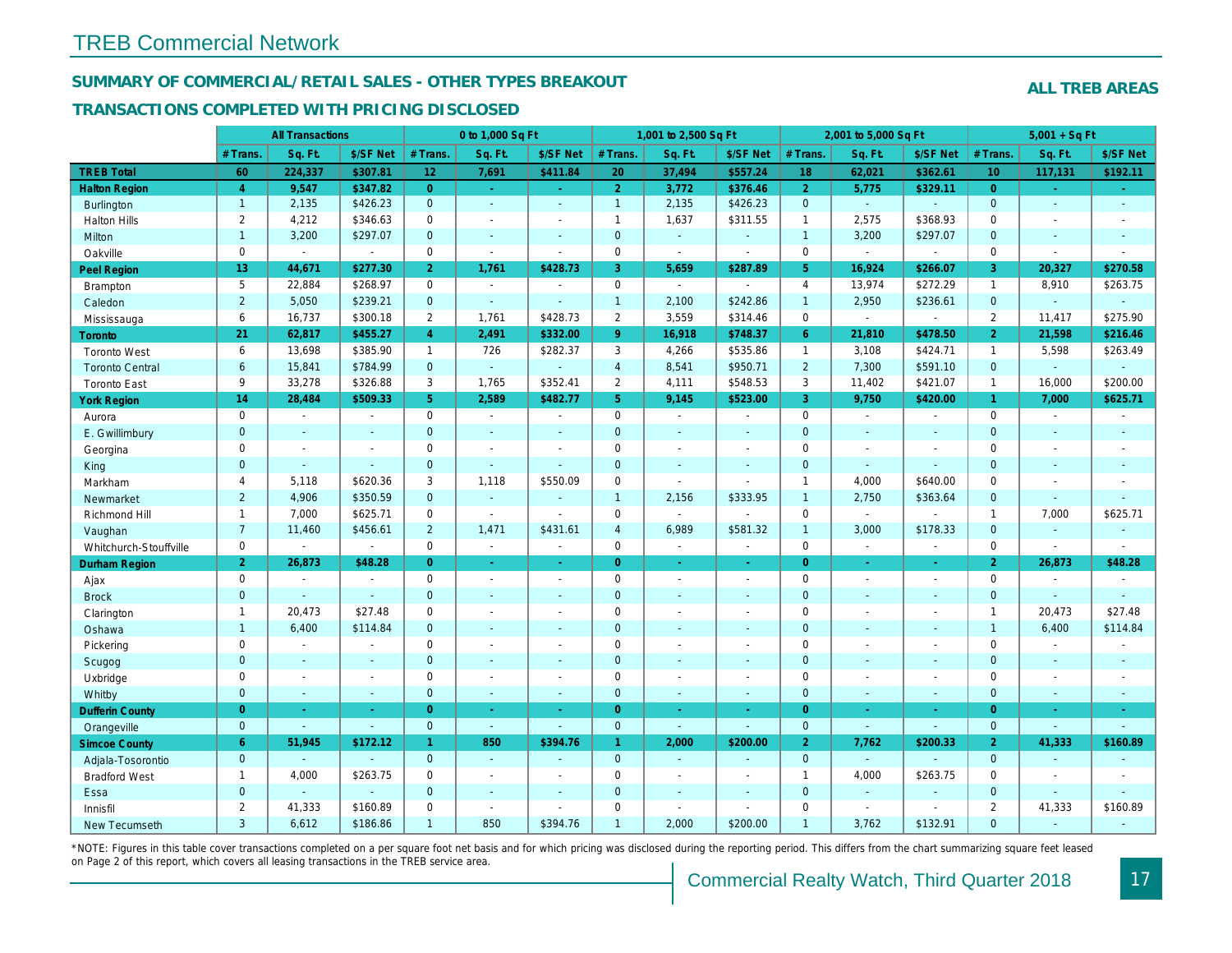## SUMMARY OF COMMERCIAL/RETAIL SALES

### TRANSACTIONS COMPLETED WITH PRICING DISCLOSED

|                              |                         | <b>All Transactions</b> |                |                | 0 to 1,000 Sq Ft         |                          |                | 1,001 to 2,500 Sq Ft |                          |                      | 2,001 to 5,000 Sq Ft     |                          |
|------------------------------|-------------------------|-------------------------|----------------|----------------|--------------------------|--------------------------|----------------|----------------------|--------------------------|----------------------|--------------------------|--------------------------|
|                              | # Trans.                | Sq. Ft.                 | \$/SF Net      | # Trans.       | Sq. Ft.                  | \$/SF Net                | # Trans.       | Sq. Ft.              | \$/SF Net                | # Trans.             | Sq. Ft.                  | \$/SF Ne                 |
| <b>TREB Total</b>            | 88                      | 256,902                 | \$325.25       | 26             | 15,574                   | \$521.27                 | 33             | 57,175               | \$506.29                 | 18                   | 62,021                   | \$362.6'                 |
| <b>City of Toronto Total</b> | 30                      | 76,001                  | \$449.73       | 6              | 3,651                    | \$364.83                 | 16             | 28,942               | \$612.84                 | -6                   | 21,810                   | \$478.50                 |
| <b>Toronto West</b>          | 12                      | 24,222                  | \$415.81       | $\mathbf{1}$   | 726                      | \$282.37                 | 9              | 14,790               | \$478.15                 | $\blacktriangleleft$ | 3,108                    | \$424.7'                 |
| Toronto W01                  | 0                       | $\sim$                  | $\blacksquare$ | 0              | $\sim$                   | $\blacksquare$           | $\mathbf 0$    | $\blacksquare$       | $\blacksquare$           | $\mathbf 0$          | $\blacksquare$           | $\blacksquare$           |
| Toronto W02                  | 5                       | 9,450                   | \$539.77       | $\mathbf 0$    | $\blacksquare$           | $\blacksquare$           | $\sqrt{5}$     | 9,450                | \$539.77                 | $\mathbf 0$          | $\sim$                   | $\blacksquare$           |
| Toronto W03                  | 1                       | 3,108                   | \$424.71       | 0              | $\blacksquare$           | $\blacksquare$           | $\mathbf 0$    | $\sim$               | $\sim$                   | $\overline{1}$       | 3,108                    | \$424.7'                 |
| Toronto W04                  | $\mathbf{1}$            | 1,500                   | \$22.67        | $\mathbf{0}$   | $\sim$                   | $\sim$                   | $\overline{1}$ | 1,500                | \$22.67                  | $\mathbf{0}$         | $\omega$                 | $\blacksquare$           |
| Toronto W05                  | 3                       | 8,024                   | \$281.66       | $\mathbf{1}$   | 726                      | \$282.37                 | $\mathbf{1}$   | 1,700                | \$341.18                 | $\mathbf 0$          | $\omega$                 | $\blacksquare$           |
| Toronto W06                  | $\mathbf{1}$            | 1,024                   | \$961.91       | $\mathbf 0$    | $\blacksquare$           | $\blacksquare$           | $\overline{1}$ | 1,024                | \$961.91                 | $\mathbf 0$          | $\blacksquare$           | $\blacksquare$           |
| Toronto W07                  | 0                       | $\blacksquare$          | $\blacksquare$ | 0              | $\overline{\phantom{a}}$ | $\overline{\phantom{a}}$ | $\mathbf 0$    | $\blacksquare$       | $\blacksquare$           | 0                    | $\blacksquare$           | $\overline{\phantom{a}}$ |
| Toronto W08                  | $\mathbf 0$             | $\blacksquare$          | $\omega$       | $\mathbf 0$    | $\blacksquare$           | $\blacksquare$           | $\mathbf 0$    | $\sim$               | $\sim$                   | $\mathbf{0}$         | $\blacksquare$           | $\blacksquare$           |
| Toronto W09                  | 0                       | $\sim$                  | $\sim$         | $\mathbf 0$    | $\overline{a}$           | $\overline{\phantom{a}}$ | $\mathbf 0$    | $\omega$             | $\blacksquare$           | $\mathbf 0$          | $\blacksquare$           | $\blacksquare$           |
| Toronto W10                  | $\mathbf{1}$            | 1,116                   | \$333.33       | $\mathbf 0$    | $\blacksquare$           | $\blacksquare$           | $\overline{1}$ | 1,116                | \$333.33                 | $\mathbf 0$          | $\blacksquare$           | $\blacksquare$           |
| <b>Toronto Central</b>       | 6                       | 15,841                  | \$784.99       | $\overline{0}$ | $\blacksquare$           | $\blacksquare$           | $\overline{4}$ | 8,541                | \$950.71                 | $\overline{2}$       | 7,300                    | \$591.10                 |
| Toronto C01                  | 3                       | 8,100                   | \$698.15       | $\mathbf{0}$   | $\sim$                   | $\blacksquare$           | $\overline{2}$ | 4,600                | \$836.96                 | $\overline{1}$       | 3,500                    | \$515.7                  |
| Toronto C02                  | $\mathbf{1}$            | 3,800                   | \$660.53       | $\mathbf 0$    | $\blacksquare$           | $\overline{\phantom{a}}$ | $\mathsf 0$    | $\omega$             | $\blacksquare$           | $\overline{1}$       | 3,800                    | \$660.53                 |
| Toronto C03                  | $\mathbf 0$             | $\blacksquare$          | $\blacksquare$ | $\mathbf 0$    | $\blacksquare$           | $\blacksquare$           | $\mathbf 0$    | $\blacksquare$       | $\blacksquare$           | $\mathbf{0}$         | $\blacksquare$           | $\blacksquare$           |
| Toronto C04                  | $\mathbf 0$             | $\blacksquare$          |                | $\mathbf 0$    | $\blacksquare$           | $\overline{a}$           | $\mathbf 0$    | $\blacksquare$       | $\blacksquare$           | 0                    | $\blacksquare$           | $\blacksquare$           |
| <b>Toronto C06</b>           | $\pmb{0}$               | $\blacksquare$          |                | $\pmb{0}$      | $\blacksquare$           | $\overline{\phantom{a}}$ | $\mathbf 0$    | $\blacksquare$       | $\blacksquare$           | 0                    | $\blacksquare$           | $\sim$                   |
| Toronto C07                  | $\mathsf 0$             | $\sim$                  |                | $\pmb{0}$      | $\tilde{\phantom{a}}$    | $\blacksquare$           | $\mathbf 0$    | $\sim$               | $\blacksquare$           | $\mathbf 0$          | $\blacksquare$           | $\blacksquare$           |
| Toronto C08                  | $\mathbf 0$             | $\blacksquare$          |                | $\mathbf 0$    | $\blacksquare$           | $\blacksquare$           | $\mathbf 0$    | $\blacksquare$       | $\sim$                   | $\mathbf{0}$         | $\blacksquare$           | $\blacksquare$           |
| Toronto C09                  | 0                       | $\blacksquare$          |                | $\mathbf 0$    | $\blacksquare$           | $\overline{\phantom{a}}$ | $\mathbf 0$    | $\blacksquare$       |                          | 0                    | $\overline{\phantom{a}}$ | $\blacksquare$           |
| Toronto C10                  | $\mathbf{1}$            | 2,450                   | \$1,367.35     | $\mathbf 0$    | $\blacksquare$           | $\blacksquare$           | $\overline{1}$ | 2,450                | \$1,367.35               | $\mathbf 0$          | $\blacksquare$           | $\blacksquare$           |
| Toronto C11                  | $\mathbf 0$             | $\blacksquare$          |                | $\mathbf 0$    | $\blacksquare$           | $\blacksquare$           | $\mathbf 0$    | $\blacksquare$       | $\sim$                   | $\mathbf 0$          | $\blacksquare$           | $\blacksquare$           |
| Toronto C12                  | $\mathbf 0$             | $\blacksquare$          | $\omega$       | $\overline{0}$ | ä,                       | $\blacksquare$           | $\mathbf 0$    | $\omega$             | $\sim$                   | $\mathbf{0}$         | $\sim$                   | $\overline{\phantom{a}}$ |
| Toronto C13                  | $\mathbf{1}$            | 1,491                   | \$617.04       | $\mathbf 0$    | $\tilde{\phantom{a}}$    | $\blacksquare$           | $\overline{1}$ | 1,491                | \$617.04                 | 0                    | $\blacksquare$           |                          |
| Toronto C14                  | $\pmb{0}$               | $\sim$                  | $\sim$         | $\mathbf{0}$   | $\sim$                   | $\blacksquare$           | $\mathbf{0}$   | $\blacksquare$       | $\blacksquare$           | $\mathbf 0$          | $\blacksquare$           | $\sim$                   |
| Toronto C15                  | 0                       | $\blacksquare$          | $\blacksquare$ | $\mathbf 0$    | $\blacksquare$           | $\sim$                   | $\mathbf 0$    | $\blacksquare$       | $\blacksquare$           | $\mathbf 0$          | $\overline{\phantom{a}}$ | $\blacksquare$           |
| <b>Toronto East</b>          | 12                      | 35,938                  | \$324.81       | 5 <sup>5</sup> | 2,925                    | \$385.30                 | $\mathbf{3}$   | 5,611                | \$453.57                 | 3                    | 11,402                   | \$421.07                 |
| Toronto E01                  | $\mathbf{1}$            | 1,711                   | \$803.62       | 0              | $\sim$                   | $\tilde{\phantom{a}}$    | $\mathbf{1}$   | 1,711                | \$803.62                 | $\mathbf 0$          | $\blacksquare$           | $\sim$                   |
| Toronto E02                  | $\mathbf{1}$            | 703                     | \$519.20       | $\mathbf{1}$   | 703                      | \$519.20                 | $\mathbf{0}$   | $\blacksquare$       | $\sim$                   | $\mathbf{0}$         | $\sim$                   | $\blacksquare$           |
| Toronto E03                  | $\overline{\mathbf{c}}$ | 6,116                   | \$720.24       | $\mathbf 0$    | $\blacksquare$           | $\blacksquare$           | $\overline{1}$ | 2,400                | \$366.67                 | $\mathbf{1}$         | 3,716                    | \$948.60                 |
| Toronto E04                  | $\pmb{0}$               | $\omega$                | $\sim$         | $\mathbf 0$    | $\sim$                   | $\blacksquare$           | $\mathbf{0}$   | $\blacksquare$       | $\sim$                   | $\mathbf{0}$         | $\omega$                 | $\blacksquare$           |
| Toronto E05                  | $\mathbf 0$             | $\blacksquare$          | $\blacksquare$ | $\mathbf 0$    | $\overline{\phantom{a}}$ | $\overline{\phantom{a}}$ | $\mathbf 0$    | $\blacksquare$       | $\blacksquare$           | $\mathbf 0$          | $\blacksquare$           | $\blacksquare$           |
| Toronto E06                  | $\mathbf{1}$            | 5,000                   | \$240.00       | $\mathbf 0$    | $\blacksquare$           | $\blacksquare$           | $\pmb{0}$      | $\blacksquare$       | $\overline{\phantom{a}}$ | $\overline{1}$       | 5,000                    | \$240.00                 |
| Toronto E07                  | 5                       | 5,515                   | \$145.24       | 3              | 1,329                    | \$327.31                 | $\mathbf{1}$   | 1,500                | \$193.33                 | $\mathbf{1}$         | 2,686                    | \$28.29                  |
| Toronto E08                  | $\mathbf{1}$            | 16,000                  | \$200.00       | $\mathbf 0$    | $\blacksquare$           | $\blacksquare$           | $\mathbf 0$    | $\omega$             | $\blacksquare$           | $\mathbf{0}$         | $\blacksquare$           | $\blacksquare$           |
| Toronto E09                  | 0                       | $\blacksquare$          | $\blacksquare$ | $\mathbf 0$    | $\blacksquare$           | $\blacksquare$           | $\mathbf 0$    | $\blacksquare$       | $\blacksquare$           | 0                    | $\blacksquare$           | $\blacksquare$           |
| Toronto E10                  | $\pmb{0}$               | $\blacksquare$          |                | $\pmb{0}$      | $\blacksquare$           | $\blacksquare$           | $\mathbf 0$    | $\blacksquare$       |                          | $\mathbf 0$          | $\blacksquare$           | $\sim$                   |
| Toronto E11                  | $\mathbf{1}$            | 893                     | \$366.18       | $\mathbf{1}$   | 893                      | \$366.18                 | $\mathbf 0$    | $\blacksquare$       | $\blacksquare$           | 0                    | $\blacksquare$           | $\overline{\phantom{a}}$ |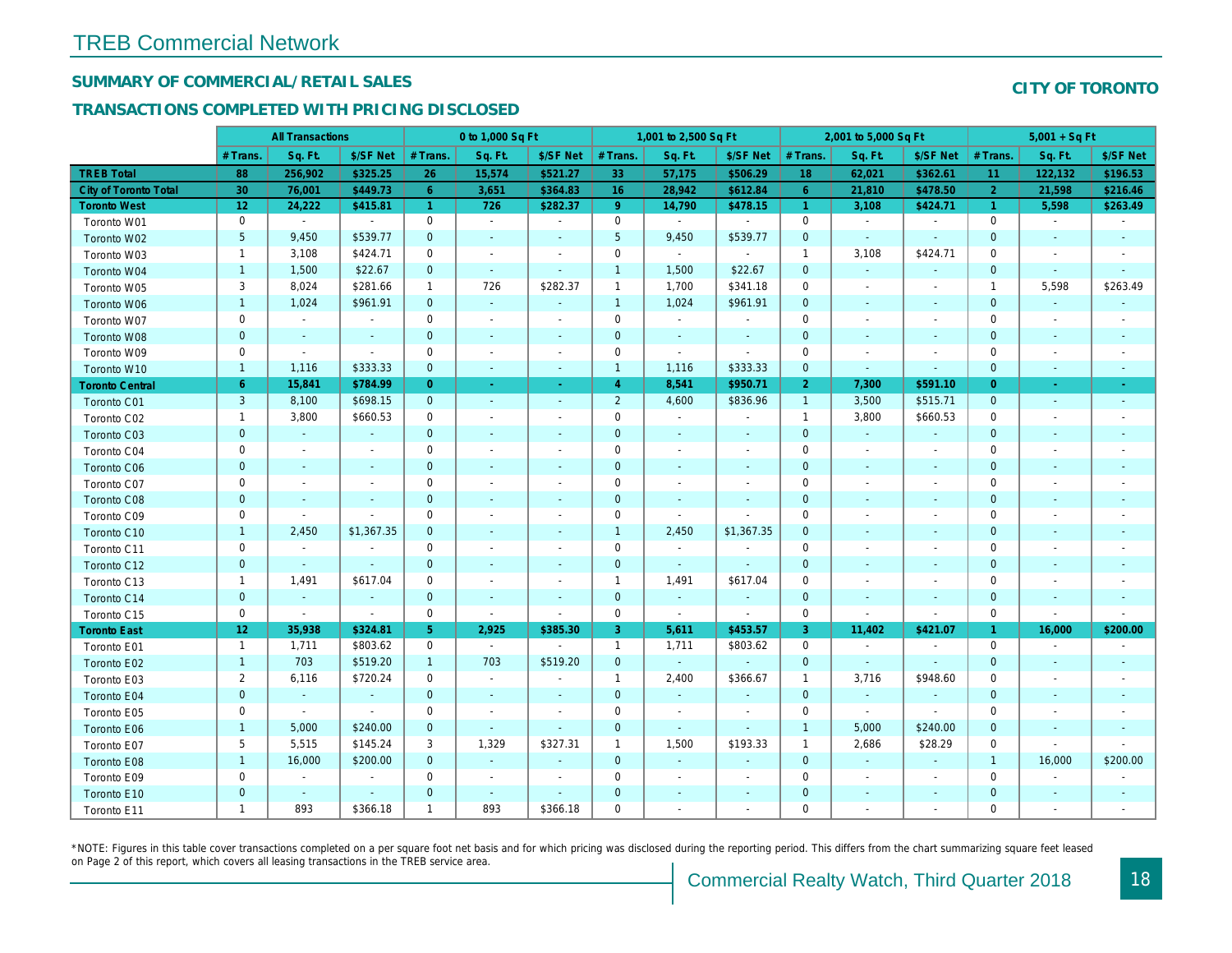#### SUMMARY OF COMMERCIAL/RETAIL SALES - CONDOMINIUM BREAKOUT

#### TRANSACTIONS COMPLETED WITH PRICING DISCLOSED

|                              |                | <b>All Transactions</b>  |                          |                | 0 to 1,000 Sq Ft            |                          |                     | 1,001 to 2,500 Sq Ft     |                          |                | 2,001 to 5,000 Sq Ft     |                          |
|------------------------------|----------------|--------------------------|--------------------------|----------------|-----------------------------|--------------------------|---------------------|--------------------------|--------------------------|----------------|--------------------------|--------------------------|
|                              | # Trans.       | Sq. Ft.                  | \$/SF Net                | # Trans.       | Sq. Ft.                     | \$/SF Net                | # Trans.            | Sq. Ft.                  | \$/SF Net                | # Trans.       | Sq. Ft.                  | \$/SF Ne                 |
| <b>TREB Total</b>            | 28             | 32,565                   | \$445.40                 | 14             | 7,883                       | \$628.04                 | 13                  | 19,681                   | \$409.22                 | $\overline{0}$ | $\pm$                    | $\sim$                   |
| <b>City of Toronto Total</b> | $9^{\circ}$    | 13,184                   | \$423.30                 | 2 <sup>1</sup> | 1,160                       | \$435.34                 | $\overline{7}$      | 12,024                   | \$422.14                 | $\overline{0}$ | $\sim$                   | $\sim$                   |
| <b>Toronto West</b>          | 6 <sup>°</sup> | 10,524                   | \$454.75                 | $\overline{0}$ | $\sim$                      | $\omega_{\rm{eff}}$      | 6 <sup>°</sup>      | 10,524                   | \$454.75                 | $\overline{0}$ | $\sim$                   | $\omega_{\rm{eff}}$      |
| Toronto W01                  | 0              | $\blacksquare$           | $\sim$                   | 0              | $\blacksquare$              | $\blacksquare$           | $\mathsf{O}\xspace$ | $\blacksquare$           | $\sim$                   | $\mathbf 0$    | $\blacksquare$           | $\sim$                   |
| Toronto W02                  | 4              | 7,800                    | \$412.92                 | $\mathbf 0$    | $\blacksquare$              | $\blacksquare$           | $\overline{a}$      | 7,800                    | \$412.92                 | $\mathbf 0$    | $\blacksquare$           | $\blacksquare$           |
| Toronto W03                  | 0              | $\blacksquare$           | $\blacksquare$           | 0              | $\blacksquare$              | $\blacksquare$           | $\mathbf 0$         | $\blacksquare$           | $\blacksquare$           | $\mathbf 0$    | $\blacksquare$           | $\blacksquare$           |
| Toronto W04                  | $\mathbf{0}$   | $\sim$                   | $\omega$                 | $\mathbf 0$    | $\mathbf{r}$                | $\sim$                   | $\mathbf 0$         | $\sim$                   | $\omega$                 | $\mathbf{0}$   | $\omega$                 | $\blacksquare$           |
| Toronto W05                  | $\mathbf{1}$   | 1,700                    | \$341.18                 | $\mathbf 0$    | $\blacksquare$              | $\sim$                   | $\mathbf{1}$        | 1,700                    | \$341.18                 | $\mathbf 0$    | $\sim$                   | $\blacksquare$           |
| Toronto W06                  | $\mathbf{1}$   | 1,024                    | \$961.91                 | $\mathbf 0$    | $\blacksquare$              | $\blacksquare$           | $\mathbf{1}$        | 1,024                    | \$961.91                 | $\mathbf 0$    | $\blacksquare$           | $\blacksquare$           |
| Toronto W07                  | 0              | $\sim$                   | $\blacksquare$           | $\mathbf 0$    | $\blacksquare$              | $\blacksquare$           | $\mathbf 0$         | $\blacksquare$           | $\blacksquare$           | 0              | $\sim$                   | $\overline{\phantom{a}}$ |
| Toronto W08                  | $\mathbf{0}$   | $\blacksquare$           | $\sim$                   | $\mathbf 0$    | $\sim$                      | $\sim$                   | $\mathbf 0$         | $\blacksquare$           | $\blacksquare$           | $\mathbf{0}$   | $\blacksquare$           | $\blacksquare$           |
| Toronto W09                  | 0              | $\overline{\phantom{a}}$ | $\overline{\phantom{a}}$ | $\mathbf 0$    | $\blacksquare$              | $\blacksquare$           | $\mathbf 0$         | $\overline{a}$           | $\blacksquare$           | $\mathbf 0$    | ÷,                       | $\blacksquare$           |
| Toronto W10                  | $\mathbf 0$    | $\blacksquare$           | $\blacksquare$           | $\mathbf 0$    | $\blacksquare$              | $\blacksquare$           | $\mathbf 0$         | $\blacksquare$           | $\blacksquare$           | $\mathbf{0}$   | $\blacksquare$           | $\blacksquare$           |
| <b>Toronto Central</b>       | $\overline{0}$ | $\sim$                   | $\sim$                   | $\overline{0}$ | $\sim$                      | $\blacksquare$           | $\overline{0}$      | $\blacksquare$           | $\blacksquare$           | $\overline{0}$ | $\blacksquare$           | $\blacksquare$           |
| Toronto C01                  | $\mathbf 0$    | $\sim$                   | $\sim$                   | $\mathbf 0$    | $\sim$                      | $\sim$                   | $\mathbf{0}$        | $\sim$                   | $\sim$                   | $\mathbf 0$    | $\sim$                   | $\sim$                   |
| Toronto C02                  | 0              | $\sim$                   | $\sim$                   | $\mathsf 0$    | $\blacksquare$              | $\blacksquare$           | $\mathsf 0$         | $\overline{a}$           | $\blacksquare$           | $\mathbf 0$    | ÷,                       | $\blacksquare$           |
| Toronto C03                  | $\mathbf 0$    | $\blacksquare$           | $\blacksquare$           | $\mathbf 0$    | $\blacksquare$              | $\blacksquare$           | $\mathbf 0$         | $\blacksquare$           | $\blacksquare$           | $\mathbf{0}$   | $\blacksquare$           | $\blacksquare$           |
| Toronto C04                  | 0              | $\overline{\phantom{a}}$ |                          | $\mathsf 0$    | $\blacksquare$              | $\overline{\phantom{a}}$ | $\mathbf 0$         | $\overline{a}$           | $\overline{a}$           | $\mathbf 0$    | $\overline{a}$           | $\blacksquare$           |
| Toronto C06                  | $\mathbf 0$    | $\blacksquare$           | $\blacksquare$           | $\mathbf 0$    | $\blacksquare$              | $\blacksquare$           | $\mathbf 0$         | $\blacksquare$           | $\blacksquare$           | $\mathbf 0$    | $\blacksquare$           | $\sim$                   |
| Toronto C07                  | 0              | $\blacksquare$           | $\sim$                   | $\mathsf 0$    | $\sim$                      | $\blacksquare$           | $\mathsf{O}\xspace$ | $\overline{a}$           | $\overline{a}$           | $\mathbf 0$    | $\blacksquare$           | $\blacksquare$           |
| Toronto C08                  | $\mathbf 0$    | $\sim$                   | $\sim$                   | $\mathbf 0$    | $\blacksquare$              | $\blacksquare$           | $\mathbf 0$         | $\blacksquare$           | $\blacksquare$           | $\mathbf{0}$   | $\blacksquare$           | $\blacksquare$           |
| Toronto C09                  | 0              | $\overline{\phantom{a}}$ | $\overline{\phantom{a}}$ | $\mathbf 0$    | $\sim$                      | $\blacksquare$           | $\mathbf 0$         | $\overline{\phantom{a}}$ | $\blacksquare$           | $\mathbf 0$    | $\blacksquare$           | $\blacksquare$           |
| Toronto C10                  | $\mathbf 0$    | $\sim$                   | $\overline{\phantom{a}}$ | $\mathbf 0$    | $\blacksquare$              | $\blacksquare$           | $\pmb{0}$           | $\blacksquare$           | $\blacksquare$           | $\mathbf 0$    | $\blacksquare$           | $\sim$                   |
| Toronto C11                  | 0              | $\overline{\phantom{a}}$ | $\overline{\phantom{a}}$ | $\mathsf 0$    | $\blacksquare$              | $\blacksquare$           | $\mathsf 0$         | $\overline{a}$           | $\blacksquare$           | $\mathbf 0$    | $\blacksquare$           | $\blacksquare$           |
| Toronto C12                  | $\mathbf{0}$   | $\sim$                   | $\sim$                   | $\mathbf 0$    | $\mathbf{r}$                | $\blacksquare$           | $\pmb{0}$           | $\blacksquare$           | $\blacksquare$           | $\mathbf{0}$   | $\omega$                 | $\sim$                   |
| Toronto C13                  | 0              | $\sim$                   | $\overline{\phantom{a}}$ | $\mathbf 0$    | $\blacksquare$              | $\overline{\phantom{a}}$ | $\mathbf 0$         | $\blacksquare$           | $\blacksquare$           | 0              | $\blacksquare$           | $\blacksquare$           |
| Toronto C14                  | $\mathbf 0$    | $\sim$                   | $\sim$                   | $\mathbf 0$    | $\blacksquare$              | $\blacksquare$           | $\mathbf{0}$        | $\blacksquare$           | $\blacksquare$           | $\mathbf 0$    | $\blacksquare$           | $\sim$                   |
| Toronto C15                  | 0              | $\blacksquare$           | $\blacksquare$           | $\mathbf 0$    | $\blacksquare$              | $\blacksquare$           | $\mathbf 0$         | $\blacksquare$           | $\sim$                   | $\mathbf 0$    | $\blacksquare$           | $\sim$                   |
| <b>Toronto East</b>          | 3              | 2,660                    | \$298.87                 | 2 <sup>1</sup> | 1,160                       | \$435.34                 | $\mathbf{1}$        | 1,500                    | \$193.33                 | $\overline{0}$ | $\sim$                   | $\sim$                   |
| Toronto E01                  | 0              | $\blacksquare$           | $\blacksquare$           | $\mathbf 0$    | $\mathcal{L}_{\mathcal{A}}$ | $\blacksquare$           | $\mathbf 0$         | $\sim$                   | $\overline{\phantom{a}}$ | $\mathbf 0$    | $\blacksquare$           | $\sim$                   |
| Toronto E02                  | $\mathbf{1}$   | 703                      | \$519.20                 | $\mathbf{1}$   | 703                         | \$519.20                 | $\mathbf 0$         | $\blacksquare$           | $\overline{\phantom{a}}$ | $\mathbf 0$    | $\blacksquare$           | $\blacksquare$           |
| Toronto E03                  | 0              | $\overline{\phantom{a}}$ | $\overline{\phantom{a}}$ | $\mathbf 0$    | $\sim$                      | $\overline{\phantom{a}}$ | $\mathbf 0$         | $\sim$                   | $\blacksquare$           | $\mathbf 0$    | $\blacksquare$           | $\blacksquare$           |
| Toronto E04                  | $\mathbf 0$    | $\sim$                   | $\sim$                   | $\mathbf 0$    | $\sim$                      | $\blacksquare$           | $\mathbf 0$         | $\blacksquare$           | $\omega$                 | $\mathbf{0}$   | $\omega$                 | $\blacksquare$           |
| Toronto E05                  | 0              | $\overline{\phantom{a}}$ | $\overline{\phantom{a}}$ | $\mathbf 0$    | $\blacksquare$              | $\blacksquare$           | $\mathbf 0$         | $\overline{\phantom{a}}$ | $\blacksquare$           | $\mathbf 0$    | $\overline{\phantom{a}}$ | $\overline{\phantom{a}}$ |
| Toronto E06                  | $\mathbf 0$    | $\blacksquare$           | $\sim$                   | $\mathbf 0$    | $\blacksquare$              | $\blacksquare$           | $\mathbf 0$         | $\blacksquare$           | $\blacksquare$           | $\mathbf 0$    | $\blacksquare$           | $\blacksquare$           |
| Toronto E07                  | $\overline{2}$ | 1,957                    | \$219.72                 | 1              | 457                         | \$306.35                 | $\mathbf{1}$        | 1,500                    | \$193.33                 | 0              | $\overline{\phantom{a}}$ | $\blacksquare$           |
| Toronto E08                  | $\mathbf 0$    | $\omega$                 | $\mathbf{r}$             | $\mathbf 0$    | $\blacksquare$              | $\blacksquare$           | $\mathbf 0$         | $\omega$                 | ÷,                       | $\mathbf{0}$   | $\blacksquare$           | $\blacksquare$           |
| Toronto E09                  | 0              | $\sim$                   | $\blacksquare$           | $\mathbf 0$    | $\blacksquare$              | $\blacksquare$           | $\mathsf{O}\xspace$ | $\blacksquare$           | $\blacksquare$           | $\mathbf 0$    | $\blacksquare$           | $\blacksquare$           |
| Toronto E10                  | $\mathbf 0$    | $\sim$                   |                          | $\pmb{0}$      | $\blacksquare$              | $\blacksquare$           | $\pmb{0}$           | $\overline{\phantom{a}}$ | $\blacksquare$           | $\mathbf 0$    | $\blacksquare$           |                          |
| Toronto E11                  | 0              | $\blacksquare$           | $\overline{\phantom{a}}$ | $\mathbf 0$    | $\sim$                      | $\blacksquare$           | $\mathbf 0$         | $\blacksquare$           | $\blacksquare$           | $\mathbf 0$    | $\blacksquare$           | $\blacksquare$           |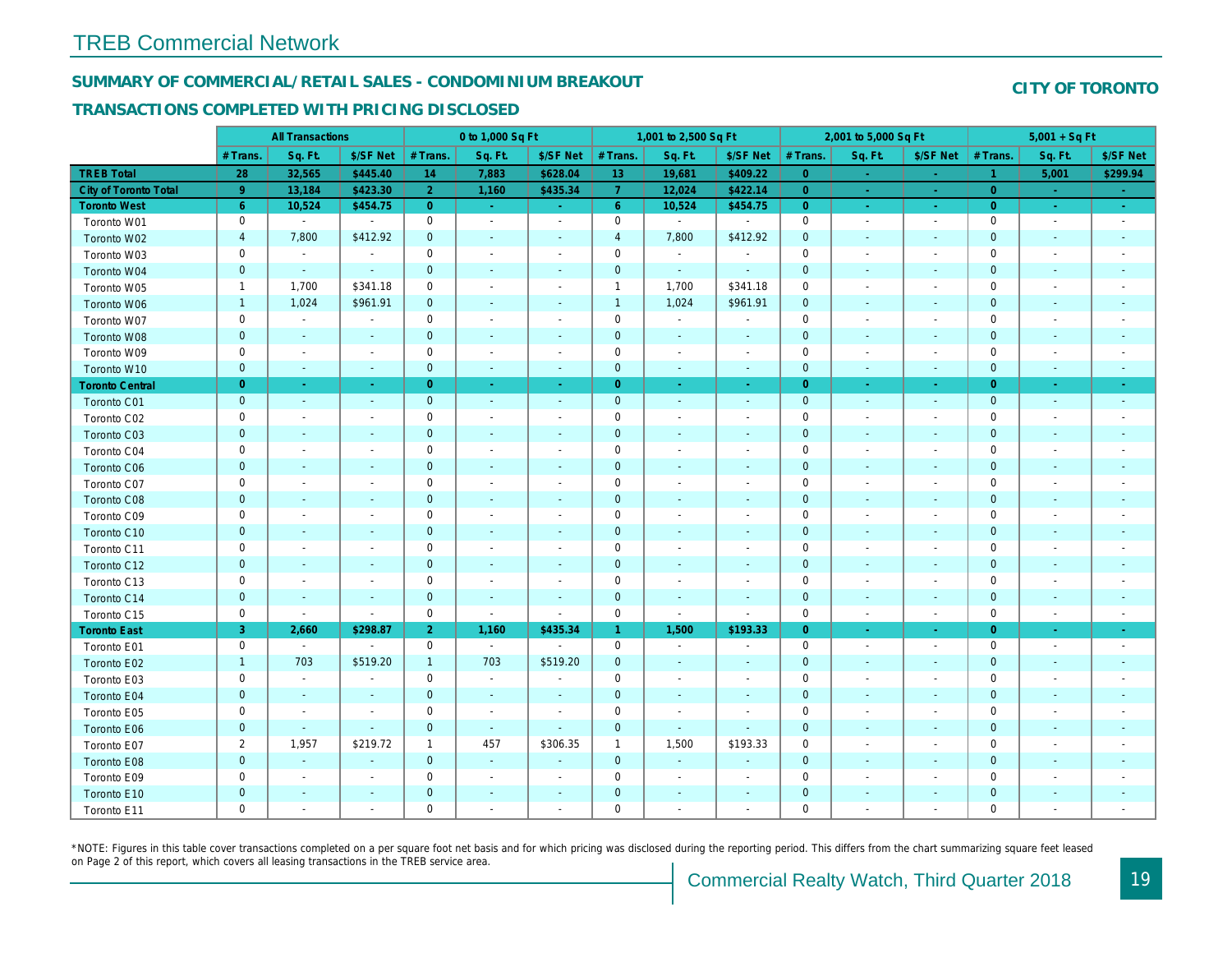## SUMMARY OF COMMERCIAL/RETAIL SALES- OTHER TYPES BREAKOUT

#### TRANSACTIONS COMPLETED WITH PRICING DISCLOSED

|                              |                | <b>All Transactions</b>  |                          |                | 0 to 1,000 Sq Ft         |                          |                | 1,001 to 2,500 Sq Ft     |                          |                | 2,001 to 5,000 Sq Ft     |                          |
|------------------------------|----------------|--------------------------|--------------------------|----------------|--------------------------|--------------------------|----------------|--------------------------|--------------------------|----------------|--------------------------|--------------------------|
|                              | # Trans        | Sq. Ft.                  | \$/SF Net                | # Trans.       | Sq. Ft.                  | \$/SF Net                | # Trans.       | Sq. Ft.                  | \$/SF Net                | # Trans.       | Sq. Ft.                  | \$/SF Ne                 |
| <b>TREB Total</b>            | 60             | 224,337                  | \$307.81                 | 12             | 7,691                    | \$411.84                 | 20             | 37,494                   | \$557.24                 | 18             | 62,021                   | \$362.6'                 |
| <b>City of Toronto Total</b> | 21             | 62,817                   | \$455.27                 | $\overline{4}$ | 2,491                    | \$332.00                 | 9 <sup>°</sup> | 16,918                   | \$748.37                 | 6              | 21,810                   | \$478.50                 |
| <b>Toronto West</b>          | 6              | 13,698                   | \$385.90                 | $\mathbf{1}$   | 726                      | \$282.37                 | 3              | 4,266                    | \$535.86                 | $\overline{1}$ | 3,108                    | \$424.7'                 |
| Toronto W01                  | $\mathbf 0$    | $\sim$                   | $\blacksquare$           | $\mathbf 0$    | $\sim$                   | $\blacksquare$           | $\mathbf 0$    | $\blacksquare$           | $\blacksquare$           | $\mathbf 0$    | $\blacksquare$           | $\sim$                   |
| Toronto W02                  | $\mathbf{1}$   | 1,650                    | \$1,139.39               | $\mathbf 0$    | $\blacksquare$           | $\blacksquare$           | $\mathbf{1}$   | 1,650                    | \$1,139.39               | $\mathbf 0$    | $\blacksquare$           | $\blacksquare$           |
| Toronto W03                  | $\mathbf{1}$   | 3,108                    | \$424.71                 | 0              | $\blacksquare$           | $\blacksquare$           | $\mathbf 0$    | $\blacksquare$           | $\sim$                   | $\overline{1}$ | 3,108                    | \$424.7'                 |
| Toronto W04                  | $\mathbf{1}$   | 1,500                    | \$22.67                  | $\mathbf{0}$   | $\sim$                   | $\omega$                 | $\mathbf{1}$   | 1,500                    | \$22.67                  | $\overline{0}$ | $\omega$                 | $\blacksquare$           |
| Toronto W05                  | 2              | 6,324                    | \$265.65                 | $\mathbf{1}$   | 726                      | \$282.37                 | $\mathbf 0$    | $\blacksquare$           | $\omega$                 | $\mathbf 0$    | $\blacksquare$           | $\blacksquare$           |
| Toronto W06                  | $\mathbf{0}$   | $\sim$                   | $\sim$                   | $\mathbf 0$    | $\sim$                   | $\blacksquare$           | $\mathbf 0$    | $\blacksquare$           | $\overline{\phantom{a}}$ | $\mathbf 0$    | $\overline{\phantom{a}}$ | $\blacksquare$           |
| Toronto W07                  | 0              | $\overline{\phantom{a}}$ | $\overline{\phantom{a}}$ | 0              | $\blacksquare$           | $\blacksquare$           | 0              | $\overline{\phantom{a}}$ | $\blacksquare$           | 0              | $\overline{\phantom{a}}$ | $\overline{\phantom{a}}$ |
| Toronto W08                  | $\mathbf{0}$   | $\sim$                   | $\sim$                   | $\mathbf{0}$   | ۰                        | $\blacksquare$           | $\mathbf 0$    | $\blacksquare$           | $\omega$                 | $\mathbf{0}$   | $\blacksquare$           | $\sim$                   |
| Toronto W09                  | 0              | $\sim$                   | $\sim$                   | $\mathbf 0$    | $\blacksquare$           | $\blacksquare$           | $\mathbf 0$    | $\blacksquare$           | $\blacksquare$           | $\mathbf 0$    | ÷.                       | $\overline{\phantom{a}}$ |
| Toronto W10                  | $\mathbf{1}$   | 1,116                    | \$333.33                 | $\mathbf 0$    | $\blacksquare$           | $\sim$                   | $\mathbf{1}$   | 1,116                    | \$333.33                 | $\mathbf 0$    | $\blacksquare$           | $\blacksquare$           |
| <b>Toronto Central</b>       | $6^{\circ}$    | 15,841                   | \$784.99                 | $\overline{0}$ | $\blacksquare$           | $\blacksquare$           | $\overline{4}$ | 8,541                    | \$950.71                 | $\overline{2}$ | 7,300                    | \$591.10                 |
| Toronto C01                  | 3              | 8,100                    | \$698.15                 | $\mathbf{0}$   | $\sim$                   | $\sim$                   | $\overline{2}$ | 4,600                    | \$836.96                 | $\overline{1}$ | 3,500                    | \$515.7'                 |
| Toronto C02                  | $\mathbf{1}$   | 3,800                    | \$660.53                 | $\mathbf 0$    | $\overline{a}$           | $\overline{\phantom{a}}$ | $\mathbf 0$    | $\blacksquare$           | $\blacksquare$           | $\overline{1}$ | 3,800                    | \$660.53                 |
| Toronto C03                  | $\mathbf{0}$   | $\blacksquare$           | $\sim$                   | $\mathbf{0}$   | ä,                       | ٠                        | $\mathbf 0$    | $\blacksquare$           | ٠                        | $\mathbf{0}$   | $\omega$                 | $\blacksquare$           |
| Toronto C04                  | 0              | $\blacksquare$           | $\overline{\phantom{a}}$ | $\mathbf 0$    | $\blacksquare$           | $\blacksquare$           | $\mathbf 0$    | $\blacksquare$           | $\sim$                   | $\mathbf 0$    | $\blacksquare$           | $\overline{\phantom{a}}$ |
| <b>Toronto C06</b>           | $\mathbf 0$    | $\sim$                   |                          | $\mathbf 0$    | $\blacksquare$           | $\blacksquare$           | $\mathbf 0$    | $\blacksquare$           | $\blacksquare$           | $\mathbf{0}$   | $\blacksquare$           | $\blacksquare$           |
| Toronto C07                  | $\mathbf 0$    |                          |                          | $\mathbf 0$    | $\blacksquare$           | $\blacksquare$           | $\mathbf 0$    |                          | $\sim$                   | $\mathbf 0$    | J.                       | $\blacksquare$           |
| Toronto C08                  | $\mathbf{0}$   | $\blacksquare$           |                          | $\overline{0}$ | $\blacksquare$           | $\blacksquare$           | $\mathbf 0$    | ÷,                       | $\blacksquare$           | $\mathbf{0}$   | $\blacksquare$           | $\blacksquare$           |
| Toronto C09                  | 0              | $\blacksquare$           | $\sim$                   | $\mathbf 0$    | $\blacksquare$           | $\blacksquare$           | $\pmb{0}$      | $\blacksquare$           | ä,                       | 0              | $\overline{\phantom{a}}$ | $\blacksquare$           |
| Toronto C10                  | $\mathbf{1}$   | 2,450                    | \$1,367.35               | $\mathbf 0$    | $\blacksquare$           | $\blacksquare$           | $\mathbf{1}$   | 2,450                    | \$1,367.35               | $\mathbf 0$    | $\blacksquare$           | $\blacksquare$           |
| Toronto C11                  | $\mathbf 0$    | $\blacksquare$           |                          | $\mathbf 0$    | $\sim$                   | $\blacksquare$           | $\mathbf 0$    | $\blacksquare$           | $\blacksquare$           | $\mathbf 0$    | $\blacksquare$           | $\overline{\phantom{a}}$ |
| Toronto C12                  | $\mathbf{0}$   | $\omega$                 | $\sim$                   | $\overline{0}$ | $\sim$                   | $\omega$                 | $\mathbf{0}$   | $\omega$                 | $\sim$                   | $\mathbf{0}$   | $\sim$                   | $\sim$                   |
| Toronto C13                  | $\mathbf{1}$   | 1,491                    | \$617.04                 | $\mathbf 0$    | $\sim$                   | $\blacksquare$           | $\mathbf{1}$   | 1,491                    | \$617.04                 | 0              | $\blacksquare$           |                          |
| Toronto C14                  | $\pmb{0}$      | $\blacksquare$           | $\sim$                   | $\mathbf{0}$   | $\sim$                   | $\blacksquare$           | $\mathbf 0$    | $\blacksquare$           | ۰                        | $\mathbf 0$    | $\blacksquare$           | $\sim$                   |
| Toronto C15                  | 0              | $\blacksquare$           | $\blacksquare$           | $\mathbf 0$    | $\blacksquare$           | $\blacksquare$           | $\mathbf 0$    | $\blacksquare$           | $\blacksquare$           | $\mathbf 0$    | $\blacksquare$           | $\sim$                   |
| <b>Toronto East</b>          | 9 <sup>°</sup> | 33,278                   | \$326.88                 | 3              | 1,765                    | \$352.41                 | 2 <sup>1</sup> | 4,111                    | \$548.53                 | 3              | 11,402                   | \$421.07                 |
| Toronto E01                  | $\mathbf{1}$   | 1,711                    | \$803.62                 | $\mathbf 0$    | $\omega$                 | $\blacksquare$           | $\mathbf{1}$   | 1,711                    | \$803.62                 | $\mathbf 0$    | $\blacksquare$           | $\sim$                   |
| Toronto E02                  | $\mathbf 0$    | $\sim$                   | $\sim$                   | $\mathbf{0}$   | $\sim$                   | $\blacksquare$           | $\mathbf 0$    | $\omega$                 | $\sim$                   | $\mathbf{0}$   | $\sim$                   | $\sim$                   |
| Toronto E03                  | $\overline{2}$ | 6,116                    | \$720.24                 | 0              | $\blacksquare$           | $\overline{\phantom{a}}$ | $\mathbf{1}$   | 2,400                    | \$366.67                 | $\overline{1}$ | 3,716                    | \$948.60                 |
| Toronto E04                  | $\mathbf{0}$   | $\omega$                 | $\sim$                   | $\overline{0}$ | $\blacksquare$           | $\blacksquare$           | $\mathbf 0$    | $\omega$                 | $\blacksquare$           | $\mathbf{0}$   | $\omega$                 | $\blacksquare$           |
| Toronto E05                  | 0              | $\blacksquare$           | $\blacksquare$           | $\mathbf 0$    | $\overline{\phantom{a}}$ | $\blacksquare$           | $\mathbf 0$    | $\blacksquare$           | $\blacksquare$           | $\mathbf 0$    | $\blacksquare$           | $\blacksquare$           |
| Toronto E06                  | $\mathbf{1}$   | 5,000                    | \$240.00                 | $\mathbf 0$    | $\blacksquare$           | $\blacksquare$           | $\mathbf 0$    | ÷,                       | ÷,                       | $\mathbf{1}$   | 5,000                    | \$240.00                 |
| Toronto E07                  | 3              | 3,558                    | \$104.27                 | $\overline{2}$ | 872                      | \$338.30                 | 0              | $\blacksquare$           | $\blacksquare$           | $\overline{1}$ | 2,686                    | \$28.29                  |
| Toronto E08                  | $\mathbf{1}$   | 16,000                   | \$200.00                 | $\mathbf{0}$   | $\sim$                   | $\blacksquare$           | $\mathbf{0}$   |                          | $\omega$                 | $\mathbf{0}$   | $\omega$                 | $\blacksquare$           |
| Toronto E09                  | 0              | $\blacksquare$           | $\blacksquare$           | $\mathbf 0$    | $\blacksquare$           | $\blacksquare$           | $\mathbf 0$    | $\sim$                   | $\blacksquare$           | $\mathbf 0$    | $\blacksquare$           | $\blacksquare$           |
| Toronto E10                  | $\mathbf 0$    | $\overline{\phantom{a}}$ | $\sim$                   | $\mathbf 0$    | $\blacksquare$           | $\blacksquare$           | $\mathbf 0$    |                          |                          | $\mathbf 0$    | $\overline{\phantom{a}}$ | $\overline{\phantom{a}}$ |
| Toronto E11                  | $\mathbf{1}$   | 893                      | \$366.18                 | $\mathbf{1}$   | 893                      | \$366.18                 | $\mathbf 0$    | $\blacksquare$           | $\blacksquare$           | $\mathbf 0$    | $\blacksquare$           | $\overline{\phantom{a}}$ |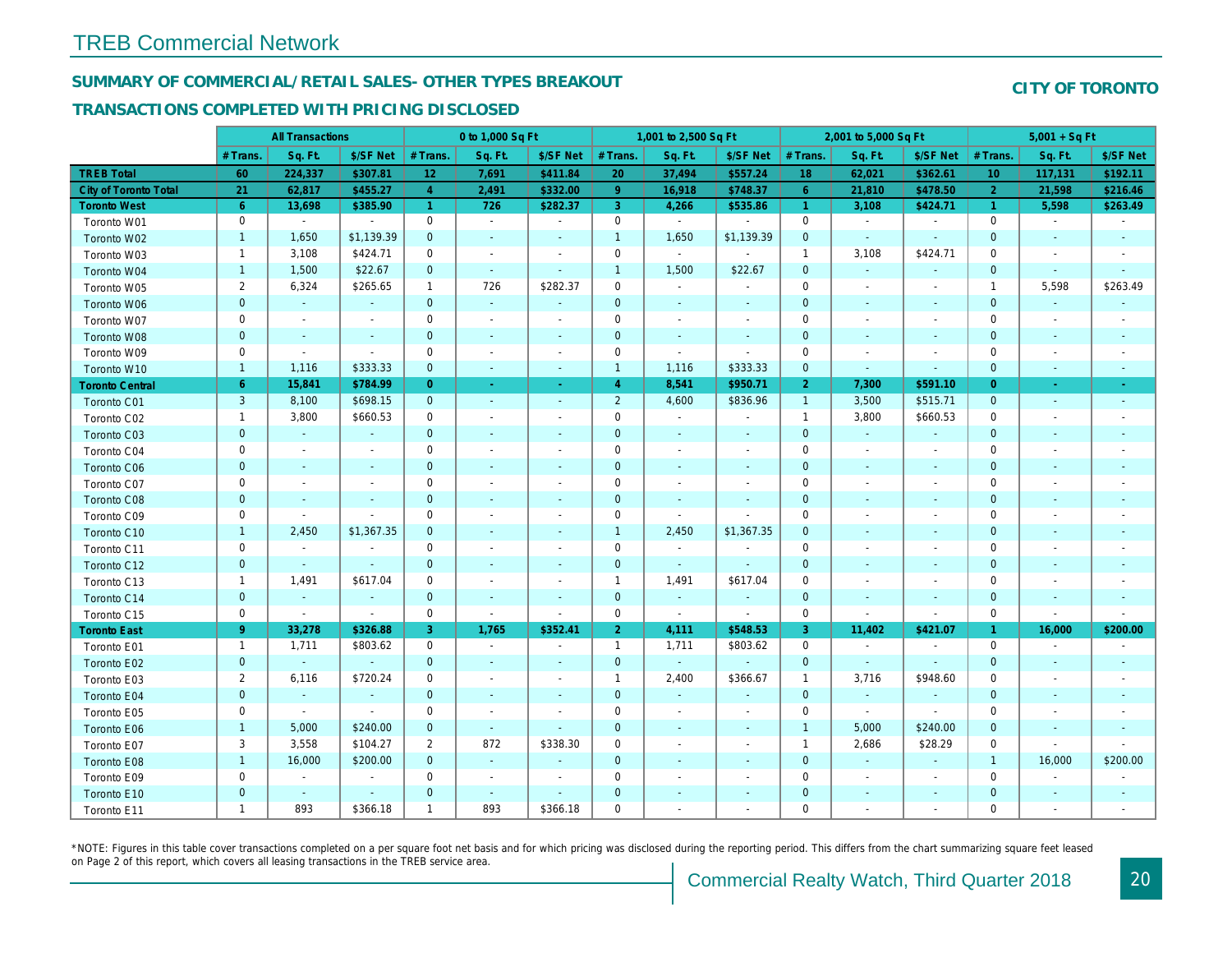#### SUMMARY OF OFFICE SALES

### TRANSACTIONS COMPLETED WITH PRICING DISCLOSED

|                        |                | <b>All Transactions</b> |                          |                      | 0 to 1,000 Sq Ft |                          |                     | 1,001 to 2,500 Sq Ft     |                       |                | 2,001 to 5,000 Sq Ft |                          |
|------------------------|----------------|-------------------------|--------------------------|----------------------|------------------|--------------------------|---------------------|--------------------------|-----------------------|----------------|----------------------|--------------------------|
|                        | # Trans.       | Sq. Ft.                 | \$/SF Net                | # Trans.             | Sq. Ft.          | \$/SF Net                | # Trans.            | Sq. Ft.                  | \$/SF Net             | # Trans.       | Sq. Ft.              | \$/SF Ne                 |
| <b>TREB Total</b>      | 36             | 173,436                 | \$239.23                 | 11                   | 7,994            | \$410.56                 | 12                  | 17,809                   | \$390.90              | $\overline{3}$ | 10,562               | \$550.56                 |
| <b>Halton Region</b>   | 6 <sup>°</sup> | 12,014                  | \$457.09                 | $\mathbf{1}$         | 942              | \$448.51                 | $\overline{4}$      | 7,396                    | \$487.97              | $\mathbf{1}$   | 3,676                | \$397.1                  |
| <b>Burlington</b>      | $\overline{2}$ | 3,297                   | \$498.64                 | $\mathbf{0}$         | $\omega$         | $\blacksquare$           | $\overline{2}$      | 3,297                    | \$498.64              | $\mathbf{0}$   | $\omega$             | $\blacksquare$           |
| <b>Halton Hills</b>    | 0              | $\sim$                  | $\overline{\phantom{a}}$ | $\mathbf 0$          | $\blacksquare$   |                          | $\mathsf{O}$        | $\blacksquare$           | $\blacksquare$        | $\Omega$       | $\sim$               | $\blacksquare$           |
| Milton                 | $\mathbf{0}$   | $\sim$                  | $\blacksquare$           | $\mathbf 0$          | $\omega$         | $\blacksquare$           | $\pmb{0}$           | $\omega_{\rm c}$         | $\blacksquare$        | $\mathbf{0}$   | $\blacksquare$       | $\blacksquare$           |
| Oakville               | $\overline{4}$ | 8,717                   | \$441.38                 | $\mathbf{1}$         | 942              | \$448.51                 | $\overline{2}$      | 4,099                    | \$479.39              | $\overline{1}$ | 3,676                | \$397.17                 |
| Peel Region            | 6              | 22,262                  | \$263.16                 | $\blacktriangleleft$ | 983              | \$247.20                 | $\overline{2}$      | 2,693                    | \$303.19              | $\overline{0}$ | $\omega$             | $\blacksquare$           |
| Brampton               | $\overline{2}$ | 2,296                   | \$322.08                 | $\mathbf{1}$         | 983              | \$247.20                 | $\mathbf{1}$        | 1,313                    | \$378.14              | $\mathbf 0$    | $\blacksquare$       | $\sim$                   |
| Caledon                | $\mathbf{0}$   | $\sim$                  | $\sim$                   | $\mathbf 0$          | $\omega$         | $\blacksquare$           | $\mathbf{0}$        | $\omega_{\rm c}$         | $\omega$              | $\mathbf 0$    | $\blacksquare$       | $\blacksquare$           |
| Mississauga            | $\overline{4}$ | 19,966                  | \$256.39                 | 0                    | $\blacksquare$   | $\blacksquare$           | $\mathbf{1}$        | 1,380                    | \$231.88              | $\mathbf 0$    | $\sim$               | $\blacksquare$           |
| <b>Toronto</b>         | 14             | 39,588                  | \$328.08                 | 5                    | 3,207            | \$483.63                 | $\overline{4}$      | 4,595                    | \$357.56              | $\mathbf{1}$   | 3,886                | \$977.87                 |
| <b>Toronto West</b>    | $\overline{2}$ | 1,693                   | \$304.19                 | $\mathbf{1}$         | 579              | \$345.42                 | $\mathbf{1}$        | 1,114                    | \$282.76              | $\mathbf 0$    | $\blacksquare$       | $\mathbf{r}$             |
| <b>Toronto Central</b> | $\overline{7}$ | 15,127                  | \$510.87                 | $\overline{2}$       | 1,510            | \$496.69                 | $\mathbf{3}$        | 3,481                    | \$381.50              | $\overline{1}$ | 3,886                | \$977.87                 |
| <b>Toronto East</b>    | 5              | 22,768                  | \$208.41                 | $\mathbf{2}$         | 1,118            | \$537.57                 | $\mathbf 0$         | $\blacksquare$           | $\sim$                | $\mathbf 0$    | $\blacksquare$       | $\blacksquare$           |
| <b>York Region</b>     | $\mathbf{7}$   | 94,122                  | \$169.41                 | 3                    | 1,912            | \$440.64                 | $\mathbf{1}$        | 1,625                    | \$285.00              | $\overline{0}$ | $\blacksquare$       | $\sim$                   |
| Aurora                 | $\overline{1}$ | 11,044                  | \$103.23                 | $\mathbf 0$          | $\sim$           | $\blacksquare$           | $\mathsf{O}$        | $\blacksquare$           | $\sim$                | $\mathbf 0$    | $\blacksquare$       | $\sim$                   |
| E. Gwillimbury         | $\mathbf{0}$   | $\omega$                | $\omega$                 | $\overline{0}$       | $\sim$           | $\blacksquare$           | $\mathbf{0}$        | $\blacksquare$           | $\blacksquare$        | $\mathbf{0}$   | $\sim$               | $\blacksquare$           |
| Georgina               | 0              | $\sim$                  | $\blacksquare$           | 0                    | $\blacksquare$   | $\blacksquare$           | $\mathbf 0$         | $\blacksquare$           | $\blacksquare$        | $\mathbf 0$    | $\blacksquare$       | $\blacksquare$           |
| King                   | $\mathbf{0}$   | $\sim$                  | $\sim$                   | $\mathbf 0$          | $\sim$           | $\overline{\phantom{a}}$ | $\mathbf 0$         | $\blacksquare$           | $\blacksquare$        | $\mathbf{0}$   | $\sim$               | $\blacksquare$           |
| Markham                | $\overline{2}$ | 72,938                  | \$167.92                 | $\mathbf{1}$         | 500              | \$395.00                 | $\mathbf 0$         | $\blacksquare$           | $\blacksquare$        | $\mathbf 0$    | $\blacksquare$       | $\blacksquare$           |
| Newmarket              | $\overline{0}$ | $\omega$                | $\blacksquare$           | $\mathbf{0}$         | $\omega$         |                          | $\mathbf{0}$        | ä,                       | $\overline{a}$        | $\mathbf{0}$   | ÷.                   | $\blacksquare$           |
| Richmond Hill          | $\mathbf{1}$   | 977                     | \$460.59                 | $\mathbf{1}$         | 977              | \$460.59                 | $\mathbf 0$         | $\blacksquare$           | $\blacksquare$        | 0              | $\blacksquare$       | $\overline{\phantom{a}}$ |
| Vaughan                | $\overline{2}$ | 7,538                   | \$218.23                 | $\mathbf{1}$         | 435              | \$448.28                 | $\mathbf{0}$        | $\blacksquare$           | $\blacksquare$        | $\mathbf{0}$   | $\omega$             | $\sim$                   |
| Whitchurch-Stouffville | $\mathbf{1}$   | 1,625                   | \$285.00                 | $\mathbf 0$          | $\blacksquare$   | $\sim$                   | $\mathbf{1}$        | 1,625                    | \$285.00              | $\mathbf 0$    | $\sim$               | $\blacksquare$           |
| <b>Durham Region</b>   | 3              | 5,450                   | \$221.65                 | $\mathbf{1}$         | 950              | \$234.74                 | $\mathbf{1}$        | 1,500                    | \$286.67              | $\mathbf{1}$   | 3,000                | \$185.00                 |
| Ajax                   | 0              | $\blacksquare$          | $\blacksquare$           | $\mathbf 0$          | $\sim$           | $\blacksquare$           | $\mathbf 0$         | $\blacksquare$           | $\overline{a}$        | $\mathbf 0$    | $\blacksquare$       | $\blacksquare$           |
| <b>Brock</b>           | $\mathbf{0}$   | $\mathbf{r}$            | $\mathbf{r}$             | $\overline{0}$       | $\mathbf{r}$     | $\sim$                   | $\mathbf{0}$        | $\omega$                 | ä,                    | $\mathbf 0$    | $\omega$             | $\blacksquare$           |
| Clarington             | $\mathbf{1}$   | 3,000                   | \$185.00                 | 0                    | $\sim$           | $\blacksquare$           | $\mathsf{O}\xspace$ | $\overline{\phantom{a}}$ | $\tilde{\phantom{a}}$ | $\mathbf{1}$   | 3,000                | \$185.00                 |
| Oshawa                 | $\mathbf{1}$   | 1,500                   | \$286.67                 | $\mathbf{0}$         | $\blacksquare$   | ٠                        | $\mathbf{1}$        | 1,500                    | \$286.67              | $\mathbf{0}$   | $\blacksquare$       | $\blacksquare$           |
| Pickering              | 0              | $\blacksquare$          | $\overline{\phantom{a}}$ | $\mathbf 0$          | $\sim$           | $\blacksquare$           | $\mathbf 0$         | $\blacksquare$           | $\blacksquare$        | $\mathbf 0$    | $\blacksquare$       | $\blacksquare$           |
| Scugog                 | $\mathbf{0}$   | $\sim$                  | $\blacksquare$           | $\mathbf{0}$         | $\omega$         | $\blacksquare$           | $\mathbf{0}$        | $\omega$                 | $\blacksquare$        | $\mathbf{0}$   | $\omega$             | $\blacksquare$           |
| Uxbridge               | 0              | $\blacksquare$          | $\blacksquare$           | 0                    | $\blacksquare$   |                          | 0                   | $\overline{a}$           | $\overline{a}$        | $\mathbf 0$    | $\sim$               | $\blacksquare$           |
| Whitby                 | $\mathbf{1}$   | 950                     | \$234.74                 | $\mathbf{1}$         | 950              | \$234.74                 | $\mathbf{0}$        | $\blacksquare$           | $\sim$                | $\mathbf{0}$   | $\blacksquare$       | $\sim$                   |
| <b>Dufferin County</b> | $\overline{0}$ | $\sim$                  | $\sim$                   | $\overline{0}$       | <b>Co</b>        | ×.                       | $\overline{0}$      | ÷.                       | ×.                    | $\overline{0}$ | $\sim$               | $\sim$                   |
| Orangeville            | $\mathbf{0}$   | $\omega$                | $\omega$                 | $\mathbf 0$          | $\omega$         | $\omega$                 | $\overline{0}$      | $\omega$                 | $\omega_{\rm c}$      | $\mathbf 0$    | $\omega$             | $\omega_{\rm c}$         |
| <b>Simcoe County</b>   | $\overline{0}$ | $\omega$                | $\sim$                   | $\overline{0}$       | $\omega$         | $\omega$                 | $\overline{0}$      | ä,                       | $\omega$              | $\overline{0}$ | $\blacksquare$       | $\sim$                   |
| Adjala-Tosorontio      | $\mathbf{0}$   | $\sim$                  | $\sim$                   | $\mathbf 0$          | $\mathbf{r}$     | $\blacksquare$           | $\mathbf{0}$        | $\blacksquare$           | $\blacksquare$        | $\mathbf 0$    | $\Delta$             | $\sim$                   |
| <b>Bradford West</b>   | 0              | $\blacksquare$          | $\blacksquare$           | 0                    | $\sim$           | $\sim$                   | $\mathsf{O}\xspace$ | $\blacksquare$           | $\blacksquare$        | $\mathbf 0$    | $\blacksquare$       | $\blacksquare$           |
| Essa                   | $\mathbf{0}$   | $\sim$                  | $\sim$                   | $\mathbf 0$          | $\blacksquare$   | $\blacksquare$           | $\mathbf 0$         | ä,                       | ä,                    | $\mathbf 0$    | $\sim$               |                          |
| Innisfil               | 0              | $\sim$                  | $\sim$                   | $\mathbf 0$          | $\blacksquare$   | $\blacksquare$           | $\mathbf 0$         | $\blacksquare$           | $\blacksquare$        | $\mathbf 0$    | $\sim$               | $\blacksquare$           |
| <b>New Tecumseth</b>   | $\Omega$       |                         |                          | $\Omega$             |                  |                          | $\mathbf{0}$        |                          |                       | $\Omega$       |                      |                          |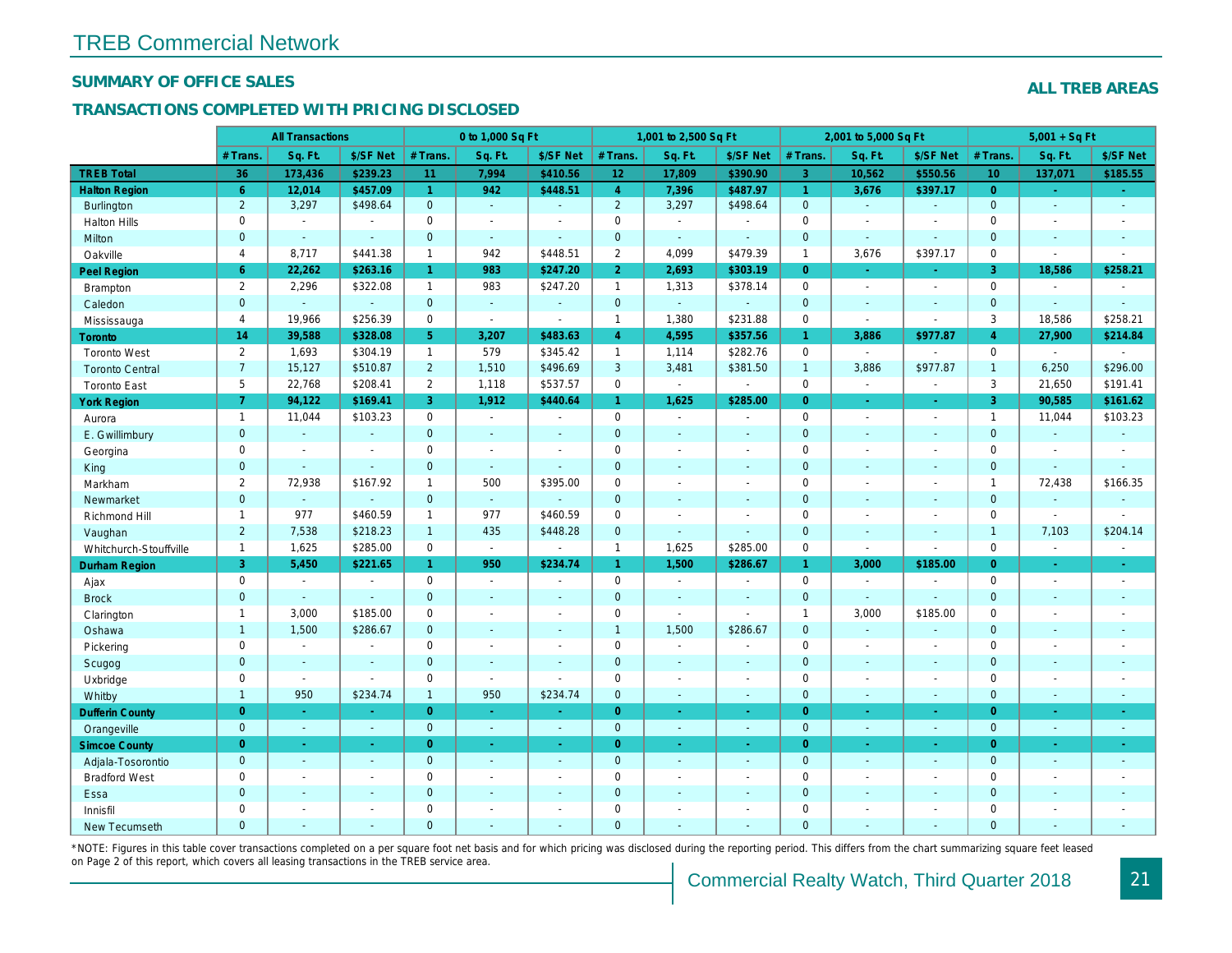#### SUMMARY OF OFFICE SALES

### TRANSACTIONS COMPLETED WITH PRICING DISCLOSED

|                        |                | <b>All Transactions</b>  |                             |                | 0 to 1,000 Sq Ft     |                          |                | 1,001 to 2,500 Sq Ft     |                          |                      | 2,001 to 5,000 Sq Ft     |                          |
|------------------------|----------------|--------------------------|-----------------------------|----------------|----------------------|--------------------------|----------------|--------------------------|--------------------------|----------------------|--------------------------|--------------------------|
|                        | # Trans        | Sq. Ft.                  | \$/SF                       | # Trans.       | Sq. Ft.              | \$/SF                    | # Trans.       | Sq. Ft.                  | \$/SF                    | # Trans.             | Sq. Ft.                  | \$/SF                    |
| <b>TREB Total</b>      | 36             | 173,436                  | \$239.23                    | 11             | 7,994                | \$410.56                 | 12             | 17,809                   | \$390.90                 | -3                   | 10,562                   | \$550.56                 |
| City of Toronto Total  | 14             | 39,588                   | \$328.08                    | 5 <sup>5</sup> | 3,207                | \$483.63                 | $\overline{4}$ | 4,595                    | \$357.56                 | $\blacktriangleleft$ | 3,886                    | \$977.87                 |
| <b>Toronto West</b>    | $\overline{2}$ | 1,693                    | \$304.19                    | $\overline{1}$ | 579                  | \$345.42                 | $\overline{1}$ | 1,114                    | \$282.76                 | $\overline{0}$       | $\sim$                   | $\sim$                   |
| Toronto W01            | $\pmb{0}$      | $\sim$                   | $\sim$                      | $\mathbf 0$    | $\blacksquare$       | $\blacksquare$           | $\mathbf 0$    | $\sim$                   | $\blacksquare$           | $\pmb{0}$            | $\sim$                   | $\sim$                   |
| Toronto W02            | $\mathbf 0$    | $\sim$                   | $\sim$                      | $\mathbf 0$    | $\sim$               | $\blacksquare$           | $\mathbf 0$    | $\sim$                   |                          | $\mathbf 0$          | $\blacksquare$           | $\sim$                   |
| Toronto W03            | $\mathbf 0$    | $\blacksquare$           | $\sim$                      | $\mathbf 0$    | $\blacksquare$       | $\blacksquare$           | $\mathbf 0$    | $\blacksquare$           | $\overline{\phantom{a}}$ | $\mathbf 0$          | $\sim$                   | $\sim$                   |
| Toronto W04            | $\pmb{0}$      | $\sim$                   | $\omega$                    | $\mathbf 0$    | $\blacksquare$       | $\blacksquare$           | 0              | $\blacksquare$           | $\sim$                   | $\mathbf 0$          | $\blacksquare$           | $\overline{\phantom{a}}$ |
| Toronto W05            | $\mathbf{1}$   | 579                      | \$345.42                    | $\mathbf{1}$   | 579                  | \$345.42                 | 0              | $\overline{\phantom{a}}$ | $\overline{\phantom{a}}$ | $\mathbf 0$          | $\blacksquare$           | $\overline{\phantom{a}}$ |
| Toronto W06            | $\mathbf 0$    | $\sim$                   | $\blacksquare$              | $\mathbf{0}$   | $\omega$             | $\overline{\phantom{a}}$ | $\mathbf 0$    | $\blacksquare$           |                          | $\mathbf 0$          | $\blacksquare$           | $\sim$                   |
| Toronto W07            | $\pmb{0}$      | $\blacksquare$           | $\overline{\phantom{a}}$    | $\mathbf 0$    | $\blacksquare$       | $\blacksquare$           | $\mathbf 0$    | $\overline{\phantom{a}}$ |                          | $\mathbf 0$          | $\overline{a}$           | $\overline{\phantom{a}}$ |
| Toronto W08            | $\pmb{0}$      | $\blacksquare$           | $\sim$                      | $\mathbf 0$    | $\blacksquare$       | $\blacksquare$           | $\pmb{0}$      | $\blacksquare$           | $\blacksquare$           | $\mathbf 0$          | $\blacksquare$           | $\blacksquare$           |
| Toronto W09            | $\mathbf 0$    | $\overline{\phantom{a}}$ | $\blacksquare$              | $\mathbf 0$    | $\overline{a}$       | $\overline{\phantom{a}}$ | 0              | $\overline{\phantom{a}}$ |                          | $\mathbf 0$          |                          | $\overline{\phantom{a}}$ |
| Toronto W10            | $\mathbf{1}$   | 1,114                    | \$282.76                    | $\mathbf{0}$   | $\blacksquare$       | $\blacksquare$           | $\overline{1}$ | 1,114                    | \$282.76                 | $\mathbf 0$          | $\blacksquare$           | $\blacksquare$           |
| <b>Toronto Central</b> | $\overline{7}$ | 15,127                   | \$510.87                    | 2 <sup>1</sup> | 1,510                | \$496.69                 | $\mathbf{3}$   | 3,481                    | \$381.50                 | $\mathbf{1}$         | 3,886                    | \$977.87                 |
| Toronto C01            | $\mathbf 0$    | $\omega$                 | $\mathcal{L}_{\mathcal{C}}$ | $\mathbf{0}$   | $\blacksquare$       | $\sim$                   | $\mathbf 0$    | $\blacksquare$           | $\blacksquare$           | $\mathbf{0}$         | $\blacksquare$           | $\blacksquare$           |
| Toronto C02            | $\mathbf{1}$   | 3,886                    | \$977.87                    | $\mathbf 0$    | $\blacksquare$       | $\blacksquare$           | $\mathbf 0$    | $\tilde{\phantom{a}}$    | $\blacksquare$           | $\mathbf{1}$         | 3,886                    | \$977.87                 |
| Toronto C03            | $\mathbf 0$    | $\sim$                   | $\blacksquare$              | $\mathbf{0}$   | $\sim$               | $\blacksquare$           | $\pmb{0}$      | $\blacksquare$           | $\sim$                   | $\mathbf 0$          | $\sim$                   | $\blacksquare$           |
| Toronto C04            | $\pmb{0}$      | $\blacksquare$           | $\overline{\phantom{a}}$    | $\mathbf 0$    | $\blacksquare$       | $\overline{a}$           | $\pmb{0}$      | $\blacksquare$           | $\overline{\phantom{a}}$ | $\mathbf 0$          | $\blacksquare$           | $\blacksquare$           |
| <b>Toronto C06</b>     | $\mathbf 0$    | $\sim$                   | $\mathcal{L}$               | $\mathbf 0$    | $\blacksquare$       | $\blacksquare$           | $\mathbf 0$    | $\blacksquare$           | $\overline{\phantom{a}}$ | $\mathbf 0$          | $\sim$                   | $\sim$                   |
| Toronto C07            | $\mathbf{1}$   | 6,250                    | \$296.00                    | $\mathbf 0$    | $\blacksquare$       | $\blacksquare$           | $\mathbf 0$    | $\blacksquare$           | $\overline{\phantom{a}}$ | $\mathbf 0$          | $\blacksquare$           | $\sim$                   |
| Toronto C08            | $\pmb{0}$      | $\mathcal{L}$            | $\omega$                    | $\mathbf{0}$   | ä,                   | $\blacksquare$           | $\mathbf 0$    | $\sim$                   | $\overline{\phantom{a}}$ | $\mathbf 0$          | $\blacksquare$           | $\blacksquare$           |
| Toronto C09            | 0              | $\blacksquare$           | $\blacksquare$              | 0              | $\blacksquare$       | $\overline{a}$           | 0              | $\blacksquare$           | $\overline{\phantom{a}}$ | 0                    |                          | $\overline{\phantom{a}}$ |
| Toronto C10            | $\mathbf 0$    | $\sim$                   | $\sim$                      | $\mathbf 0$    | $\sim$               | $\sim$                   | $\mathbf 0$    | $\sim$                   | $\blacksquare$           | $\mathbf 0$          | $\overline{\phantom{a}}$ | $\sim$                   |
| Toronto C11            | $\mathbf 0$    | $\blacksquare$           | $\overline{\phantom{a}}$    | $\mathbf 0$    | $\blacksquare$       | $\overline{a}$           | $\mathbf 0$    | $\overline{\phantom{a}}$ | $\blacksquare$           | $\mathbf 0$          | $\overline{\phantom{a}}$ | $\overline{\phantom{a}}$ |
| Toronto C12            | $\mathbf 0$    | $\blacksquare$           | $\sim$                      | $\mathbf{0}$   | $\blacksquare$       | $\sim$                   | $\mathbf 0$    | $\blacksquare$           | $\blacksquare$           | $\mathbf 0$          | $\overline{\phantom{a}}$ | $\sim$                   |
| Toronto C13            | $\mathbf{1}$   | 1,040                    | \$230.77                    | $\mathbf 0$    | $\omega$             | $\blacksquare$           | $\mathbf{1}$   | 1,040                    | \$230.77                 | 0                    | $\overline{\phantom{a}}$ | $\overline{\phantom{a}}$ |
| Toronto C14            | $\mathbf{3}$   | 2,511                    | \$497.01                    | $\overline{2}$ | 1,510                | \$496.69                 | $\overline{1}$ | 1,001                    | \$497.50                 | $\mathbf 0$          | $\overline{\phantom{a}}$ | $\blacksquare$           |
| Toronto C15            | $\mathbf{1}$   | 1,440                    | \$409.72                    | $\mathbf 0$    | $\omega$             | $\blacksquare$           | $\mathbf{1}$   | 1,440                    | \$409.72                 | $\mathbf 0$          | $\overline{\phantom{a}}$ | $\blacksquare$           |
| <b>Toronto East</b>    | 5 <sub>1</sub> | 22,768                   | \$208.41                    | 2 <sup>1</sup> | 1,118                | \$537.57                 | $\overline{0}$ | $\blacksquare$           | $\blacksquare$           | $\overline{0}$       |                          | $\sigma$                 |
| Toronto E01            | $\mathbf{1}$   | 500                      | \$762.00                    | $\mathbf{1}$   | 500                  | \$762.00                 | $\mathbf 0$    | $\blacksquare$           | $\overline{\phantom{a}}$ | $\mathbf 0$          | $\blacksquare$           | $\sim$                   |
| Toronto E02            | $\pmb{0}$      | $\blacksquare$           | ä,                          | $\mathbf{0}$   | ä,                   |                          | $\pmb{0}$      | $\blacksquare$           |                          | $\mathbf 0$          | $\blacksquare$           | $\blacksquare$           |
| Toronto E03            | $\pmb{0}$      | $\overline{\phantom{a}}$ | $\blacksquare$              | $\mathbf 0$    | $\blacksquare$       | $\blacksquare$           | $\pmb{0}$      | $\blacksquare$           | $\blacksquare$           | $\mathbf 0$          | $\blacksquare$           | $\blacksquare$           |
| Toronto E04            | $\mathbf 0$    | $\sim$                   | $\blacksquare$              | $\mathbf 0$    | $\blacksquare$       | $\blacksquare$           | $\mathbf 0$    | $\blacksquare$           | $\overline{\phantom{a}}$ | $\pmb{0}$            | $\overline{\phantom{a}}$ | $\overline{\phantom{a}}$ |
| Toronto E05            | $\overline{2}$ | 12,000                   | \$201.08                    | $\mathbf 0$    | $\blacksquare$       | $\sim$                   | 0              | $\blacksquare$           | $\overline{\phantom{a}}$ | $\mathbf 0$          | $\blacksquare$           | $\sim$                   |
| Toronto E06            | $\pmb{0}$      | $\omega$                 |                             | $\mathbf 0$    | $\omega$             | $\blacksquare$           | 0              | $\sim$                   |                          | $\mathbf 0$          | $\blacksquare$           | $\overline{\phantom{a}}$ |
| Toronto E07            | $\mathbf{1}$   | 618                      | \$355.99                    | $\mathbf{1}$   | 618                  | \$355.99                 | 0              | $\overline{\phantom{a}}$ | $\overline{\phantom{a}}$ | $\mathbf 0$          | $\overline{\phantom{a}}$ | $\overline{\phantom{a}}$ |
| Toronto E08            | $\mathbf 0$    | $\omega$                 | $\omega$                    | $\mathbf{0}$   | $\blacksquare$       | $\blacksquare$           | $\mathbf 0$    | $\blacksquare$           | $\sim$                   | $\mathbf 0$          | $\sim$                   | $\sim$                   |
| Toronto E09            | $\mathbf{1}$   | 9,650                    | \$179.38                    | $\mathbf 0$    | $\blacksquare$       | $\blacksquare$           | 0              | $\blacksquare$           | $\overline{\phantom{a}}$ | $\mathbf 0$          |                          | $\overline{\phantom{a}}$ |
| Toronto E10            | $\pmb{0}$      | $\blacksquare$           | $\blacksquare$              | $\mathbf{0}$   | $\blacksquare$       | $\blacksquare$           | 0              |                          |                          | $\mathbf 0$          | $\blacksquare$           | ٠                        |
| Toronto E11            | $\mathbf 0$    | $\blacksquare$           | ٠                           | $\mathbf 0$    | $\ddot{\phantom{1}}$ | $\ddot{\phantom{1}}$     | 0              |                          |                          | $\mathbf 0$          |                          | $\sim$                   |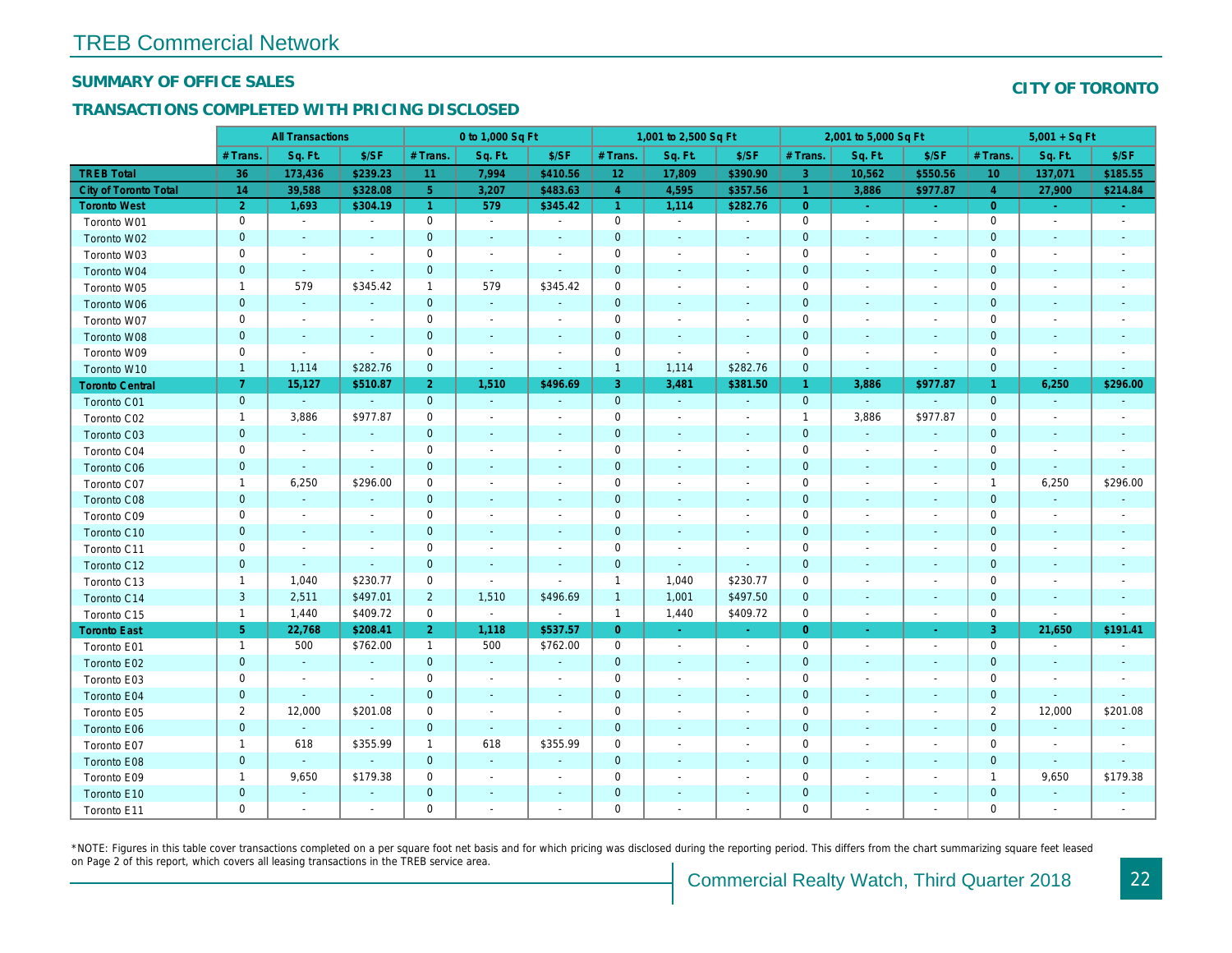#### SUMMARY OF LAND SALES

### TRANSACTIONS COMPLETED WITH PRICING DISCLOSED

|                                  |                      | <b>All Transactions</b> |              |                      | 0 to 3 Acres |              |                      |
|----------------------------------|----------------------|-------------------------|--------------|----------------------|--------------|--------------|----------------------|
|                                  | # Trans.             | Acres                   | \$/Acre      | # Trans.             | <b>Acres</b> | \$/Acre      | # Trans.             |
| <b>TREB Total</b>                | 24                   | 226.36                  | \$272,972    | 13                   | 11.32        | \$2,351,137  | 11                   |
| <b>Halton Region</b>             | 3                    | 1.15                    | \$4,720,668  | 3                    | 1.15         | \$4,720,668  | $\Omega$             |
| <b>Burlington</b>                | $\overline{1}$       | 0.99                    | \$3,430,904  | $\mathbf{1}$         | 0.99         | \$3,430,904  | $\mathbf 0$          |
| <b>Halton Hills</b>              | $\mathbf 0$          | 0.00                    | \$0          | $\mathbf 0$          | 0.00         | \$0          | $\mathbf 0$          |
| Milton                           | $\mathbf 0$          | 0.00                    | \$0          | $\mathbf{0}$         | 0.00         | \$0          | $\overline{0}$       |
| Oakville                         | $\overline{2}$       | 0.16                    | \$12,942,439 | $\overline{2}$       | 0.16         | \$12,942,439 | $\mathbf 0$          |
| Peel Region                      | $6\phantom{1}$       | 54.08                   | \$494,146    | $\blacktriangleleft$ | 0.03         | \$47,190,000 | 5 <sup>5</sup>       |
| Brampton                         | $\overline{2}$       | 16.21                   | \$892,967    | $\mathbf 0$          | 0.00         | \$0          | $\overline{2}$       |
| Caledon                          | $\overline{2}$       | 30.66                   | \$66,830     | $\mathbf 0$          | 0.00         | \$0          | $\overline{2}$       |
| Mississauga                      | 2                    | 7.21                    | \$1,414,933  | $\mathbf{1}$         | 0.03         | \$47,190,000 | $\overline{1}$       |
| Toronto                          | $\overline{4}$       | 2.68                    | \$4,914,454  | $\overline{4}$       | 2.68         | \$4,914,454  | $\overline{0}$       |
| <b>Toronto West</b>              | 3                    | 1.34                    | \$3,614,042  | 3                    | 1.34         | \$3,614,042  | $\mathbf 0$          |
| <b>Toronto Central</b>           | $\overline{1}$       | 1.33                    | \$6,222,857  | $\mathbf{1}$         | 1.33         | \$6,222,857  | $\mathbf{0}$         |
| <b>Toronto East</b>              | $\mathbf 0$          | 0.00                    | \$0          | $\mathbf 0$          | 0.00         | \$0          | $\mathbf 0$          |
| <b>York Region</b>               | 3                    | 43.53                   | \$130,714    | $\overline{2}$       | 3.89         | \$1,156,816  | $\mathbf{1}$         |
| Aurora                           | $\mathsf{O}\xspace$  | 0.00                    | \$0          | $\mathsf 0$          | 0.00         | \$0          | $\mathbf 0$          |
| E. Gwillimbury                   | $\overline{2}$       | 42.57                   | \$103,124    | $\mathbf{1}$         | 2.93         | \$1,092,150  | $\overline{1}$       |
| Georgina                         | $\mathbf 0$          | 0.00                    | \$0          | $\mathsf 0$          | 0.00         | \$0          | $\mathbf 0$          |
| King                             | $\mathbf 0$          | 0.00                    | \$0          | $\mathbf 0$          | 0.00         | \$0          | $\mathbf 0$          |
| Markham                          | $\mathsf 0$          | 0.00                    | \$0          | $\mathbf 0$          | 0.00         | \$0          | $\mathbf 0$          |
| Newmarket                        | $\mathbf 0$          | 0.00                    | \$0          | $\mathbf{0}$         | 0.00         | \$0          | $\mathbf 0$          |
| Richmond Hill                    | $\mathbf 0$          | 0.00                    | \$0          | $\mathbf 0$          | 0.00         | \$0          | $\mathbf 0$          |
| Vaughan                          | $\overline{1}$       | 0.96                    | \$1,354,186  | $\overline{1}$       | 0.96         | \$1,354,186  | $\overline{0}$       |
| Whitchurch-Stouffville           | $\mathsf 0$          | 0.00                    | \$0          | $\mathsf 0$          | 0.00         | \$0          | $\mathbf 0$          |
| <b>Durham Region</b>             | $\overline{7}$       | 121.76                  | \$74,088     | 3                    | 3.58         | \$630,095    | $\overline{4}$       |
| Ajax                             | $\mathbf{1}$         | 1.02                    | \$790,196    | $\mathbf{1}$         | 1.02         | \$790,196    | $\mathbf 0$          |
| <b>Brock</b>                     | $\mathbf 0$          | 0.00                    | \$0          | $\mathbf 0$          | 0.00         | \$0          | $\mathbf{0}$         |
| Clarington                       | 3                    | 111.32                  | \$48,509     | $\mathbf 0$          | 0.00         | \$0          | 3                    |
| Oshawa                           | $\overline{1}$       | 0.55                    | \$1,907,658  | $\overline{1}$       | 0.55         | \$1,907,658  | $\mathbf 0$          |
| Pickering                        | $\mathsf 0$          | 0.00                    | \$0          | $\mathbf 0$          | 0.00         | \$0          | $\mathbf 0$          |
| Scugog                           | $\mathbf{0}$         | 0.00                    | \$0          | $\mathbf{0}$         | 0.00         | \$0          | $\overline{0}$       |
| Uxbridge                         | $\overline{2}$       | 8.87                    | \$198,985    | $\mathbf{1}$         | 2.01         | \$199,005    | $\overline{1}$       |
| Whitby                           | $\mathbf{0}$         | 0.00                    | \$0          | $\mathbf{0}$         | 0.00         | \$0          | $\mathbf{0}$         |
| <b>Dufferin County</b>           | $\blacktriangleleft$ | 3.17                    | \$567,823    | $\overline{0}$       | 0.00         | \$0          | $\blacktriangleleft$ |
| Orangeville                      | $\overline{1}$       | 3.17                    | \$567,823    | $\mathbf{0}$         | 0.00         | \$0          | $\overline{1}$       |
| <b>Simcoe County</b>             | $\overline{0}$       | 0.00                    | \$0          | $\overline{0}$       | 0.00         | \$0          | $\overline{0}$       |
| Adjala-Tosorontio                | $\mathbf{0}$         | 0.00                    | \$0          | $\mathbf{0}$         | 0.00         | \$0          | $\mathbf 0$          |
| <b>Bradford West Gwillimbury</b> | $\mathsf 0$          | 0.00                    | \$0          | $\mathbf 0$          | 0.00         | \$0          | $\mathbf 0$          |
| Essa                             | $\mathbf 0$          | 0.00                    | \$0          | $\mathbf 0$          | 0.00         | \$0          | $\mathbf 0$          |
| Innisfil                         | $\mathsf 0$          | 0.00                    | \$0          | $\mathbf 0$          | 0.00         | \$0          | $\mathbf 0$          |
| <b>New Tecumseth</b>             | $\Omega$             | 0.00                    | \$0          | $\Omega$             | 0.00         | \$0          | $\Omega$             |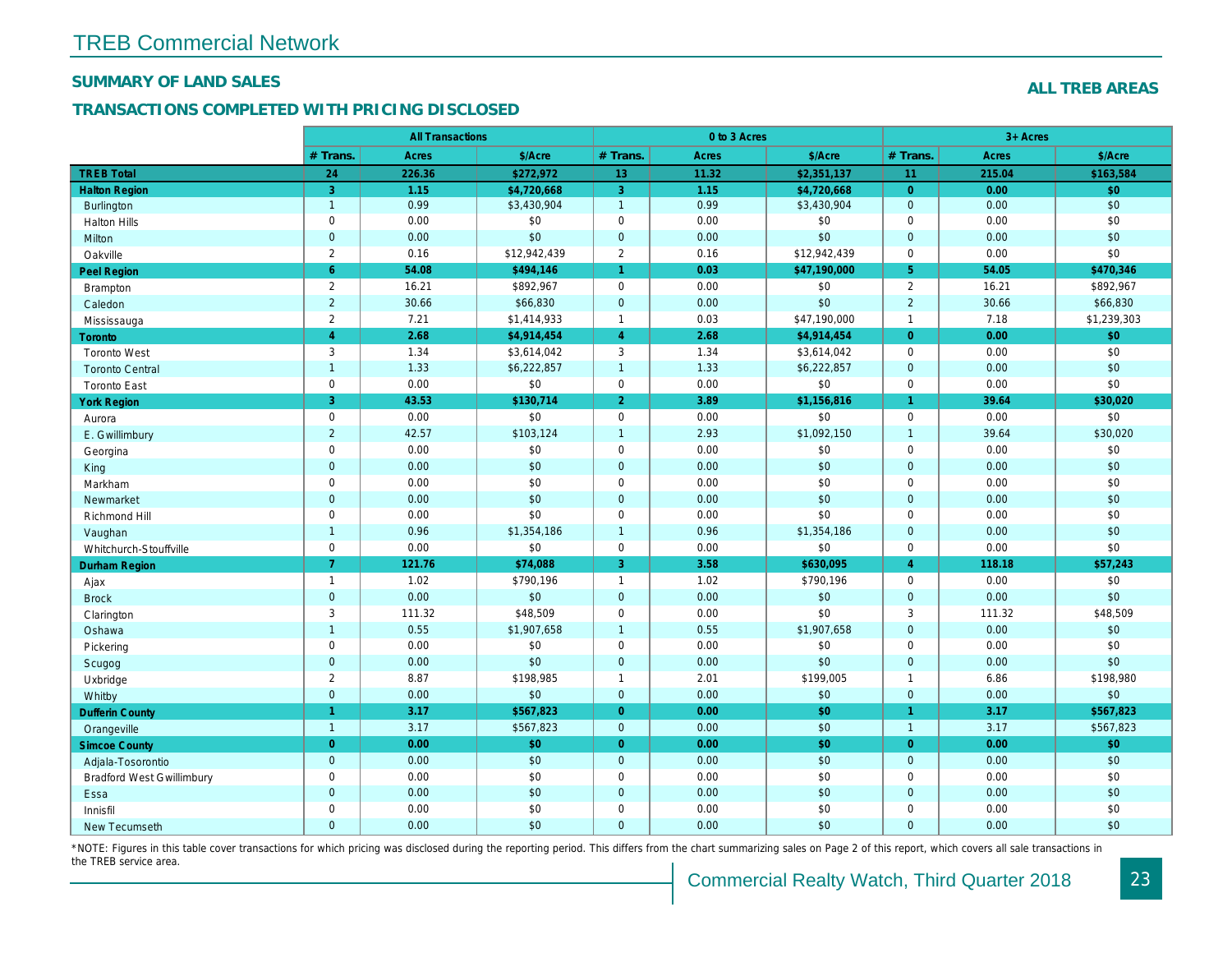#### SUMMARY OF LAND SALES

## TRANSACTIONS COMPLETED WITH PRICING DISCLOSED

|                              |                | <b>All Transactions</b> |             |                | 0 to 3 Acres |             |                |  |
|------------------------------|----------------|-------------------------|-------------|----------------|--------------|-------------|----------------|--|
|                              | # Trans.       | Acres                   | \$/Acre     | # Trans.       | Acres        | \$/Acre     | # Trans.       |  |
| <b>TREB Total</b>            | 24             | 226.36                  | \$272,972   | 13             | 11.32        | \$2,351,137 | 11             |  |
| <b>City of Toronto Total</b> | $\overline{4}$ | 2.68                    | \$4,914,454 | $\overline{4}$ | 2.68         | \$4,914,454 | $\overline{0}$ |  |
| <b>Toronto West</b>          | 3              | 1.34                    | \$3,614,042 | 3              | 1.34         | \$3,614,042 | $\overline{0}$ |  |
| Toronto W01                  | $\mathbf 0$    | 0.00                    | \$0         | $\mathbf 0$    | 0.00         | \$0         | 0              |  |
| Toronto W02                  | $\overline{1}$ | 0.57                    | \$1,671,528 | $\overline{1}$ | 0.57         | \$1,671,528 | $\overline{0}$ |  |
| Toronto W03                  | $\overline{1}$ | 0.40                    | \$6,759,310 | $\mathbf{1}$   | 0.40         | \$6,759,310 | $\mathbf 0$    |  |
| Toronto W04                  | $\overline{1}$ | 0.37                    | \$3,206,871 | $\overline{1}$ | 0.37         | \$3,206,871 | $\mathbf{0}$   |  |
| Toronto W05                  | $\mathbf 0$    | 0.00                    | \$0         | 0              | 0.00         | \$0         | 0              |  |
| Toronto W06                  | $\mathbf 0$    | 0.00                    | \$0         | $\mathbf{0}$   | 0.00         | \$0         | $\overline{0}$ |  |
| Toronto W07                  | $\mathbf 0$    | 0.00                    | \$0         | $\mathbf 0$    | 0.00         | \$0         | $\mathbf 0$    |  |
| Toronto W08                  | $\mathbf 0$    | 0.00                    | \$0         | $\mathbf 0$    | 0.00         | \$0         | $\mathbf 0$    |  |
| Toronto W09                  | $\mathbf 0$    | 0.00                    | \$0         | 0              | 0.00         | \$0         | 0              |  |
| Toronto W10                  | $\mathbf 0$    | 0.00                    | \$0         | $\mathbf 0$    | 0.00         | \$0         | $\overline{0}$ |  |
| <b>Toronto Central</b>       | $\overline{1}$ | 1.33                    | \$6,222,857 | 1              | 1.33         | \$6,222,857 | $\overline{0}$ |  |
| Toronto C01                  | $\mathbf 0$    | 0.00                    | \$0         | $\pmb{0}$      | 0.00         | \$0         | $\mathbf{0}$   |  |
| Toronto C02                  | $\mathbf 0$    | 0.00                    | \$0         | $\mathbf 0$    | 0.00         | \$0         | $\mathbf 0$    |  |
| Toronto C03                  | $\overline{0}$ | 0.00                    | \$0         | $\mathbf 0$    | 0.00         | \$0         | $\mathbf{0}$   |  |
| Toronto C04                  | $\mathbf 0$    | 0.00                    | \$0         | $\mathbf 0$    | 0.00         | \$0         | 0              |  |
| <b>Toronto C06</b>           | $\mathbf 0$    | 0.00                    | \$0         | $\mathbf 0$    | 0.00         | \$0         | $\mathbf{0}$   |  |
| Toronto C07                  | $\mathbf 0$    | 0.00                    | \$0         | $\mathbf 0$    | 0.00         | \$0         | $\mathbf 0$    |  |
| Toronto C08                  | $\overline{0}$ | 0.00                    | \$0         | $\mathbf 0$    | 0.00         | \$0         | $\mathbf{0}$   |  |
| Toronto C09                  | $\overline{1}$ | 1.33                    | \$6,222,857 | $\mathbf{1}$   | 1.33         | \$6,222,857 | $\mathbf 0$    |  |
| Toronto C10                  | $\mathbf{0}$   | 0.00                    | \$0         | $\mathbf{0}$   | 0.00         | \$0         | $\overline{0}$ |  |
| Toronto C11                  | $\mathbf 0$    | 0.00                    | \$0         | $\mathbf 0$    | 0.00         | \$0         | 0              |  |
| Toronto C12                  | $\overline{0}$ | 0.00                    | \$0         | $\mathbf 0$    | 0.00         | \$0         | $\mathbf 0$    |  |
| Toronto C13                  | $\pmb{0}$      | 0.00                    | \$0         | $\mathbf 0$    | 0.00         | \$0         | 0              |  |
| Toronto C14                  | $\mathbf 0$    | 0.00                    | \$0         | $\mathbf{0}$   | 0.00         | \$0         | $\mathbf 0$    |  |
| Toronto C15                  | $\mathbf 0$    | 0.00                    | \$0         | $\pmb{0}$      | 0.00         | \$0         | $\mathbf 0$    |  |
| <b>Toronto East</b>          | $\overline{0}$ | 0.00                    | \$0         | $\overline{0}$ | 0.00         | \$0         | $\overline{0}$ |  |
| Toronto E01                  | $\mathbf 0$    | 0.00                    | \$0         | 0              | 0.00         | \$0         | 0              |  |
| Toronto E02                  | $\mathbf 0$    | 0.00                    | \$0         | $\mathbf 0$    | 0.00         | \$0         | $\mathbf{0}$   |  |
| Toronto E03                  | $\mathbf 0$    | 0.00                    | \$0         | $\mathbf 0$    | 0.00         | \$0         | 0              |  |
| Toronto E04                  | $\mathbf 0$    | 0.00                    | \$0         | $\mathbf 0$    | 0.00         | \$0         | $\mathbf 0$    |  |
| Toronto E05                  | $\mathbf 0$    | 0.00                    | \$0         | $\mathbf 0$    | 0.00         | \$0         | $\mathbf 0$    |  |
| Toronto E06                  | $\mathbf 0$    | 0.00                    | \$0         | $\mathbf 0$    | 0.00         | \$0         | $\mathbf{0}$   |  |
| Toronto E07                  | $\mathbf 0$    | 0.00                    | \$0         | $\mathbf 0$    | 0.00         | \$0         | 0              |  |
| Toronto E08                  | $\mathbf 0$    | 0.00                    | \$0         | $\mathbf{0}$   | 0.00         | \$0         | $\mathbf{0}$   |  |
| Toronto E09                  | $\mathbf 0$    | 0.00                    | \$0         | $\mathbf 0$    | 0.00         | \$0         | $\mathbf 0$    |  |
| Toronto E10                  | $\mathbf 0$    | 0.00                    | \$0         | $\mathbf 0$    | 0.00         | \$0         | $\mathbf 0$    |  |
| Toronto E11                  | $\mathbf 0$    | 0.00                    | \$0         | $\mathbf 0$    | 0.00         | \$0         | $\mathbf 0$    |  |